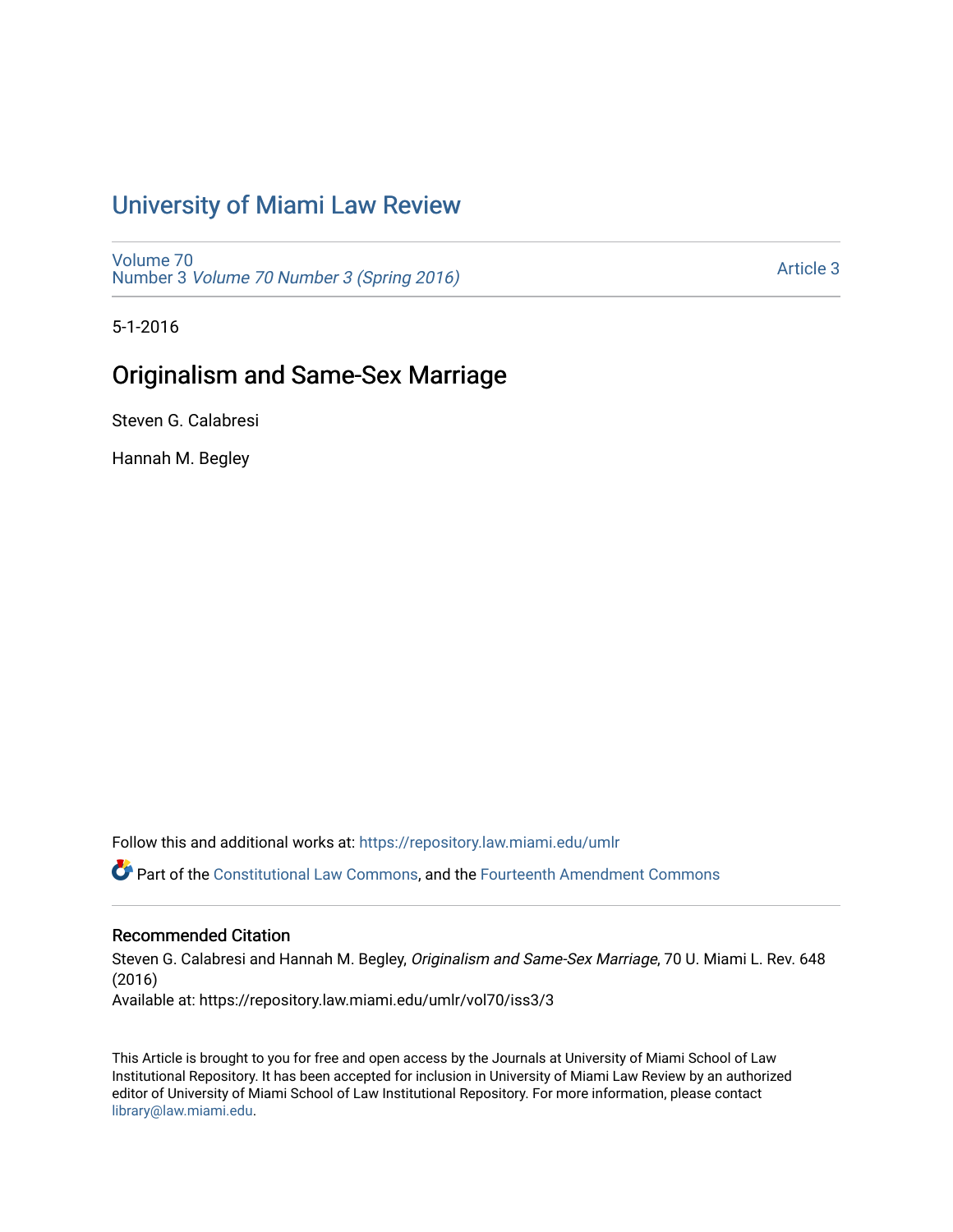## **ARTICLES**

## **Originalism and Same-Sex Marriage**

STEVEN G. CALABRESI\* & HANNAH M. BEGLEY\*\*

*This article examines the original meaning of the equality guarantee in American constitutional law. It looks are the seventeenth, eighteenth, and nineteenth century roots of the modern doctrine, and it concludes that the Fourteenth Amendment bans the Hindu Caste system, European feudalism, the Black Codes, the Jim Crow laws, and the common law's denial to women of equal civil rights to those held by men. It then considers the constitutionality of bans on same sex marriage from an Originalist perspective, and it concludes that State laws banning same sex marriage violate the Fourteenth Amendment.* 

| I. HISTORY OF CONSTITUTIONAL EQUALITY GUARANTEES654 |  |
|-----------------------------------------------------|--|
|                                                     |  |

#### **INTRODUCTION**

One of the most important public civil rights issues of the modern era is whether the Fourteenth Amendment to the U.S. Constitution, as originally understood and modified by reading it through the lens of the Nineteenth Amendment, protects a right to same-sex

1

 <sup>\*</sup> Clayton J. & Henry R. Barber Professor of Law, Northwestern Pritzker School of Law; Visiting Professor of Fall 2013-2015 Yale University; Visiting Scholar, 2015-2016 Brown University.

<sup>\*\*</sup> Brown University, Class of 2015.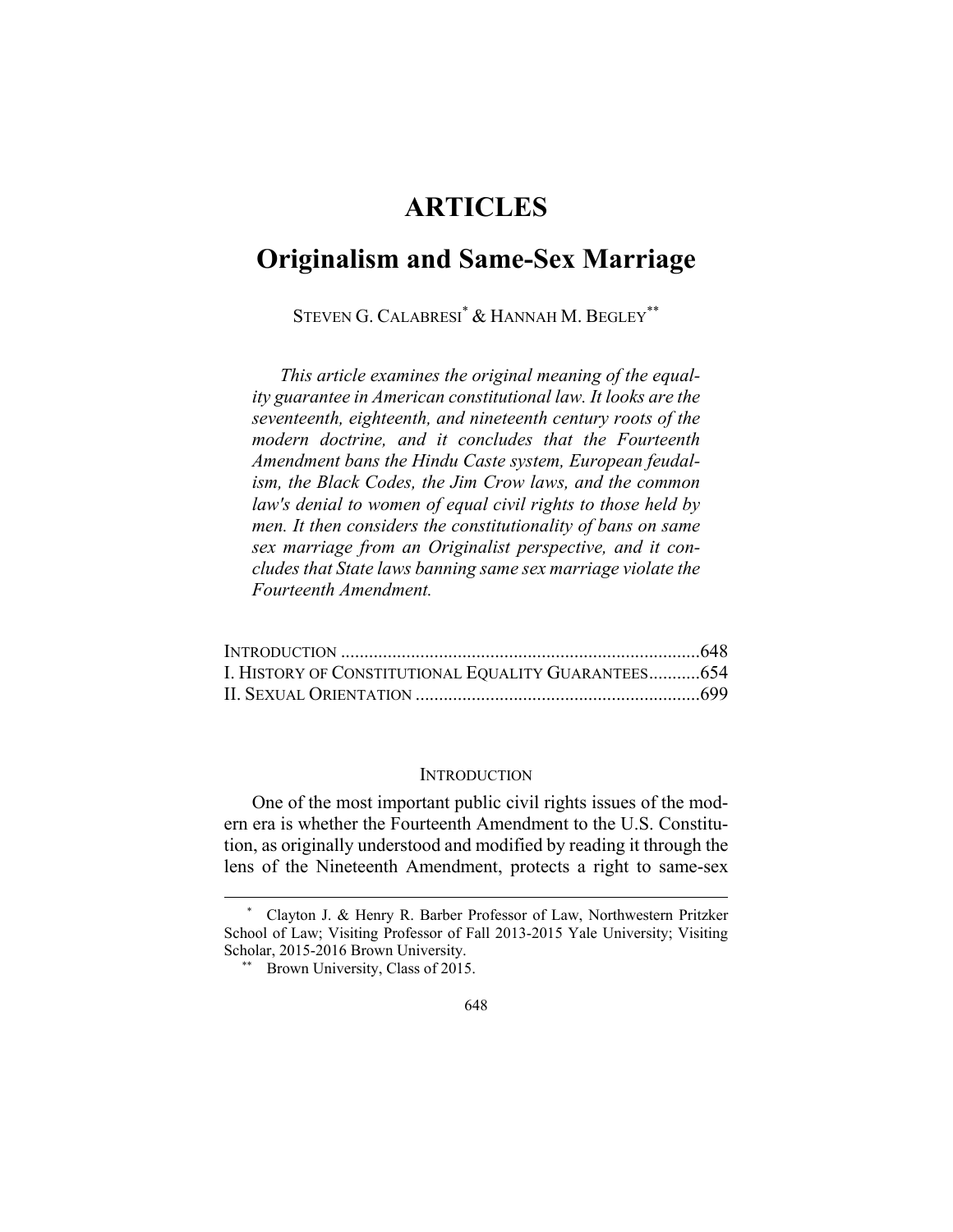marriage. We believe it does, and we seek in this article to briefly explain why we reach the conclusion we do. Further, we hope to add additional academic support for Justice Kennedy's recent majority opinion in *Obergefell v. Hodges*, 1 which we found to be lacking in originalist justification. Our conclusion that the Equal Protection Clause safeguards a right to same-sex marriage grows out of the original history of equality guarantees in Anglo-American laws as they have been applied by the U.S. Supreme Court. In other words, we seek here to offer an originalist argument for the right to samesex marriage, bolstering Justice Kennedy's *Obergefell* opinion and addressing some of the concerns of the dissenting Justices in that case.

We must begin by noting that no Supreme Court Justice or legal scholar to date has made a clear case as to what the original meaning of the Equal Protection Clause really is. We do not think that originalists—including Justice Thomas and former Justice Scalia could plausibly argue with a straight face, as William Rehnquist used to do, that the Equal Protection Clause applies only to race, while arguing that the Due Process Clause applies to all persons. The text of the Equal Protection Clause explicitly says that it applies to all persons, and the text of the Equal Protection Clause does not mention race as the only kind of discrimination the Clause protects against.<sup>2</sup> This is unlike the text of the Fifteenth Amendment, which does precisely that by singling out "race, color, or previous condition of servitude" as factors that cannot be used to limit an individual's right to vote.<sup>3</sup> Former Chief Justice William Rehnquist was a conservative legal realist who, at best, was interested in the original "intent" underlying the Equal Protection Clause, and he showed no interest in the original public meaning of that Clause.<sup>4</sup> In contrast, all modern originalists, including most definitely Justice Thomas and former Justice Scalia, were and are original public meaning textualists, and we can pretty much guarantee that if you look up the meaning of "person" in any dictionary from 1868, it is not going to

 <sup>1</sup> Obergefell v. Hodges, 135 S. Ct. 2584 (2015).

<sup>&</sup>lt;sup>2</sup> U.S. CONST. amend. XIV,  $\S 1$ .<br><sup>3</sup> IIS CONST amend XV  $\S 1$ .

<sup>&</sup>lt;sup>3</sup> U.S. CONST. amend. XV,  $\S$  1.

*See generally* Sue Davis, *Justice Rehnquist's Equal Protection Clause: An Interim Analysis*, 63 NEB. L. REV. 288 (1984). *See also* Rehnquist, *The Notion of a Living Constitution,* 54 TEX L. REV. 693 (1976).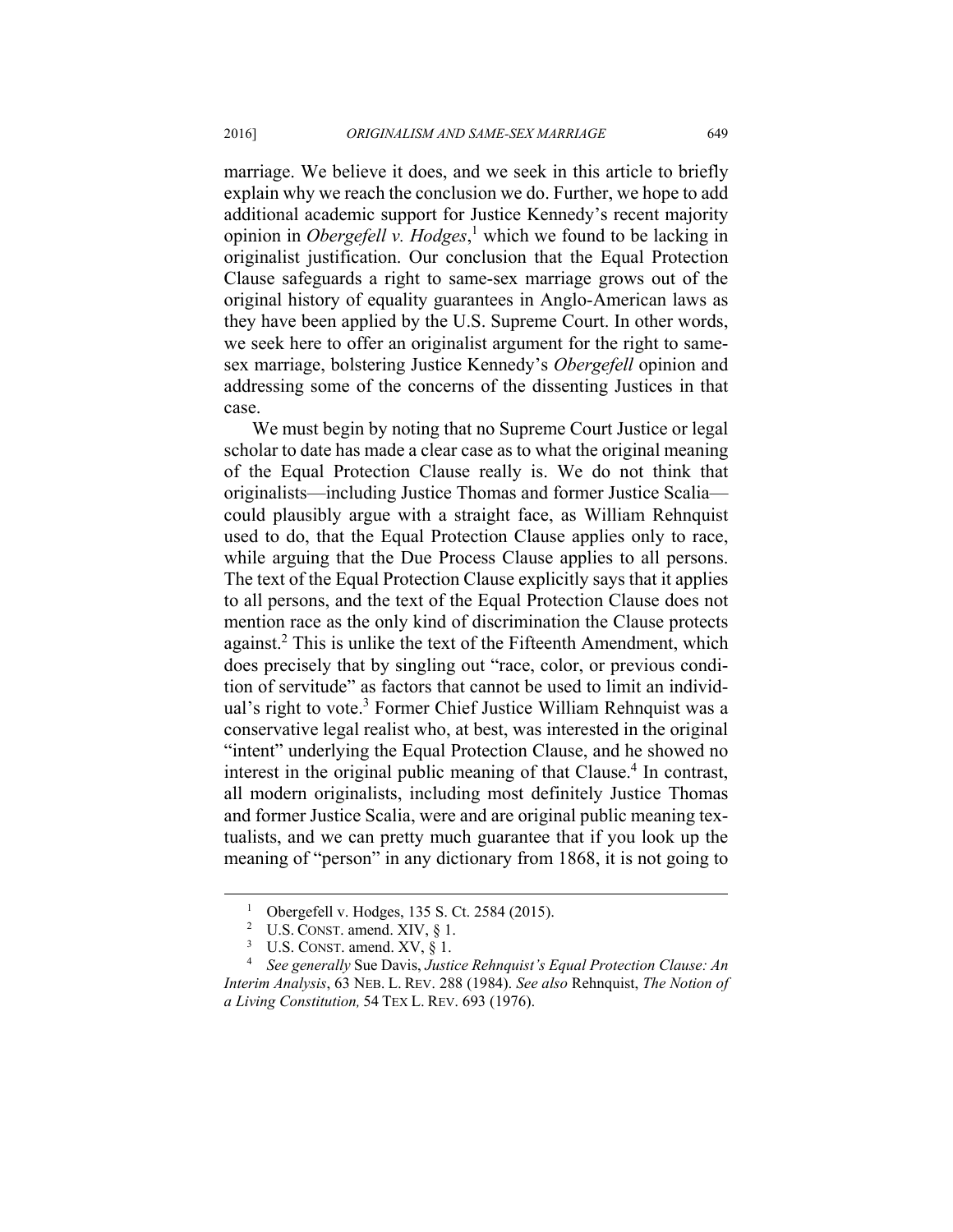say that only black and white people are persons. Originalist scholars and Justice Thomas need to come to terms with the fact that the Rehnquist reading of the original intent of the Equal Protection Clause in the 1970s is as out of step with modern day originalism as bell bottoms and sideburns are out of step with modern day modes of dressing and shaving.

Modern day originalism has been defined by Justice Clarence Thomas and by former Justice Scalia.<sup>5</sup> According to Justice Scalia's theory, the original public meaning of constitutional texts are of paramount importance when determining what actions and laws are constitutional.<sup>6</sup> Justice Scalia's methodology suggests that one ought to take a close look at state constitutions prior to 1868, and to contemporary speeches, articles, and dictionaries that were widely publicized at the time of the Fourteenth Amendment's passage in order to determine the original public meaning of the Amendment.<sup>7</sup> Such sources provide the contextual background in which new constitutional law is made. Notably, the interpretation of the Fourteenth Amendment presented herein—that it bans systems of caste- and class-based discrimination—is supported by newspaper accounts, public speeches, and contemporary discussions of the Amendment.<sup>8</sup> It is worth noting that the interpretation of the Fourteenth Amendment presented herein also happens to be supported by the legislative history of the Fourteenth Amendment in Congress, a legal source that Justice Scalia would have disfavored looking at.<sup>9</sup>

Scalia, *supra* note 6, at 16–18.

 $rac{1}{5}$  MODERN AMERICA AND THE LEGACY OF THE FOUNDING 65 (Ronald J. Pestritto & Thomas G. West eds., Lexington Books 2007).

Antonin Scalia, *Common-Law Courts in a Civil-Law System: The Role of the United States Federal Courts in Interpreting the Constitution and Laws, in* A MATTER OF INTERPRETATION: FEDERAL COURTS AND THE LAW 3 (Amy Gutmann ed., 1998). 7

Antonin Scalia, *Originalism: The Lesser Evil*, 57 U.CIN. L.REV. 849, 856– 57 (1988).

*See* Editorial, *Class Legislation*, CHI TRIB., Jan. 12, 1866, at 2; Editorial, DAILY NAT'L INTELLIGENCER, Jan. 5, 1866 at 2, col. 1; Editorial, *Constitutional Amendments*, PHILA. N. AM. & U.S. GAZETTE, Feb. 15, 1866, at 2; Editorial, *Southern Sentiment*, S.F. DAILY EVENING BULL., Nov. 9, 1866, at 2, col 2. *See also* CONG. GLOBE, 39th Cong., 1st Sess. 674, 674, 686 (1867); CONG. GLOBE, 36th Cong., 2d Sess. app. 119, 120 (1861); CONG. GLOBE, 32d Cong., 1st Sess. app. 712, 713 (1852).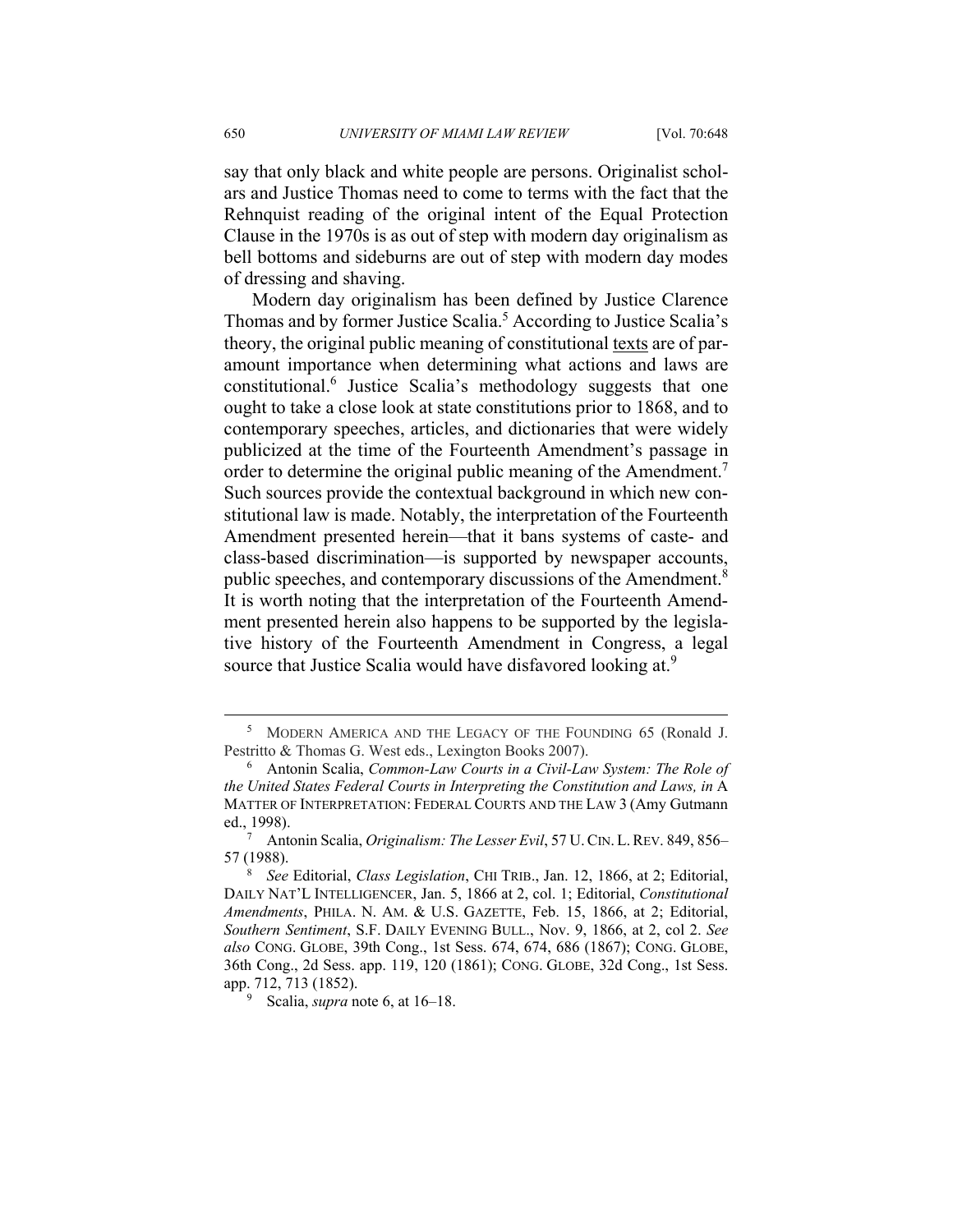In the Fall of 1996, former Justice Scalia—in a speech at Catholic University—explained his and our approach to constitutional interpretation:

> The theory of originalism treats a constitution like a statute, and gives it the meaning the words were understood to bear at the time they were promulgated. You will sometimes hear it described as the theory of original intent. You will never hear me refer to original intent, because as I say I am first of all a textualist, and secondly an originalist. If you are a textualist, you don't care about the intent, and I don't care if the framers of the Constitution had some secret meaning in mind when they adopted its words. I take the words as they were promulgated to the people of the United States, and what is the fairly understood meaning of those words . . . . The words are the law. I think that's what is meant by a government of laws, not of men. We are bound not by the intent of our legislators, but by the laws they enacted, which are set forth in words, of course.<sup>10</sup>

Former Justice Scalia's approach of focusing on the original meaning of the words included in the text allows for consideration of the public context and understanding of what an Amendment accomplished when it was enacted, but it wisely forbids recourse to the legislative history.<sup>11</sup> Consideration of state constitutions prior to 1868, public statements about caste and class legislation prior to 1868, and commentary in the public press when the Fourteenth Amendment was adopted are all relevant to the original *public* meaning under his approach. We think these sources all suggest that just as the word "person" in the Due Process Clause protects

 <sup>10</sup> BRUCE ALLEN MURPHY, SCALIA: <sup>A</sup> COURT OF ONE 246 (2014); *see also* Tom Levinson, *Confrontation, Fidelity, Transformation: The Fundamentalist Judicial Persona of Justice Atonin Scalia*, 26 PACE L. REV. 445, 447 n.10 (2006); Adam J. White, *Toward the Framers' Understanding of "Advice and Consent": A Historical and Textual Inquiry*, 29 HARV.J. L. & PUB. POL'Y 103, 108–109 n.26 (2005). 11 Scalia, *supra* note 6, at 16–18.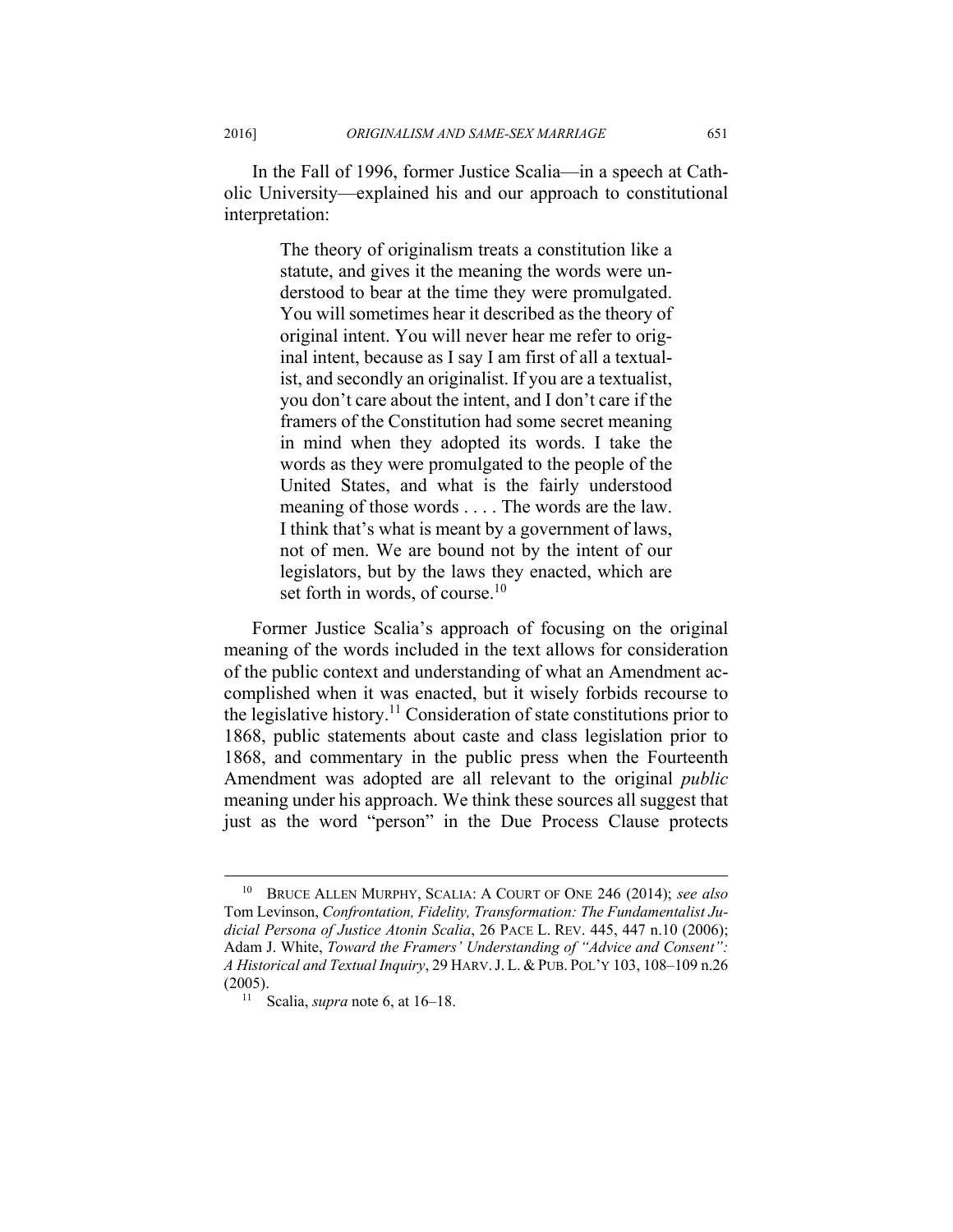LGBTQ people, so too does the word "person" in the Equal Protection Clause. Both Clauses protect LGBTQ people from caste-based or class legislation.

For the purposes of this paper, we will rely on the definition of class- and caste-based legislation espoused in Professor Calabresi's earlier article concerning crony capitalism.12 Therein, Professor Calabresi defined class legislation as "any legislation which singles out groups or individuals or classes of people and grants them special privileges or imposes on them special burdens," such that these "privileges or burdens are not shared by the rest of society."<sup>13</sup> Caste legislation, on the other hand, refers to divisions of the population based on "hereditary class traits which may be immutable (such as race, or other physical features) or which are theoretically mutable like gender, although they are practically immutable because of social attitudes."14 During the antebellum period, class- and castebased laws "were often called 'special' or 'partial' laws because they did not apply to the people as a whole and because they often granted monopolies or other special privileges to a favored group or imposed unique burdens on a particular disfavored group."15 It is our contention that the Fourteenth Amendment bars such class- and caste-based legislation.

We recognize, of course, that the Fourteenth Amendment did not clearly bar sex discrimination—or its cousin sexual orientation discrimination—as a form of caste until the passage of the Nineteenth Amendment in 1920. That Amendment made clear that for political rights, sex discrimination was just as unconstitutional as race discrimination.16 At the same time, we think that it became very hard to explain, after 1920, why women ought to have equal political rights to vote for president, senators, and governors under the Nineteenth Amendment, but not also equal civil rights to make contracts

 <sup>12</sup> Steven G. Calabresi & Larissa Price, *Monopolies and the Constitution: A History of Crony Capitalism*, 36 HARV. J. L. PUB. POL'Y 983, 1024–25 (2013). 13 *Id.*

<sup>&</sup>lt;sup>14</sup> *Id.* at 1025.<br><sup>15</sup> Steven G. Calabresi & Abe Salander, *Religion and the Equal Protection Clause: Why the Constitution Requires School Vouchers*, 65 FLA. L. REV. 909, 934 (2013).<br><sup>16</sup> U.S. CONST. amend. XIX.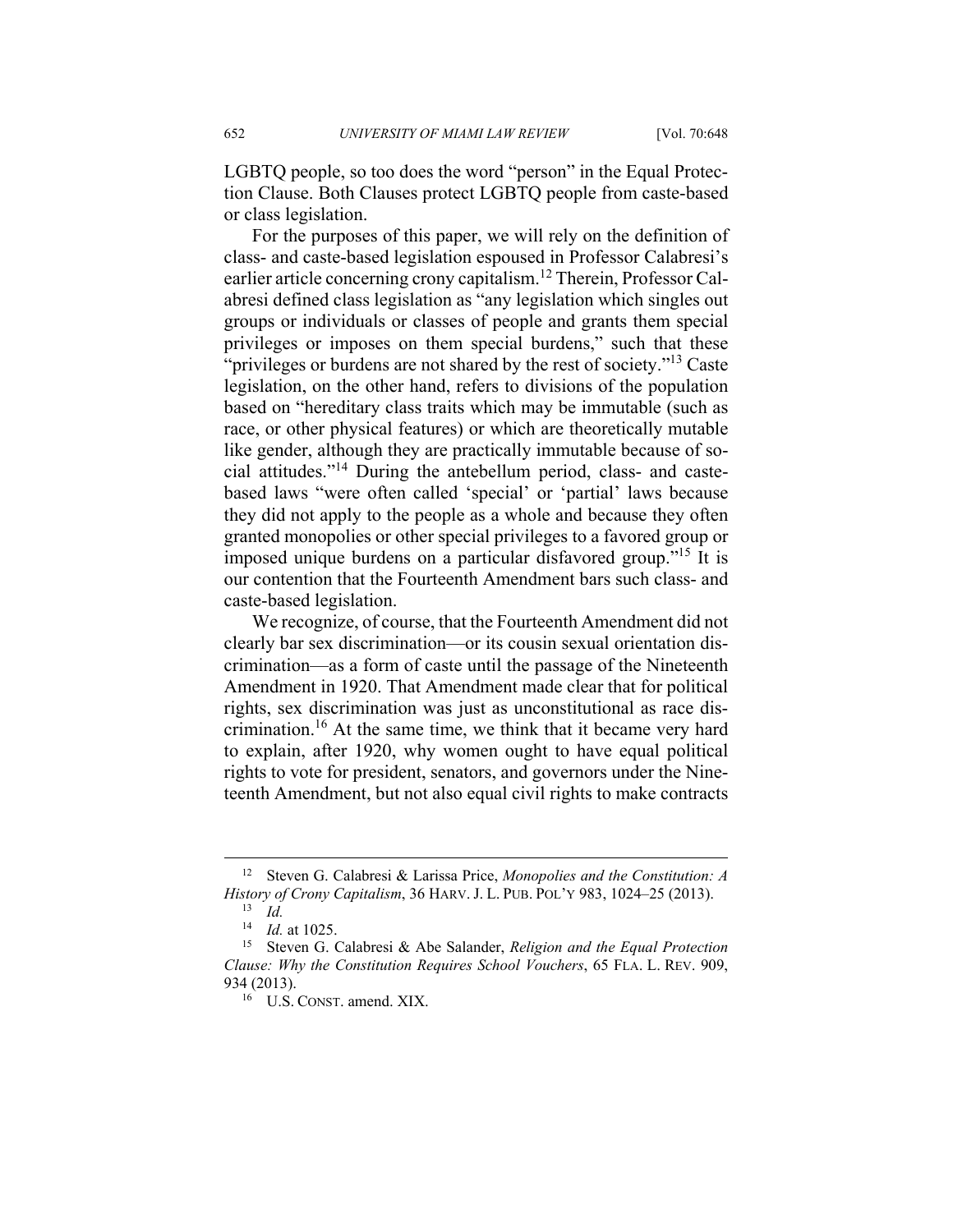and own property without their husbands consent under the Fourteenth Amendment. Instead, we believe that under the Fourteenth Amendment—which bans systems of caste or of class-based lawmaking—women are guaranteed equal civil rights as well as political rights. Otherwise, they would be second-class citizens. We thus think that the Nineteenth Amendment changed the way in which American legal scholars and judges ought to think about the Fourteenth Amendment. The Constitution is a holistic document and the Nineteenth Amendment altered everything that went before it including the meaning of the "no discrimination" guarantee in the Fourteenth Amendment.

We think that the Fourteenth Amendment banned, as a matter of its original public meaning, all systems of caste or of class-based legislation. Many of our reasons for thinking this are set out in Professor Calabresi's law review article with Julia Rickert on "Originalism and Sex Discrimination."17 The evidence suggests that the Framers of the Fourteenth Amendment thought the Amendment would have banned introduction of the Hindu Caste system into the United States or a return to European feudalism where some people are born nobles and others serfs.18 The evil of slavery was, in part, that people were born either slave owners or slaves. This was also the evil of the Hindu Caste system and of European feudalism. There is abundant evidence from the time period even prior to the Civil War that state constitutions banned European style feudalism.<sup>19</sup>

Moreover, we think that laws against miscegenation were unconstitutional, as the Supreme Court rightly held in *Loving v. Virginia*, because they did not give an individual black person the same right to enter a marriage contract with an individual white person as a white person enjoyed.20 Such laws thus formally discriminated against individuals on account of race. Professor Calabresi and An-

 <sup>17</sup> *See generally* Steven G. Calabresi & Julia T. Rickert, *Originalism and Sex Discrimination*, 90 TEX. L. REV. 1 (2011).<br><sup>18</sup> *Id.* at 35–42.<br><sup>19</sup> *Id.* at 40–41. *See also* PA. CONST. OF 1776, arts. I–V; S.C. CONST. of 1778,

art. XXXVIII.<br><sup>20</sup> Loving v. Virginia, 388 U.S. 1, 12 (1967).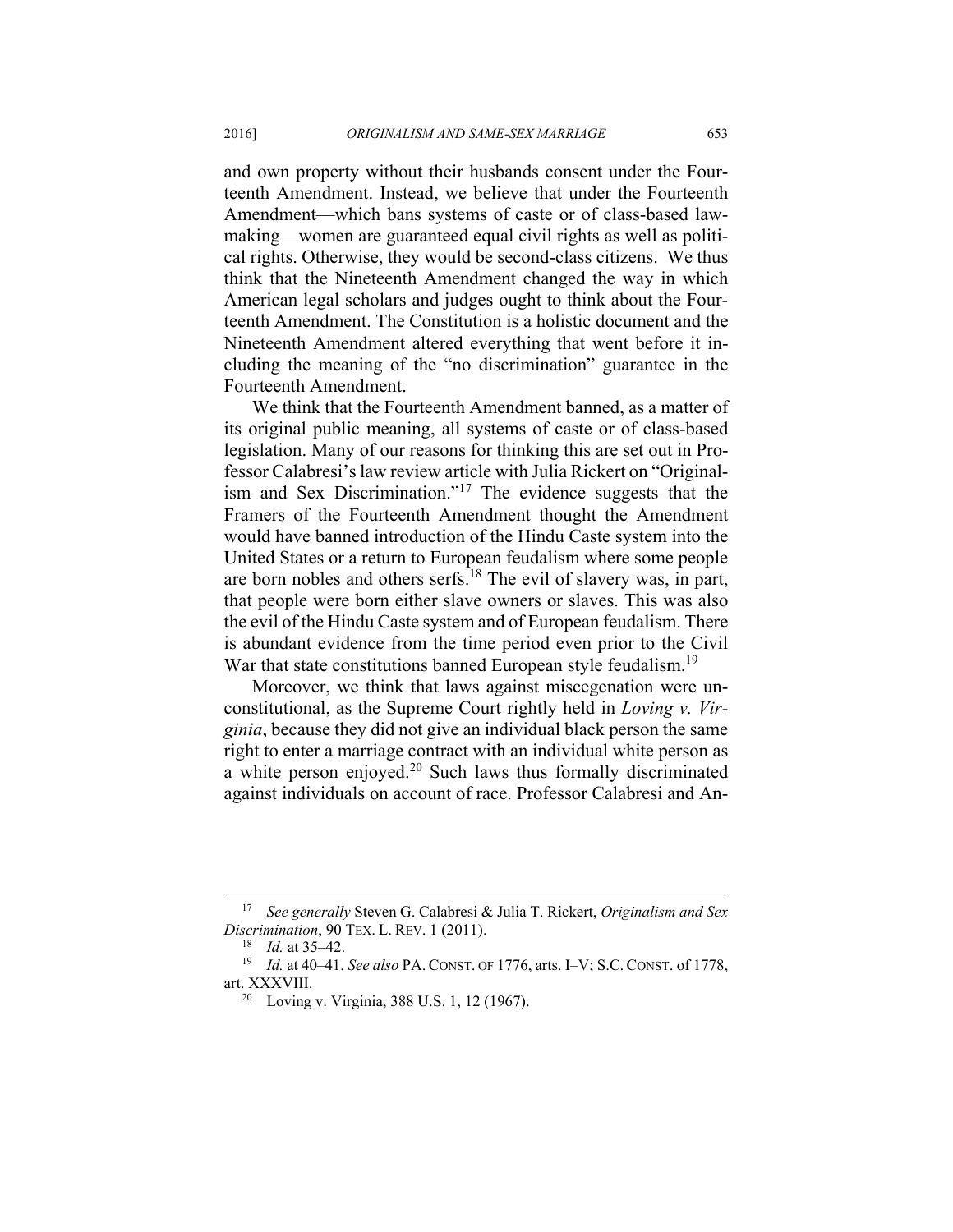drea Matthews have made an originalist argument to this effect entitled "Originalism and *Loving v. Virginia*."21 Using the same reasoning, a law that allows a man to marry a woman but not another man formally discriminates against that individual on account of sex. Under *United States v. Virginia (the VMI Case)*, such laws can only be upheld if there is an exceedingly persuasive justification for them that survives skeptical scrutiny.<sup>22</sup> There is no such justification here.

Our argument proceeds in the following steps. In Part I, we address the history of constitutional equality guarantees. In Part II, we apply the constitutional equality guarantee of the Fourteenth Amendment, as it is modified by the subsequent adoption of the Nineteenth Amendment, to the question of the constitutionality of bans on same-sex marriage given the original meaning of those amendments. We conclude that originalism must lead to the conclusion that bans on same-sex marriage are unconstitutional, and that *Obergefell v. Hodges* was thereby correctly decided.

### I. HISTORY OF CONSTITUTIONAL EQUALITY GUARANTEES

In an article in the New York University Journal of Law & Liberty, Professor Calabresi presents an argument concerning the history of equality guarantees in the United States.<sup>23</sup> Therein, he said that:

> The [modern] concern with equality . . . grew out of the Reformation, which emphasized that all men and women were equally children of God; capable themselves of reading and interpreting for themselves the Bible; which was written not in Latin, Greek, or Hebrew, but in the vernacular; and which was available to everyone thanks to the invention of the printing press. Thus one can find from the 1640's on various

 <sup>21</sup> *See generally* Steven G. Calabresi & Andrea Matthews, *Originalism and*  Loving v. Virgina, 2012 BYU L. REV. 1393 (2012). 22 United States v. Virginia, 518 U.S. 515, 531–34 (1996).

<sup>23</sup> Steven G. Calabresi, *On Liberty, Equality, and the Constitution: A Review of Richard A. Epstein's The Classical Liberal Constitution*, 8 N.Y.U. J.L. & LIBERTY 839, 882–884 (2014).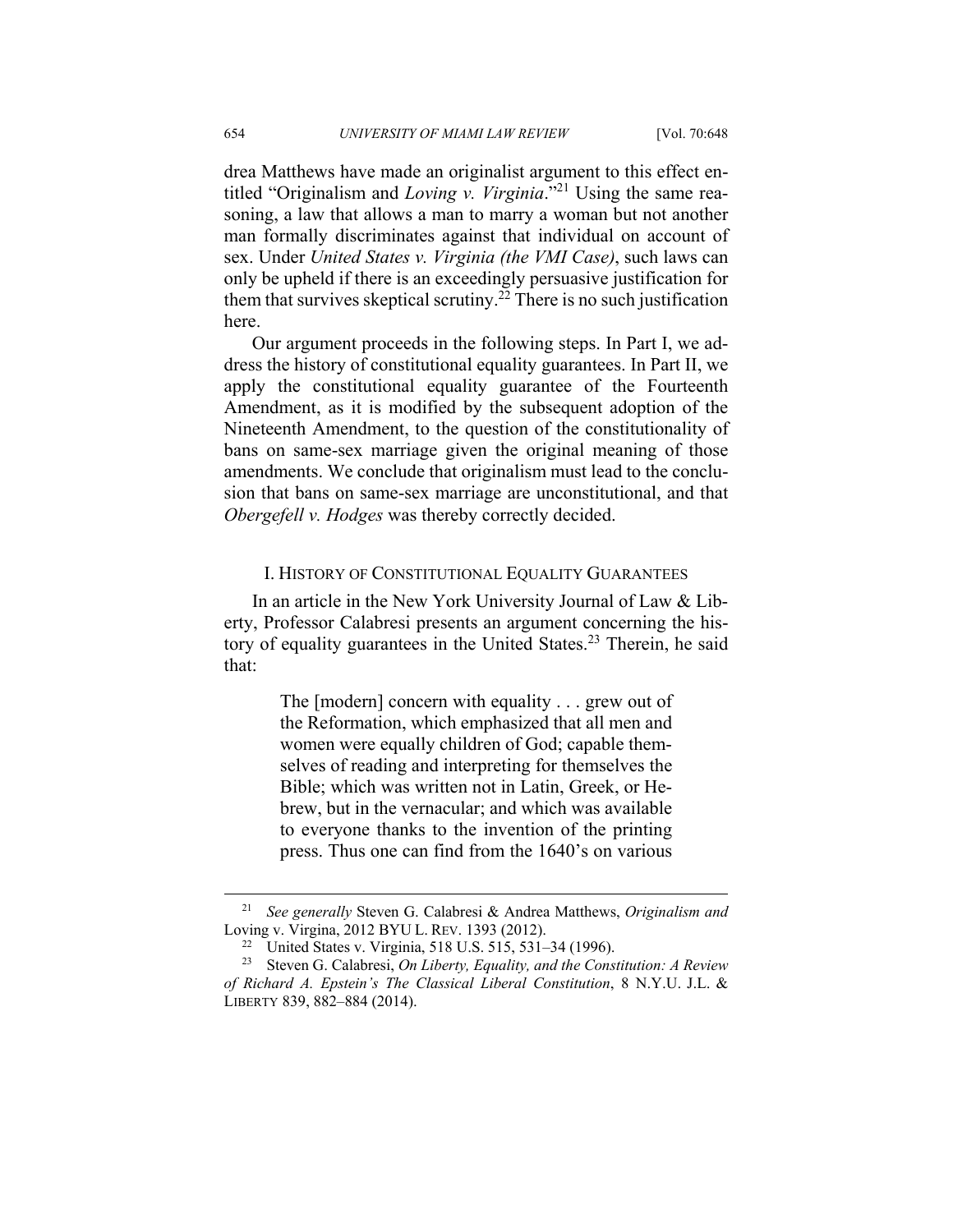striking assertions about human equality. The Massachusetts Body of Liberties, 1641, for example, provided in Article 2 that: "Every person within this Jurisdiction, Whether Inhabitant or forreiner shall enjoy the same justice and law, that is general for the plantation, which we constitute and execute one towards another without partialitie or delay."<sup>24</sup> This would seem to be on its face a forerunner of the Equal Protection Clause.

In England in 1649, the famous poet John Milton—who was the house intellectual of Oliver Cromwell before he gave up on politics to be a poet—justified the execution of King Charles I and the rejection of the Divine Right of Kings on equality grounds. Milton wrote that:

> No man who knows aught, can be so stupid to deny that all men naturally were born free, being the image and resemblance of God himself . . . .It follows . . . that since the king or magistrate holds his authority of the people, both originally and naturally for their good in the first place, and not his own, then may the people as oft as they shall judge it for the best, either choose him or reject him, retain him or depose him, though no tyrant, merely by the liberty and right of freeborn men to be governed as seems to them best.25

Thomas Hobbes, writing in Leviathan, said that:

Nature has made men so equal in their faculties of the body and mind as that . . . when all is reckoned together the difference between man and man is not so considerable as that one man can thereupon claim to himself any benefit to which another may not pretend as well as he. For as to the strength of the body,

<sup>&</sup>lt;sup>24</sup> Id. at 883 (quoting BERNARD SCHWARTZ, THE BILL OF RIGHTS: A DOCUMENTARY HISTORY 72 (1971)). 25 *Id.* (quoting John Milton, *The Tenure of Kings and Magistrates* (1649),

*reprinted in* THE AMERICAN CONSTITUTIONAL ORDER: HISTORY, CASES, AND PHILOSOPHY 72, 74 (Douglas W. Kmiec & Stephen B. Presser eds., 1998)).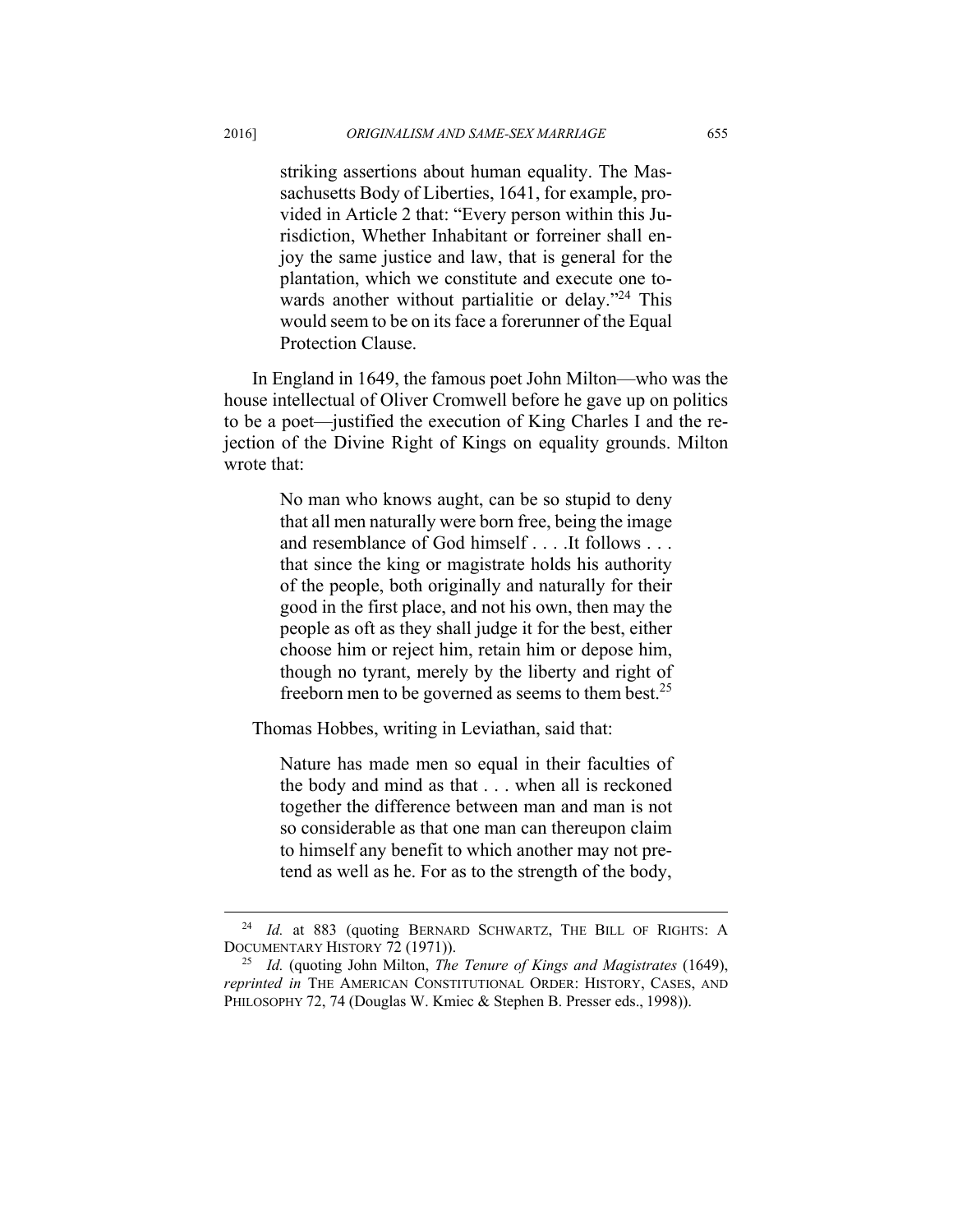the weakest has strength enough to kill the strongest, either by secret machination or by confederacy with others that are in the same danger with himself. As to the faculties of the mind . . . I find yet a greater equality among men than that of strength.26

John Locke, writing in The Second Treatise of Government, said much the same thing. Locke wrote that:

> To understand political power right and derive it from its original we must consider what state all men are naturally in, and that is a state of perfect freedom to order their actions and possessions and persons as they think fit, within the bounds of nature, without asking leave or depending upon the will of any other man. A state also of equality, wherein all the power and jurisdiction is reciprocal, no one having more than another; there being nothing more evident than that creatures of the same species and rank, promiscuously born to all the same advantages of nature and the use of the same faculties, should also be equal one amongst another without subordination or subjection; unless the lord and master of them all should, by any manifest declaration of his will, set one above another, and confer on him by an evident and clear appointment an undoubted right to dominion and sovereignty.<sup>27</sup>

We contend that this Lockean focus on equality and freedom born primarily out of the unrest inherent in the volatile state of nature—had a visible and clear impact on the written work of the American revolutionaries.<sup>28</sup> In the Virginia Declaration of Rights, published roughly one month before the Declaration of Independence in June of 1776, George Mason penned the following:

<sup>&</sup>lt;sup>26</sup> *Id.* at 883 (quoting Milton, *supra* note 25, at 77–78).<br><sup>27</sup> *Id.* at 884 (quoting Milton, *supra* note 25, at 102).<br><sup>28</sup> *See* Steven G. Calabresi & Hannah M. Begley, *The Law and the Dissenting Opinions in* Obergefell v. Hodges, 8 ELON L. REV. 1 (2016).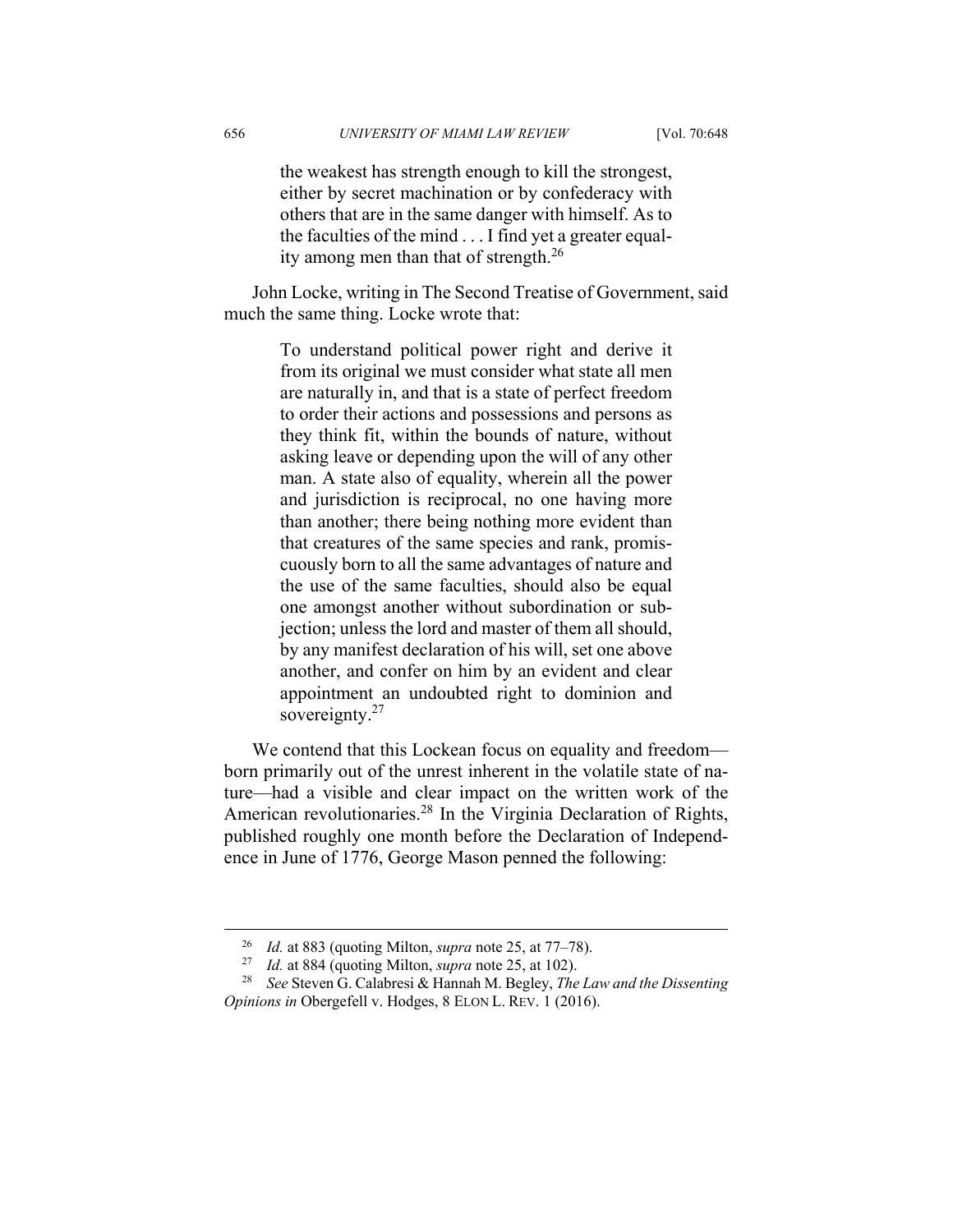A declaration of rights made by the Representatives of the good People of Virginia, assembled in full and free Convention; which rights do pertain to them, and their posterity, as the basis and Foundation of Government.

SECTION I. That *all men are by nature equally free* and independent, and have certain inherent rights, of which, when they enter into a state of society, they cannot, by any compact, deprive or divest their posterity; namely, the enjoyment of life and liberty, with the means of acquiring and possessing property, and pursuing and obtaining happiness and safety.

SECTION 2. *That all power is vested in, and consequently derived from, the people*; that Magistrates are their trustees and servants and at all times amenable to them.

SECTION 3. That government is, or ought to be, instituted for *the common benefit, protection, and security of the people, nation, or community*. Of all the various modes and forms of government, that is best, which is capable of producing the greatest degree of happiness and safety, and is most effectually secured against the danger of mal-administration; and that when any government shall be found inadequate or contrary to these purposes, a majority of the community hath an indubitable, unalienable, and indefeasible right to reform, alter, or abolish it, in such manner as shall be judged most conducive to the public weal.

SECTION 4. That no man, or set of men, are entitled to exclusive or separate emoluments or privileges from the community, but in consideration of public services; which not being descendible, neither ought the offices of Magistrate, Legislator, or Judge, to be hereditary.29

<sup>&</sup>lt;sup>29</sup> VA. DECLARATION OF RIGHTS,  $\S$  1–4 (1776) (emphasis added).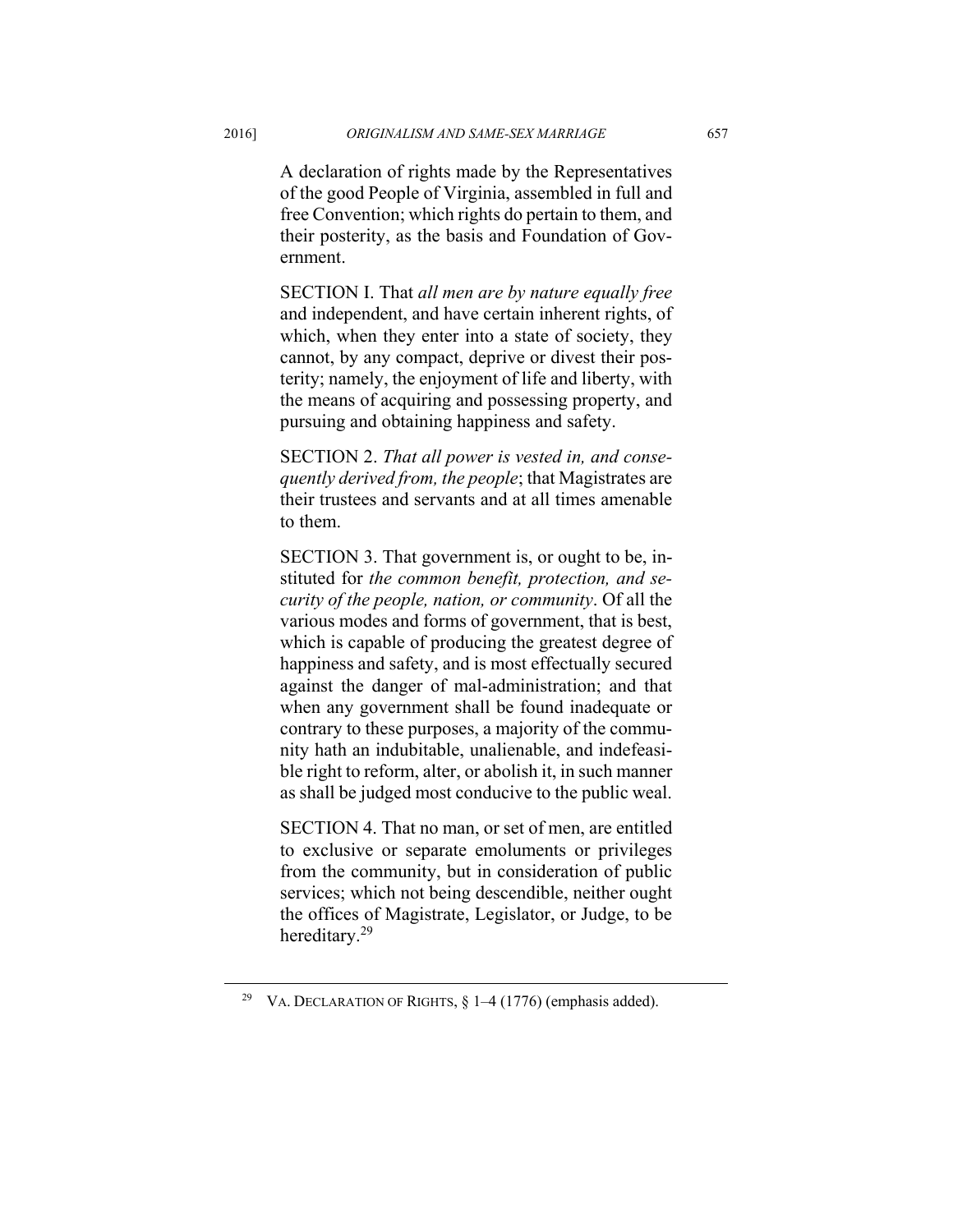Implicit in the italicized language above are the equality-centric ideals of John Milton, Thomas Hobbes, and John Locke. All three scholars contended that all people were born free and equal, and that the status of personhood intrinsically grants all individuals the right to be treated in substantively similar ways by the government. In the same vein, the Virginia Declaration of Rights emphasized the importance of equality alongside its focus on the inalienable rights of life, liberty, and property. Taken together, these documents indicate that equality requires the government to protect individuals from class- and caste-based discrimination, since no person should be treated as inherently lesser than another for arbitrary reasons such as heredity. These same ideals were embraced by Thomas Jefferson when he included George Mason's equality-centric language in the Declaration of Independence:

> We hold these truths to be self-evident, that *all men are created equal*, that they are endowed by their Creator with certain unalienable rights, that among these are Life, Liberty, and the pursuit of Happiness. That to secure these rights, *Governments are instituted among Men, deriving their just powers from the consent of the governed*; that whenever any Form of Government becomes destructive of these ends, it is *the Right of the People* to alter or to abolish it, and to institute new Government, laying its foundation on such principles and organizing its powers in such form, as to them shall seem most likely to effect their Safety and Happiness.<sup>30</sup>

This Lockean language championing freedom and equality appears not only in the Virginia Declaration of Rights, but also in several other state declarations of rights, all of which were adopted during roughly the same time period.31 For example, in 1977, New York fully incorporated the Declaration of Independence in its own state constitution—evidence that individuals drafting the New York state

<sup>&</sup>lt;sup>30</sup> THE DECLARATION OF INDEPENDENCE para. 2 (U.S. 1776) (emphasis added). 31 Calabresi, *supra* note 23, at 885.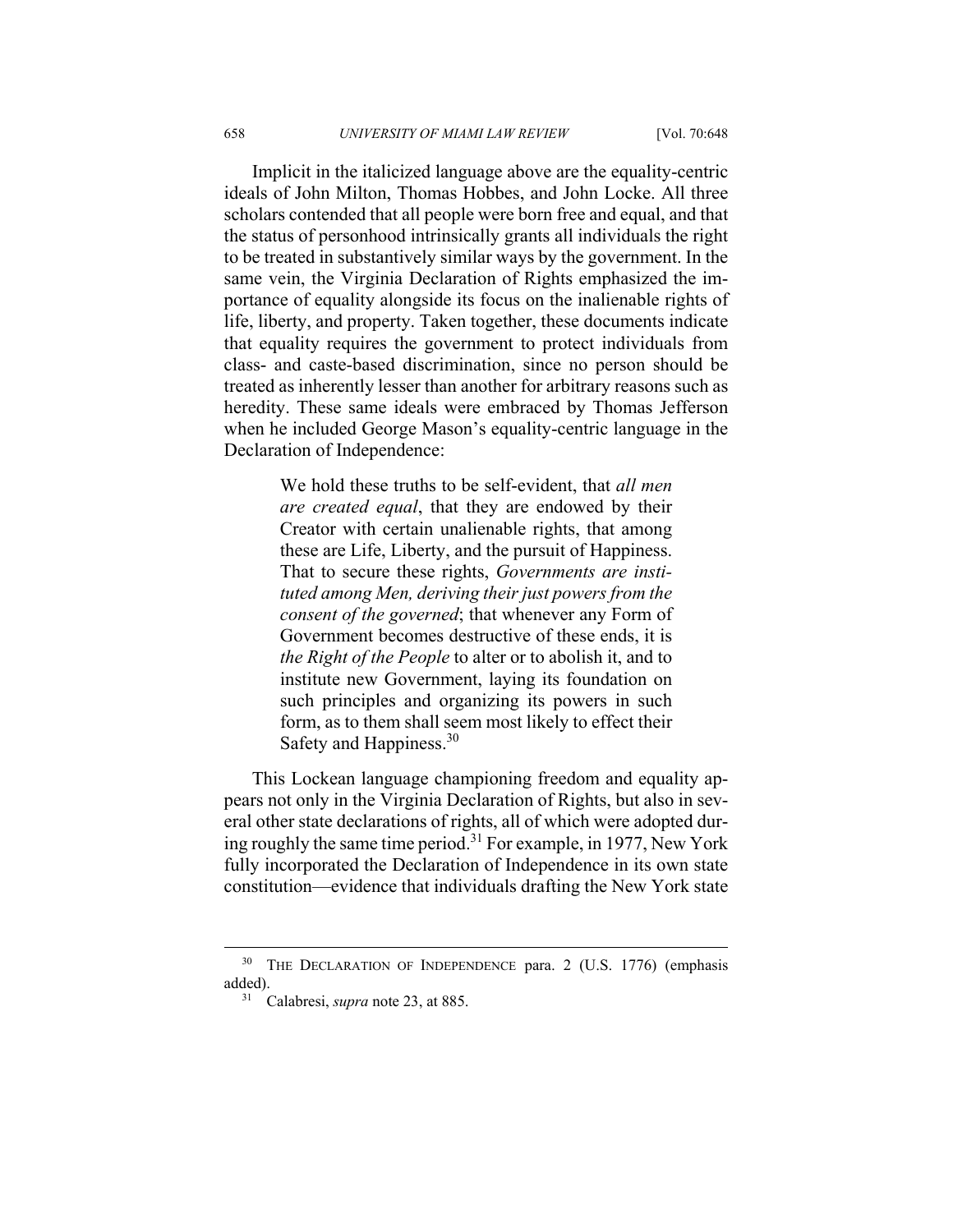constitution valued these equality-centric ideals.<sup>32</sup> Likewise, in 1776, the state of Delaware incorporated similar ideals into its state constitution, writing that "all government of right originates from the people, is founded in compact only, and instituted solely for the good of the whole," and in Section 3 that "all persons professing the Christian religion ought forever to enjoy equal rights and privileges in this state, unless, under colour of religion, any man disturb the peace, the happiness or safety of society."33 Maryland offers an additional example in Section XXXIII of its 1776 Declaration of Rights, stating "[t]hat, as it is the duty of every man to worship God in such manner as he thinks most acceptable to him; all persons, professing the Christian religion, are equally entitled to protection in their religious liberty  $\ldots$  . . .<sup>34</sup> In the same vein, the Pennsylvania Constitution of 1776, adopted on September 28th, declared in comparatively strong language:

> I. That *all men are born equally free and independent*, and have certain natural, inherent and inalienable rights, amongst which are, the enjoying and defending life and liberty, acquiring, possessing and protecting property, and pursuing and obtaining happiness and safety. \*\*\*

> II. That *all men* have a natural and unalienable right to worship Almighty God according to the dictates of their own consciences and understanding: \*\*\*

> III. That *the people of this State* have the sole, exclusive and inherent right of governing and regulating the internal police of the same.

> IV. *That all power being originally inherent in, and consequently derived from, the people*; therefore all officers of government, whether legislative or executive, are their trustees and servants, and at all times accountable to them.

 $\frac{32}{33}$  *Id.* 

<sup>33</sup> *Id.*

<sup>34</sup> *Id.*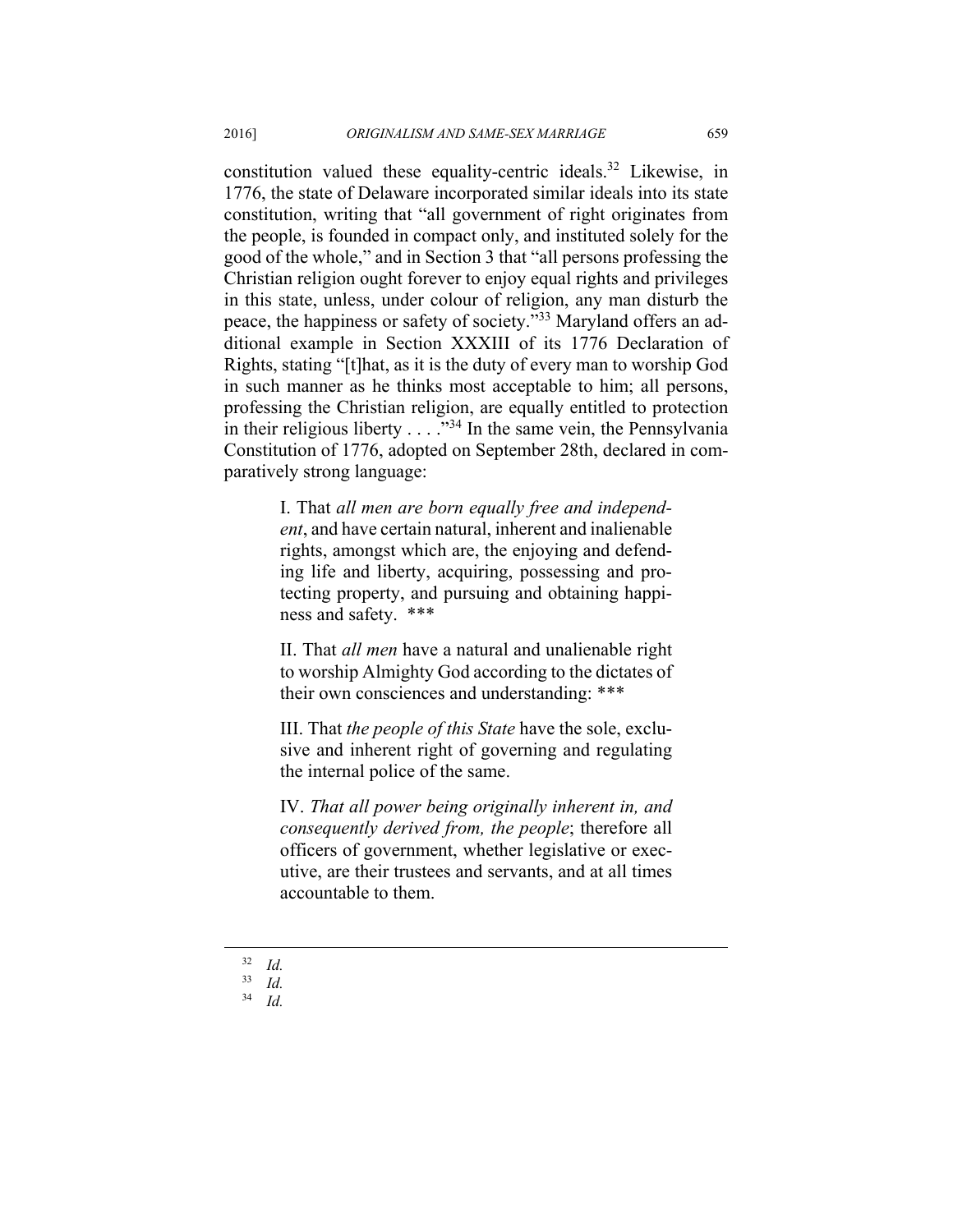V. That government is, or ought to be, instituted for the common benefit, protection and security of the people, nation or community; and not for the particular emolument or advantage of any single man, family, or sett of men, who are a part only of that community,  $***^{35}$ 

On December 18, 1776, North Carolina made a similar declaration, that:

> I. That all political power is vested in and derived from the people only.

> II. That *the people of this State* ought to have *the sole and exclusive right* of regulating the internal government and police thereof.

> III. That no man or set of men are entitled to exclusive or separate emoluments or privileges from the community, but in consideration of public services. \*\*\*

> XXII. That no hereditary emoluments, privileges or honors ought to be granted or conferred in this State.

> XXIII. That *perpetuities and monopolies* are contrary to the genius of a free State, and ought not to be allowed.36

Notably, other state constitutions from the Founding Era contain similar sentiments. Even South Carolina's equality guarantee, which was the narrowest of the bunch, mentioned equality-centric ideals in Article XXXVIII, stating:

> [t]hat all persons and religious societies who acknowledge that there is one God, and a future state of rewards and punishments, and that God is publicly to be worshipped, shall be freely tolerated. The

 <sup>35</sup> PA. CONST. OF 1776, arts. I–V (emphasis added); Calabresi, *supra* note 23, at 885–86.<br><sup>36</sup> N.C. DECLARATION OF RIGHTS,  $\S$  1–3, 22, 23 (1776) (emphasis added);

Calabresi, *supra* note 23, at 886.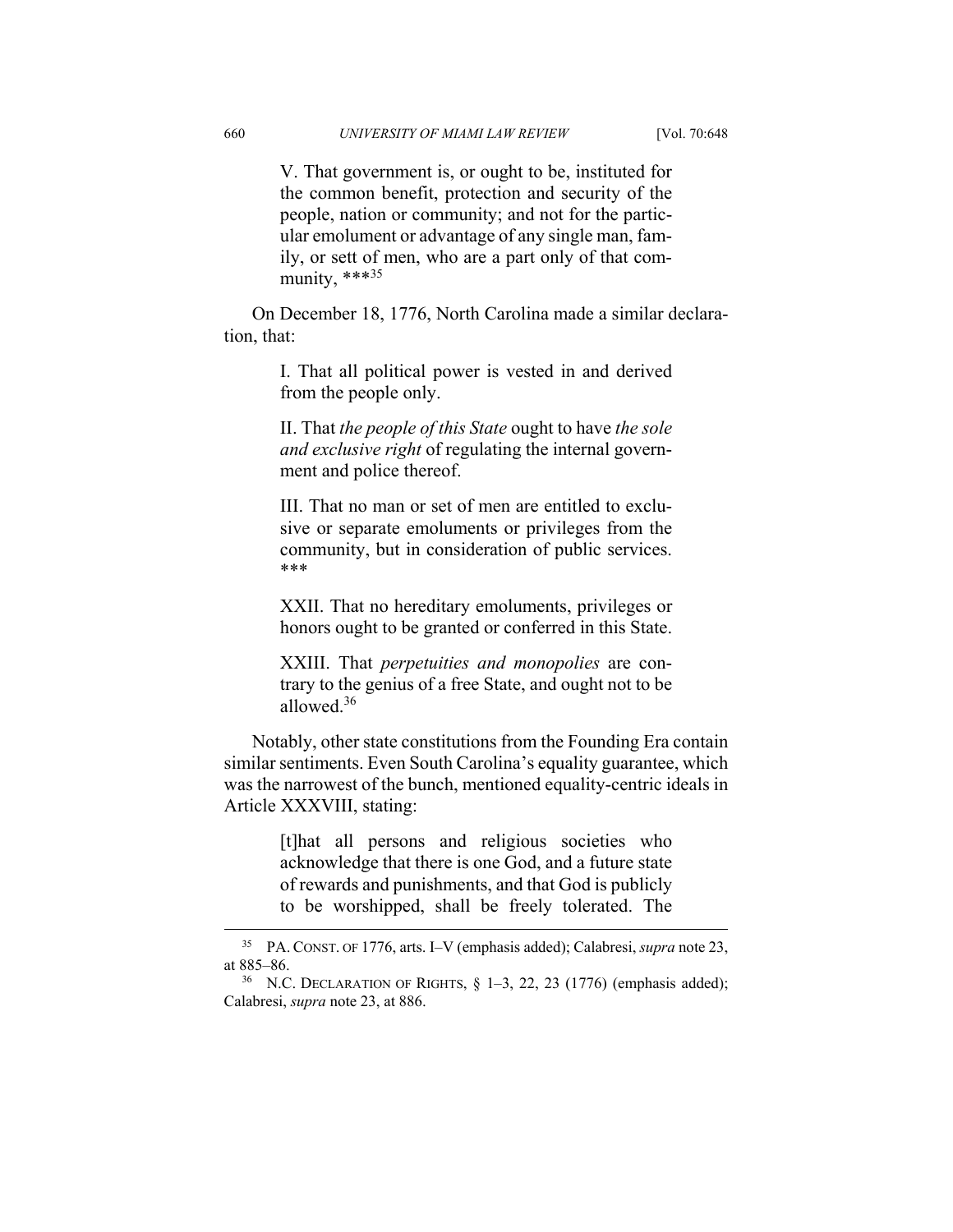Christian Protestant religion shall be deemed, and is hereby constituted and declared to be, the established religion of this State. *That all denominations of Christian Protestants in this State, demeaning themselves peaceably and faithfully, shall enjoy equal religious and civil privileges.*<sup>37</sup>

In comparison, other states protected equality to a significantly greater extent. The Massachusetts' Constitution of 1780 said that:

> Art. I.—*All men are born free and equal*, and have certain natural, essential, and unalienable rights; among which may be reckoned the right of enjoying and defending their lives and liberties; that of acquiring, possessing, and protecting property; in fine, that of seeking and obtaining their safety and happiness.

> II.—It is the right as well as the duty of all men in society, publicly, and at stated seasons, to worship the SUPREME BEING, the great creator and preserver of the universe. And *no subject shall be hurt, molested, or restrained, in his person, liberty, or estate, for worshipping GOD in the manner and season most agreeable to the dictates of his own conscience; or for his religious profession or sentiments*; provided he doth not disturb the public peace, or obstruct others in their religious worship. \*\*\*

> VI.—No man, nor corporation, or association of men, have any other *title to obtain advantages, or particular and exclusive privileges, distinct from those of the community*, than what arises from the consideration of services rendered to the public; and this title being in nature *neither hereditary, nor transmissible to children, or descendants, or relations by blood,* the idea of a man born a magistrate, lawgiver, or judge, is absurd and unnatural.

 <sup>37</sup> Calabresi, *supra* note 23, at 886 (quoting S.C. CONST. of 1778, art. XXXVIII) (emphasis added).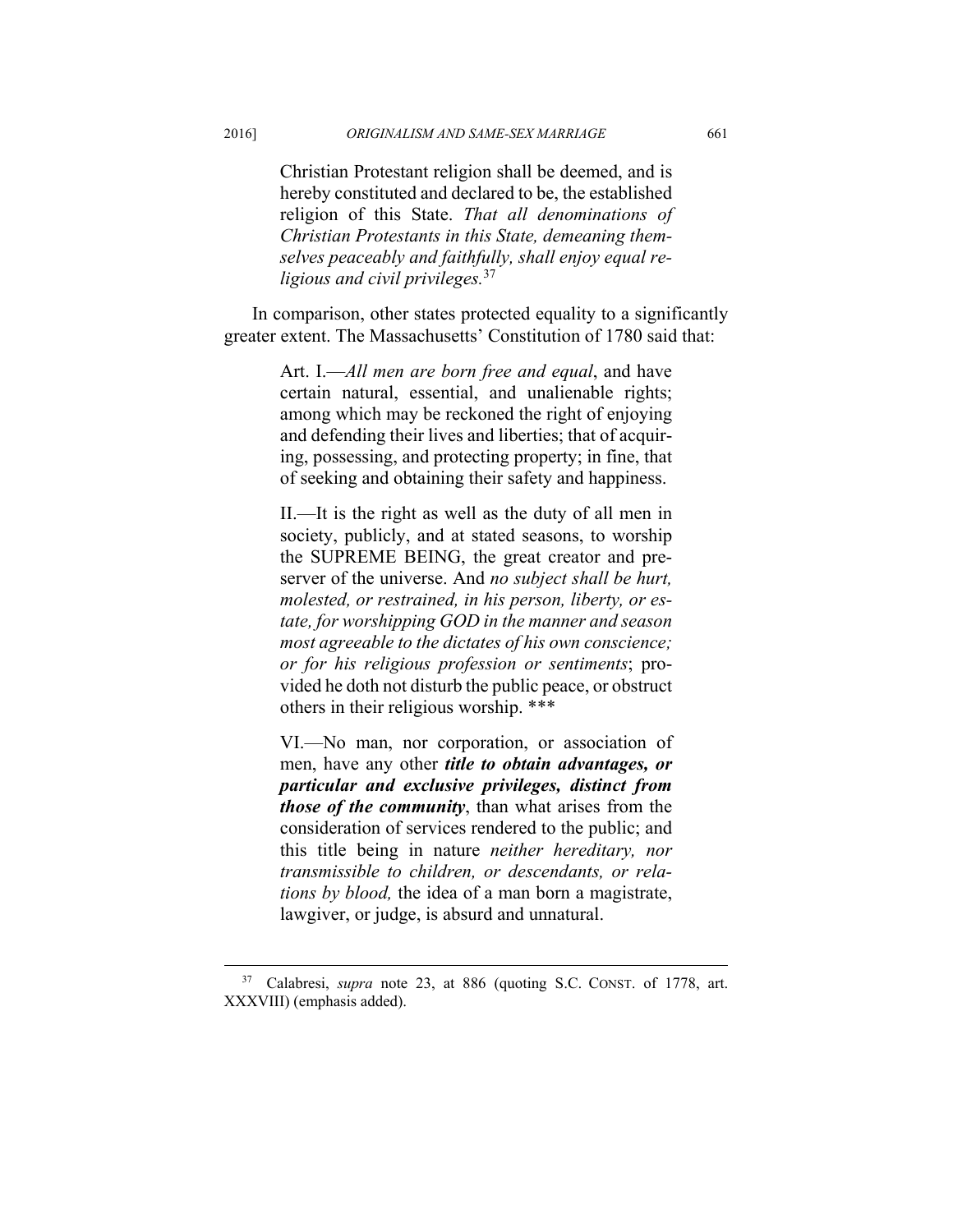VII.—Government is instituted for the common good; for the protection, safety, prosperity and happiness of the people; and not for the profit, honor, or private interest of any one man, family, or class of men; Therefore the people alone have an incontestible, unalienable, and indefeasible right to institute government; and to reform, alter, or totally change the same, when their protection, safety, prosperity and happiness require it.38

At the same time, the New Hampshire Constitution of 1784 said that:

> *All men are born equally free and independent*; therefore, all government of right originates from the people, is founded in consent, and instituted for the general good.

> II. *All men* have certain natural, essential, and inherent rights. among which are—the enjoying and defending life and liberty—acquiring, possessing and protecting property—and in a word, of seeking and obtaining happiness. \*\*\*

> X. Government being instituted for the common benefit, protection, and security of the whole community, and not for the private interest or emolument of any one man, family or class of men; therefore, whenever the ends of government are perverted, and public liberty manifestly endangered, and all other means of redress are ineffectual, the people may, and of right ought, to reform the old, or establish a new government.39

Finally, a few states—such as New Jersey and Georgia—"did not use Lockean Bill of Rights language, and Connecticut and

 <sup>38</sup> *Id.* at 886–87 (quoting MASS. CONST. arts. I–II, VI–VII (1780)) (emphasis added).<br><sup>39</sup> *Id.* at 887 (quoting N.H. CONST. of 1784) (emphasis added).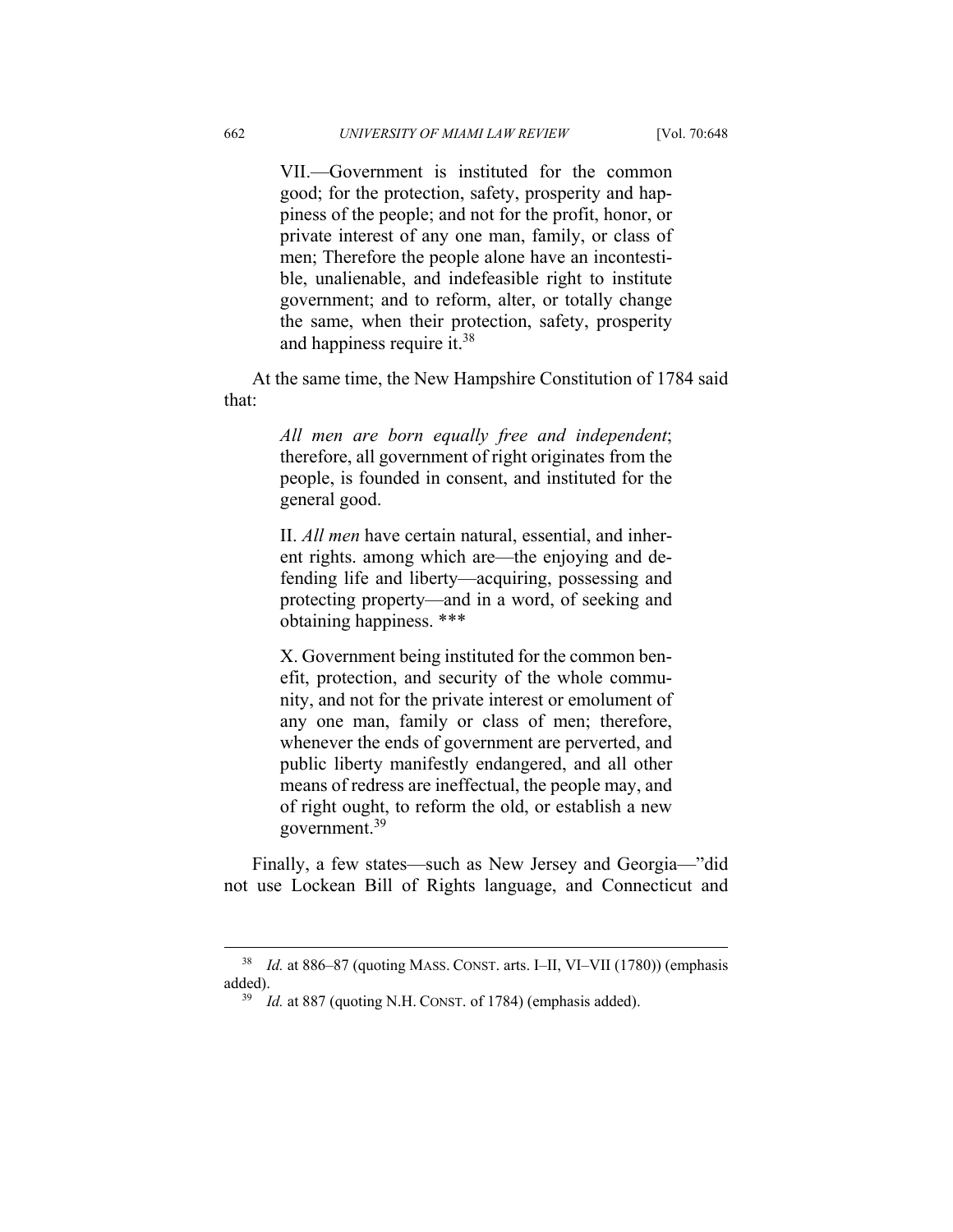Rhode Island stayed with their colonial charters."40 These states were the rare localities that did not emphasize Lockean equality guarantees in their own constitutional documents. However, we would like to note that the Rhode Island Charter issued by King Charles II in 1663 to Roger Williams stated:

> That our royal will and pleasure is, that no person within the said colony, at any time hereafter shall be any wise molested, punished, disquieted, or called in question, *for any differences in opinion in matters of religion,* and do not actually disturb the civil peace of our said colony; but *that all and every person and persons may, from time to time, and at all times hereafter, freely and fully have and enjoy his and their own judgments and consciences, in matters of religious concernments*, throughout the tract of land hereafter mentioned, they behaving themselves peaceably and quietly, and not using this liberty to licentiousness and profaneness, nor to the civil injury or outward disturbance of others, any law, statute, or clause therein contained, or to be contained, usage or custom of this realm, to the contrary hereof, in any wise notwithstanding. $41$

In the end, we think that there is a plethora of evidence supporting the idea that the language of the Declaration of Independence was not an "isolated rhetorical frill from the pen of Thomas Jefferson, a slave owner."<sup>42</sup> Quite the contrary, this language reflects "widespread social acceptance of Lockeanism in 1776 and during the founding period more generally."43 As such, American history and tradition—at least concerning constitutional matters—rests upon a respect for equality that mandates the prohibition of casteand class-based legislation. This conclusion follows from an understanding that since all men are born free and equal, they must be

 <sup>40</sup> *Id.*

<sup>41</sup> *Id.* at 887–88 (quoting R.I. COLONIAL CHARTER of 1663) (emphasis added). 42 *See id.*

<sup>43</sup> *Id.*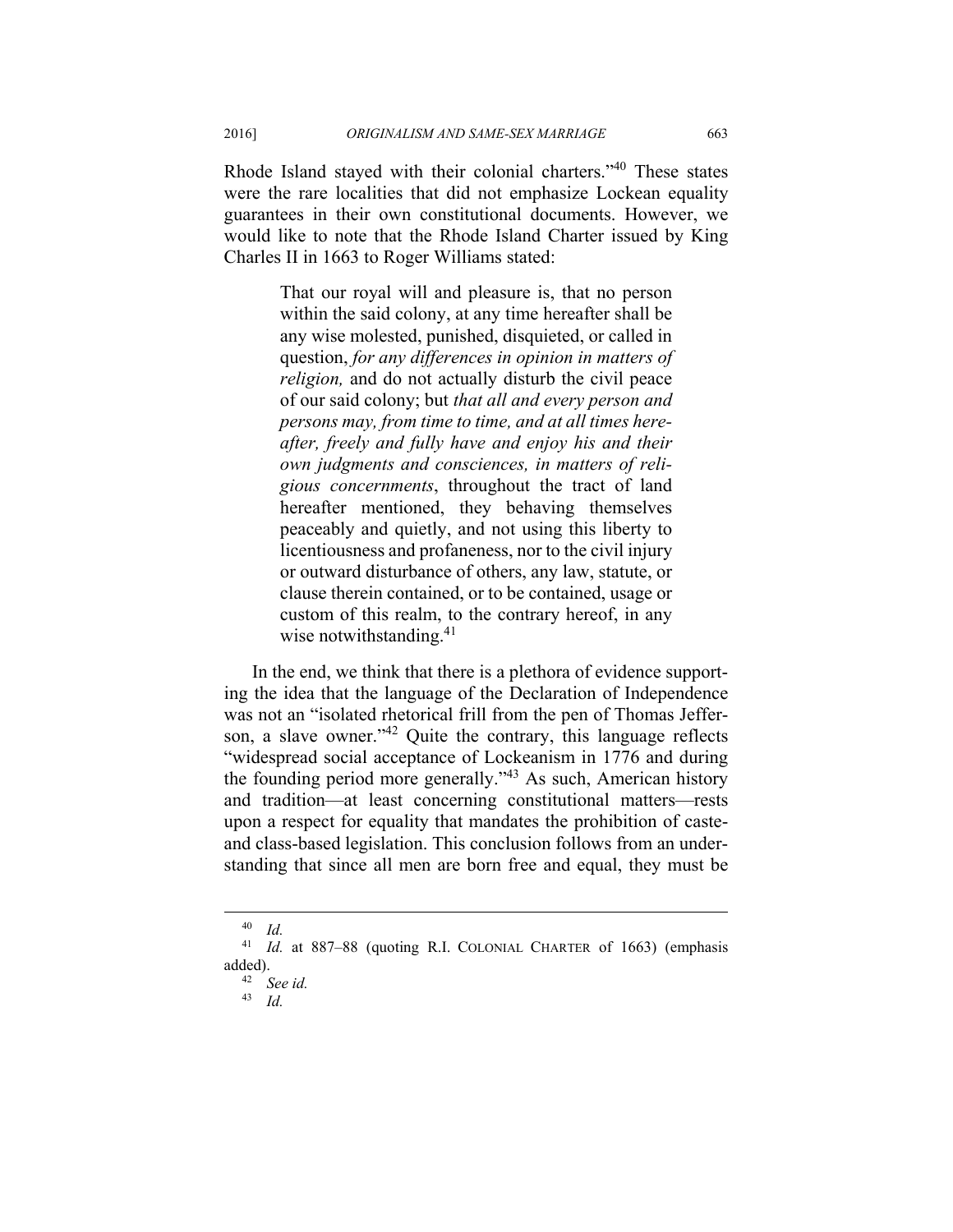treated with fundamental parity and must not be treated preferentially based on their hereditary background. The Articles of Confederation—though admittedly less clear on this front—also indicate a strong focus on the equality of men. Indeed, Article IV of that document states:

> The better to secure and perpetuate mutual friendship and intercourse among the people of the different States in this Union, *the free inhabitants* of each of these States, paupers, vagabonds, and fugitives from justice excepted, shall be entitled *to all privileges and immunities of free citizens in the several States*. 44

The Clause above seems far ahead of its time. By intentionally using the words "the free inhabitants," this Clause appears to have purposefully included African American freedmen in its resounding guarantee of equal treatment. Although some Northern states allowed free African Americans to vote at this time (an incredibly progressive fact in and of itself), granting such individuals "all of the privileges and immunities of free citizens" was a remarkably prescient and enlightened decision. Our analysis above shows that the "Privileges or Immunities Clauses" and the "Common Benefit Clauses" both use this language in an anti-feudal way, banning caste- or class-based legislation that unduly benefits one group based on their family pedigree or upbringing. By extension, the language here ought to be read as granting the same protections to African Americans, safeguarding all free people from laws that privilege groups based on their hereditary class. During the reign of the Articles of Confederation, then, none of the states could attempt to disadvantage or discriminate against out-of-state residents when they were within another state, including African Americans.

Like the Articles of Confederation, the American Constitution also contain a Privileges and Immunities Clause, which is nestled in Article IV, Section 2. It states that: "*The Citizens of each State* shall be entitled to all *Privileges and Immunities* of Citizens in the several States."<sup>45</sup>

 <sup>44</sup> ARTICLES OF CONFEDERATION of 1771, art. IV, para. 1 (emphasis added)*.*

<sup>45</sup> U.S. CONST. art. IV, § 2 (emphasis added).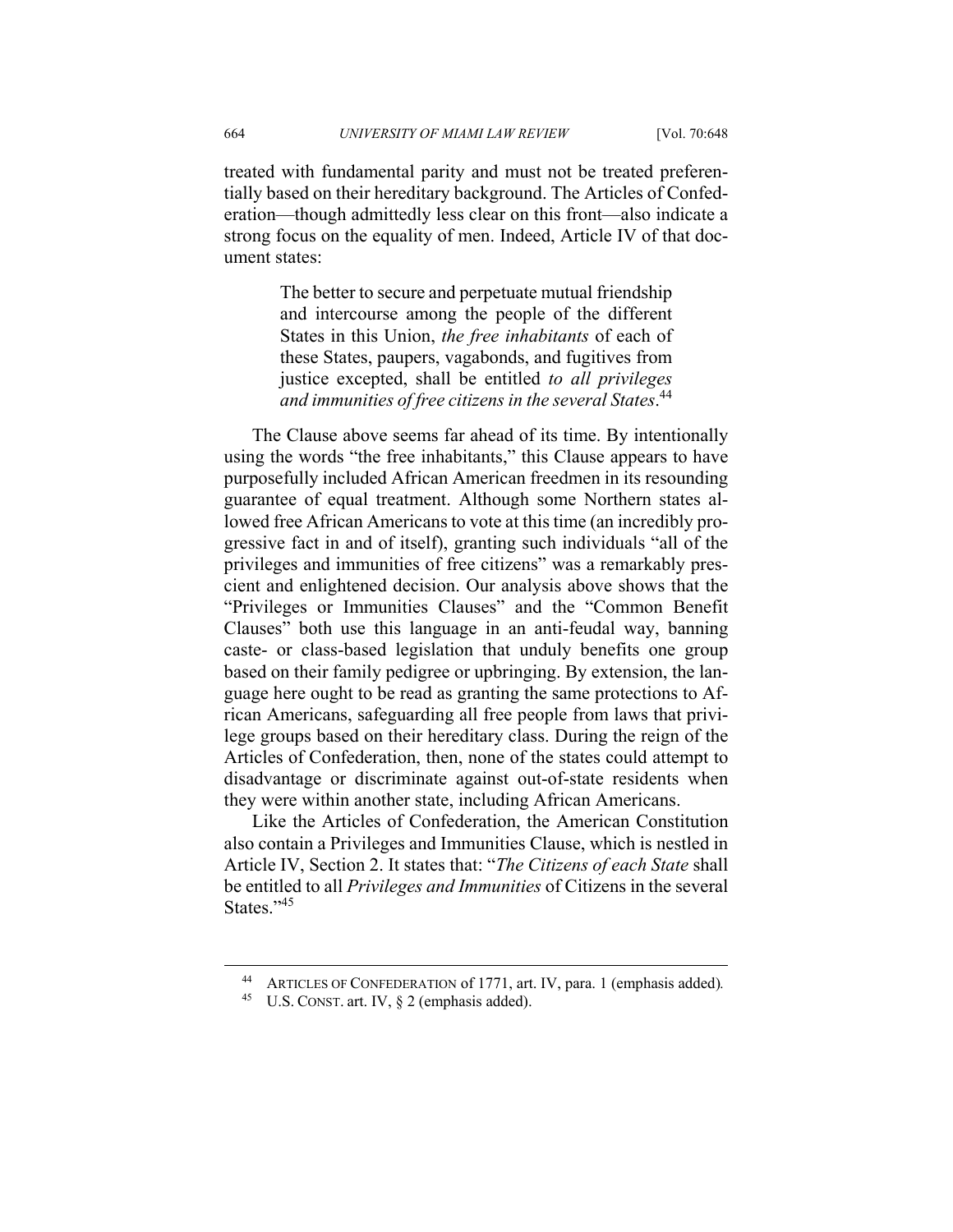Here, while the phrase "the citizens of each state" may seem to exclude African Americans, a fuller reading of the Constitution would indicate that free African Americans were once again included in this grant of equality. Indeed, this is because the term "citizens of each state" was defined, in the minds of the public, by referencing the collective understanding of citizenship at the time. Such a collective understanding would have been integrally built upon the Articles of Confederation, as it was a principal document in American history. Since Article IV of the Articles of Confederation clearly stated that the citizens of each state were "the free inhabitants of each of these States," this could be taken as evidence that African Americans were granted expansive equality in the Constitution when it was written in 1787. Of course, the formal text of the Articles of Confederation and the American Constitution were often ignored and were certainly not followed perfectly in this regard—indeed, these equality-centric principles were seemingly discarded during the boom of enslavement following the invention of the Cotton Gin. Nonetheless, our two major founding texts—the Declaration of Independence and the Constitution, as read through the lens of Article 4 of the Articles of Confederation—are both clear on the question of equality. They are both committed to protecting the full and complete equality of all free inhabitants, at least in reference to the privileges and immunities of state citizenship at the time.

One possible objection to this line of argument could be that the Framers of the Constitution made a figurative "deal with the Devil,<sup>346</sup> purposefully neglecting to outlaw slavery in order to incentivize Southern states to join the Union. In this regard, one might argue that the Framers' silence could be taken as evidence that equality-centric values were not as important to the Framers as we suggest. However, even if the Framers did make such a devilish deal, they did not take any specific action that would revoke the entitlement that all free African American had—under both the Constitution and the Article of Confederation—to all of the privileges and immunities of state citizenship. This is crucially important because it means that free African American retained a substantial array of rights including some state voting rights, at least based on the

 <sup>46</sup> Calabresi, *supra* note 23, at 889.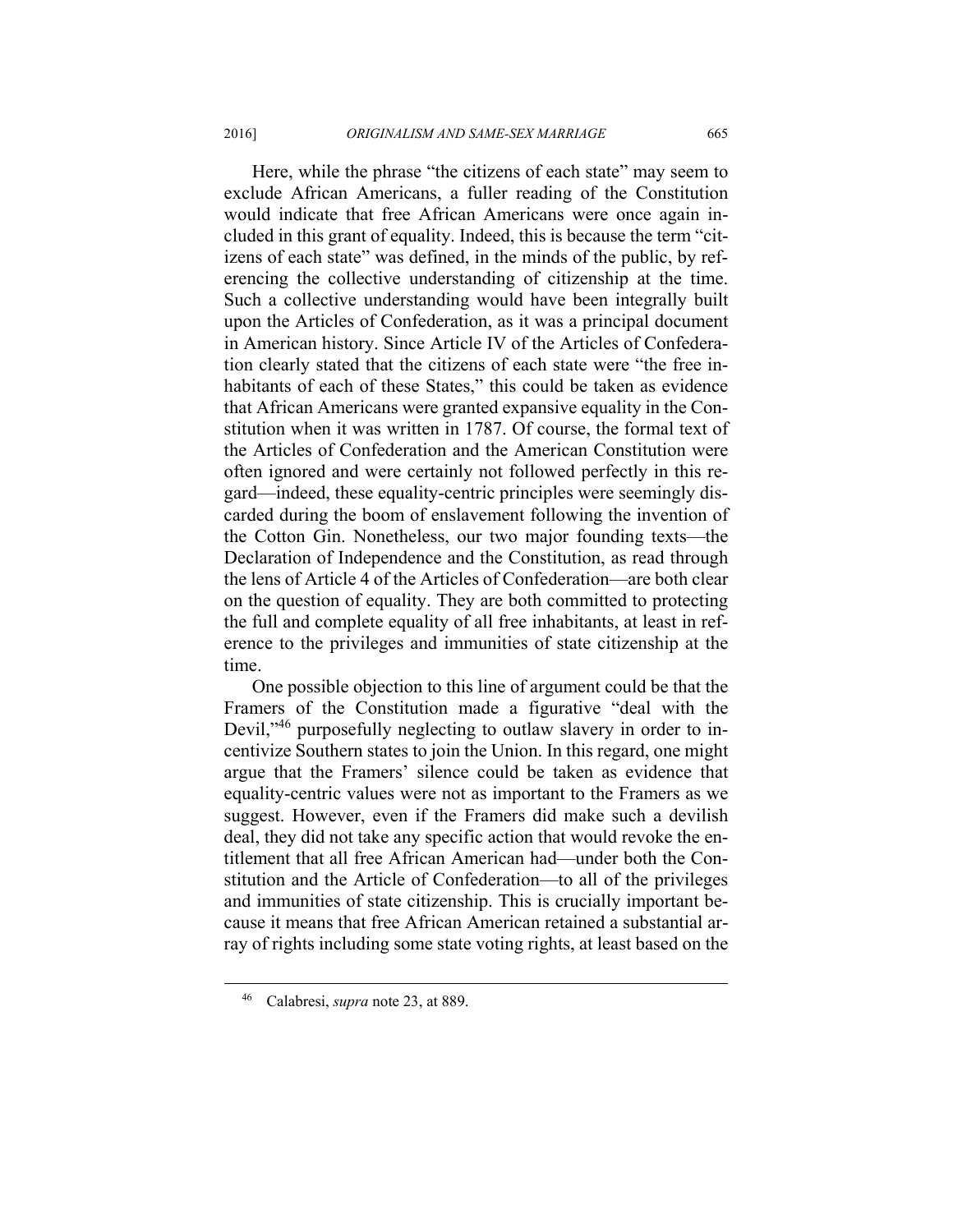formal text of the Constitution. We want to emphasize, then, that while the Three-Fifths Compromise, the Fugitive Slave Clause, and the "allowance of importation of new slaves until 1868 were a great evil," they did not, either implicitly or explicitly, hamper the state citizenship rights that free African Americans were granted in the Article of Confederation, and which Article IV, Section 2 of the Constitution upheld.

Our thinking on the slavery issue has been greatly shaped by a wonderful book: *Sons of Providence: The Brown Brothers, the Slave Trade, and the American Revolution*. 47 It recounts the life-long struggle between John Brown, the founder of Brown University, a warrior for American Independence, and an evil slave trader with his younger brother, Moses Brown, a passionate Quaker abolitionist.48 Rappleye points out that in 1774, two years before Thomas Jefferson wrote the Declaration of Independence, "[t]he second article of the Continental Association," said explicitly that: "We will neither import nor purchase, any slave imported after the first of December next; after which time we will wholly discontinue the slave trade, and will be neither concerned in it ourselves, nor will we hire our vessels, nor sell our commodities or manufactures to those who are concerned in it."49 As Professor Calabresi explains elsewhere,

> This was an astonishing step [for the First Continental Congress to take] toward abolition [of slavery] by a "legislature" which lacked constitutional powers and even a country of its own at the time. (Evidently, some of those fighting for liberty from England in the 1770s appreciated that there was something incongruous in their enslaving others.) After the adoption

 <sup>47</sup> *See generally* CHARLES RAPPLEYE, SONS OF PROVIDENCE: THE BROWN BROTHERS, THE SLAVE TRADE, AND THE AMERICAN REVOLUTION (Simon & Schuster, 2006). 48 *See id.* at 1–3. 49 *Id.* at 148.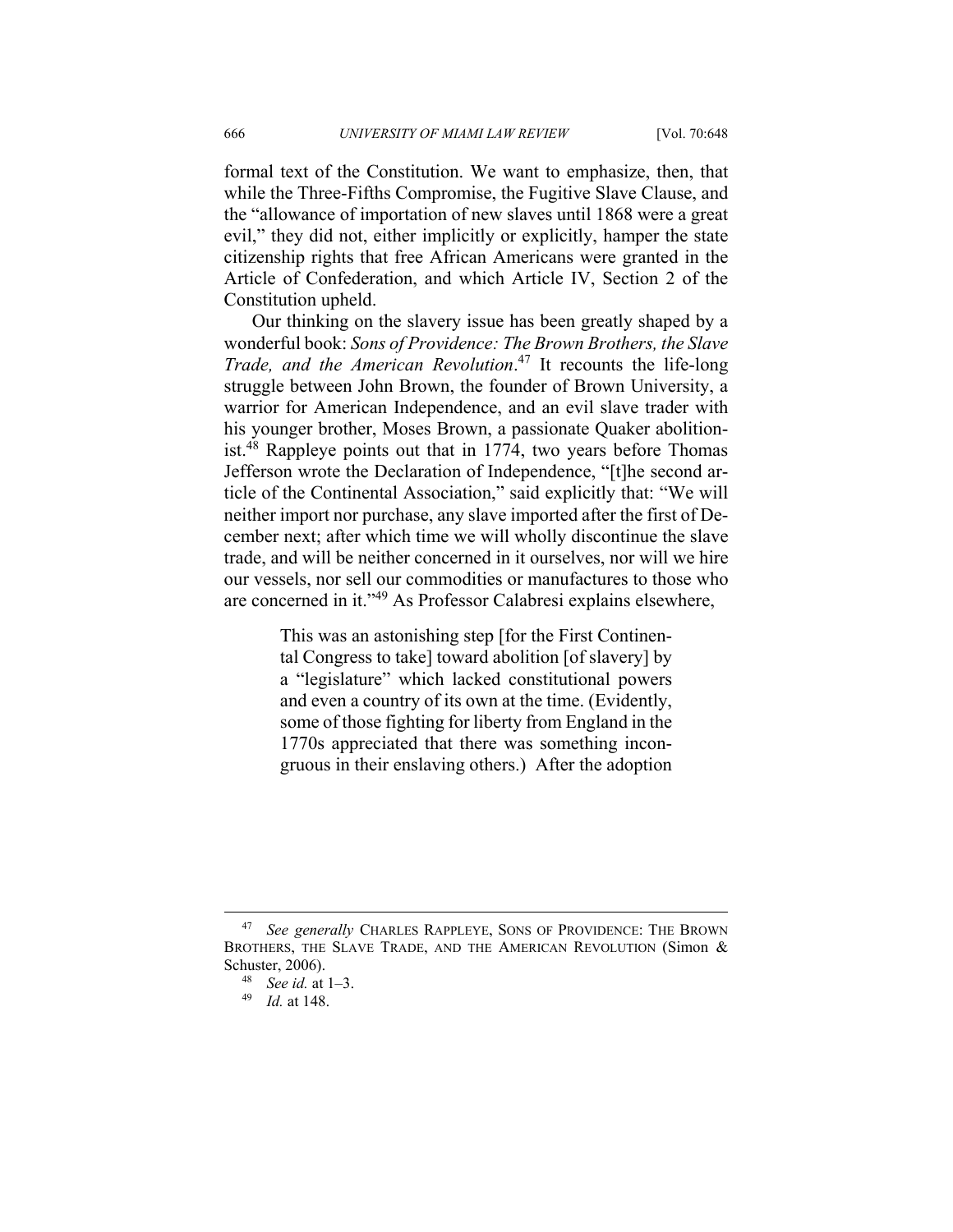of this resolution, the slavery issue would not resurface in government until after peace with England was achieved in the 1780s.<sup>50</sup>

At this time, historical figures such as Moses Brown petitioned the Continental Government (which was the federal government under the Articles of Confederation) to prevent the spread of slavery or even to outlaw slavery in its entirety. The national government was far too weak—based on its lack of tax revenue and the comparative strength of state power over federal power at the time—to pass a full and complete slavery ban.51 However, the Continental Congress was able to act in a fairly expansive regard when it banned slavery in the Northwest Territory, which ultimately grew into the states of Illinois, Indiana, Michigan, Ohio, Wisconsin, and part of Minnesota.<sup>52</sup> This ban on slavery in the North, known as the Northwest Ordinance, virtually guaranteed that a national government would forge itself in the North, the Midwest, and the West, eventually growing strong enough to abolish slavery in the South and clinch a decisive victory in the Civil War.53 Benjamin Franklin and Alexander Hamilton contributed to the spread of this mindset, helping to shape the Northwest Ordinance by strengthening the widespread acceptance of abolitionist values like equality.<sup>54</sup> It is worth noting that the Northwest Ordinance paved the way for the Missouri Compromise, which banned slavery in the territories north of the Mason-Dixon Line, but permitted slavery south of it.<sup>55</sup> Later, in the *Dred Scott* case,<sup>56</sup> the Supreme Court invalidated the Missouri Compromise, which many scholars suggest led directly to the Civil  $\text{War}.^{57}$ 

<sup>52</sup> *Id.* at 75. 53 *Id.* at 74–75. 54 *Id.* at 75–76. 55 *Id.* at 769–70. 56 Dred Scott v. Sandford, 60 U.S. (19 How.) 393, 528–29 (1857), *superseded by constitutional amendment*, U.S. Const. amend. XIV. 57 *Id. See also* PAULSEN, *supra* note 50, at 770–71. *See generally* Dr. Roberta

 <sup>50</sup> MICHAEL STOKES PAULSEN, STEVENS G. CALABRESI, MICHAEL W. MCCONNELL, & SAMUEL L. BRAY, THE CONSTITUTION OF THE UNITED STATES 74 (2nd ed. 2013).<br><sup>51</sup> *Id.*<br><sup>52</sup> *Id.* at 75.

Alexander, Dred Scott*: The Decision that Sparked a Civil War*, 34 N. KY. L. REV. 643 (2007).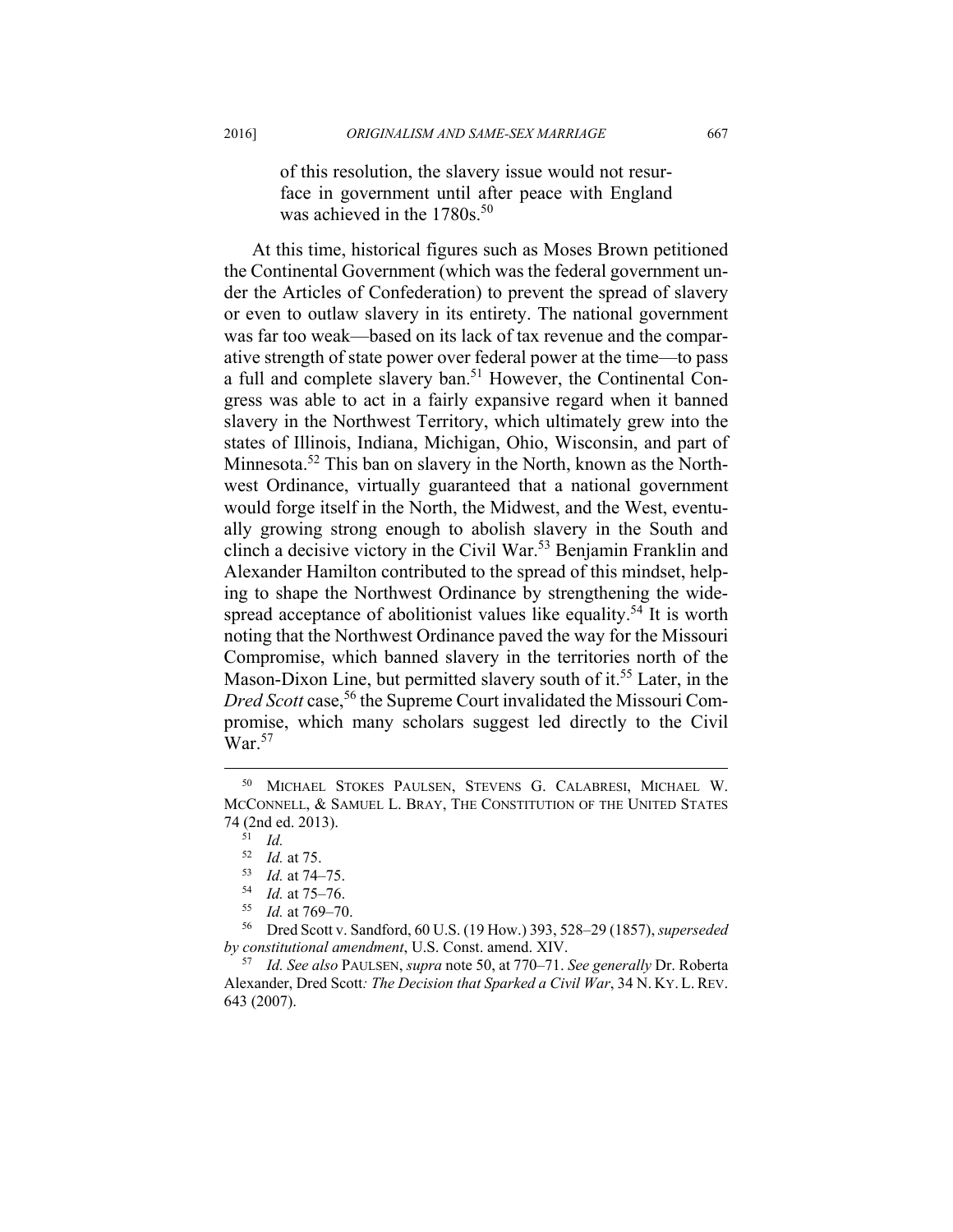Following the passage of the Constitution, Moses Brown once again called for the federal government to ban slavery, asking the House of Representatives in 1790 to take decisive action.<sup>58</sup> James Madison agreed that something must be done, contending that certain federal powers such as the commerce power could be wielded as a weapon to discourage immoral or unethical abuses of the people.59 As Professor Calabresi has written elsewhere, Moses Brown's leadership and James Madison's craftiness led to the passage of a bill in 1794 that was called: "An Act to Forbid the Carrying on of the Slave Trade from the United States to any Foreign Place or Country." Notably, the Act was more than just symbolic, because it carried substantial enforcement penalties.<sup>60</sup> Ultimately, President George Washington chose to sign the bill into federal law.<sup>61</sup> After a delay, in 1807, the Thomas Jefferson and his administration successfully abolished the slave trade in the United States once and for all, delivering a heavy blow to the international slave trade and emphasizing, once again, our nation's commitment to Lockean ideals of equality.<sup>62</sup>

The Framers clearly did not have a spotless record when it comes to the issue of slavery and when it comes to their handling of the rights of free African Americans. Yet still, the Framers made serious advances and left hooks in the Constitution so that, over time, a national government could rise up and become sufficiently powerful and motivated on the subject, eventually abolishing slavery from the United States altogether. We think it is important to recognize the contribution of the Founders in this regard, because their contribution to the abolitionist effort is currently under-appreciated in academia. This contribution even spills into the modern day. In the case of same-sex marriage, we now see the American people emphasizing the importance of Lockean ideals of equality in a new realm. Throughout time, the American constitutional tradition has valued

 <sup>58</sup> PAULSEN, *supra* note 50, at 75. 59 *Id.* at 75–76. *See also* RAPPLEYE**,** *supra* note 47, at 295 ("[C]ongress have no authority to interfere with the emancipation of slaves, or in the treatment of them.").<br><sup>60</sup> Act To Prohibit the Importation of Slaves into Any Port or Place Within

the Jurisdiction of the United States, ch. 22, § 2 Stat. 426 (1807).<br><sup>61</sup> PAULSEN, *supra* note 50.<br><sup>62</sup> Act To Prohibit the Importation of Slaves into Any Port or Place Within

the Jurisdiction of the United States, ch. 22, § 2 Stat. 426 (1807).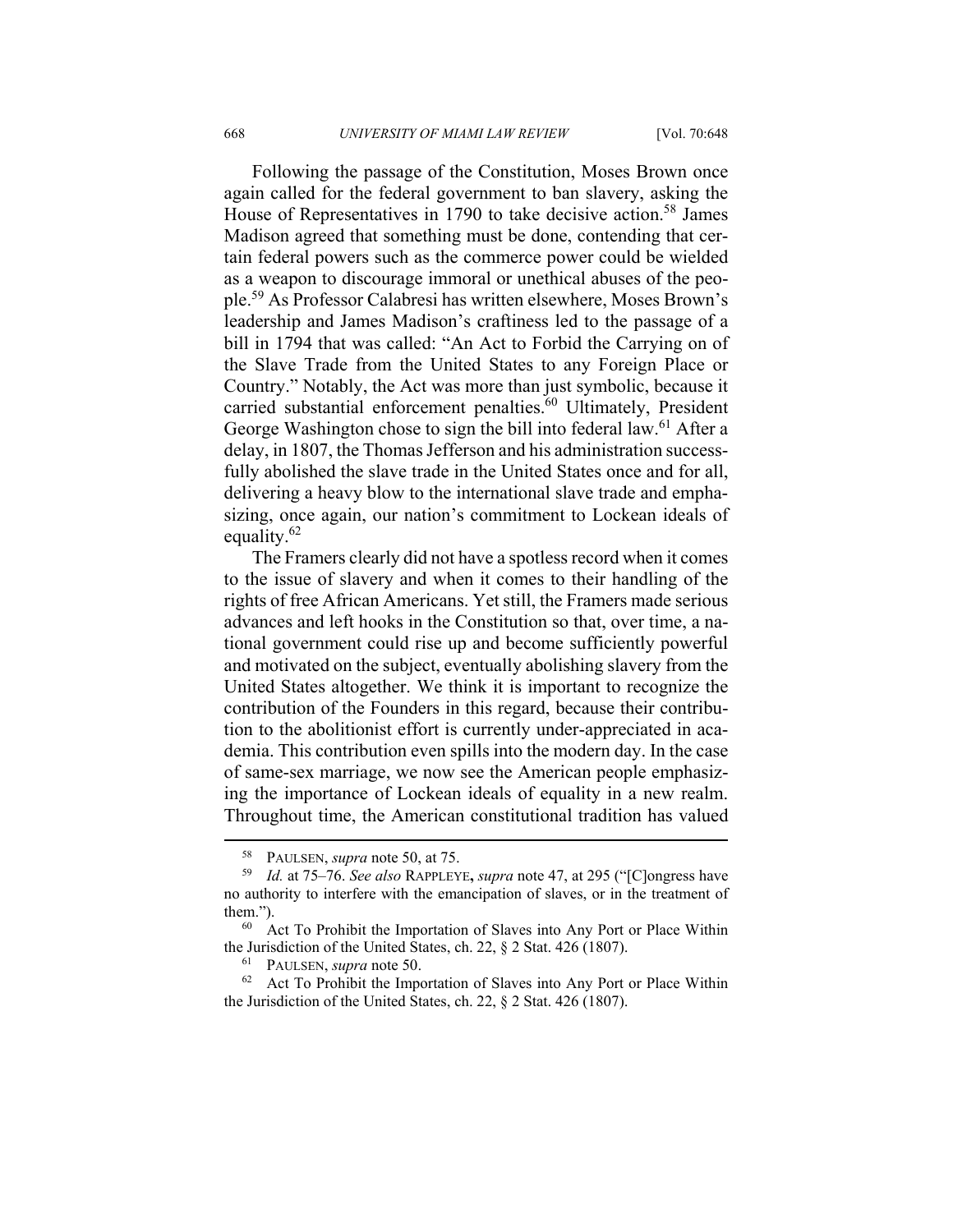equal treatment under the law, which fundamentally bars the creation of caste- and class-based laws.

During the Jacksonian period, much later in American history, a movement grew in the United States to prevent special interest groups or special hereditary classes from enjoying immunities or privileges not granted to all. Specifically, the common man was empowered to demand equal treatment from his government. Professor Calabresi has written extensively about this with co-authors in *Monopolies and the Constitution: A History of Crony Capitalism* and in *Religions and the Equal Protection Clause: Why the Constitution Requires School Vouchers*. 63 This complaint was at the very heart of President Andrew Jackson's campaign to kill the Bank of the United States, which he did kill, and which stayed dead, until 1913, when Woodrow Wilson created the Federal Reserve Board.<sup>64</sup> The killing of the Bank of the United States on the ground that it was classbased legislation, which set up a monopoly, is yet another instance in American history of the triumph of the equal protection idea.

Over time—during the Jacksonian period, and throughout the Civil War and Reconstruction Era—abolitionists as a group came to equate slavery and servitude with class- and caste-based legislation that unduly benefits one group based on their family pedigree or upbringing, granting privileges to some individuals over others on highly suspect moral grounds.<sup>65</sup> Slave owners did not compensate their slaves, did not treat them with respect or dignity, and did not afford them freedom or fair treatment. In this sense, slavery became objectionable precisely because it created divisions between groups of people that constitute caste- or class-based forms of discrimination.<sup>66</sup> The debates on the ratification of the Fourteenth Amendment feature some great quotes to this effect. Consider, for example, the words of Massachusetts Senator Charles Sumner:

 <sup>63</sup> Steven G. Calabresi & Larissa C. Leibowitz, *Monopolies and the Constitution: A History of Crony Capitalism*, 36 HARV.J. L. PUB. POL'Y 983, 1068–073 (2013); Calabresi & Salander, *supra* note 15, at 945–45. 64 Federal Reserve Act, ch. 6, 38 Stat. 251, 251–253 (1913).

<sup>65</sup> Calabresi & Leibowitz, *supra* note 63. 66 Calabresi & Salander, *supra* note 15, at 946–51.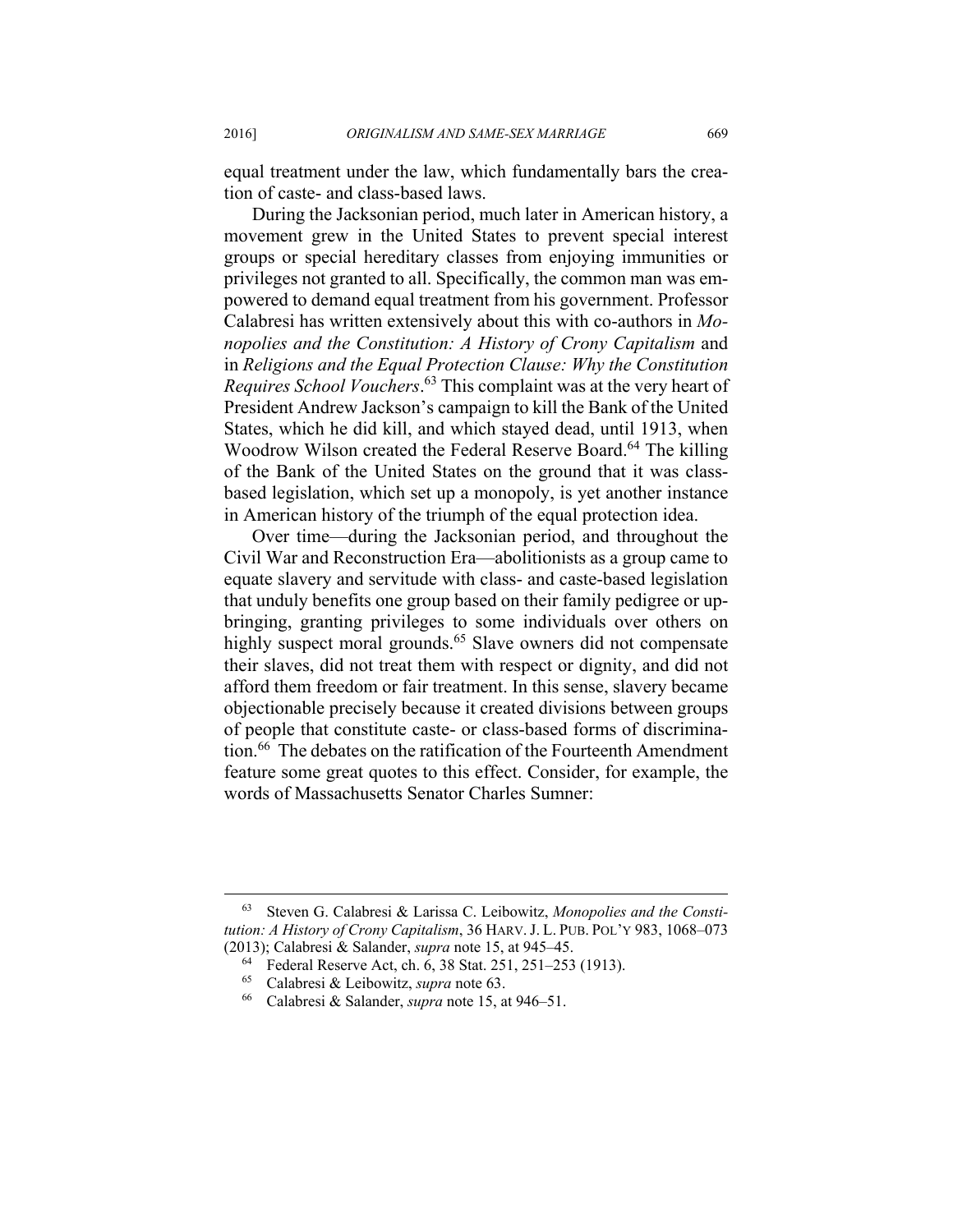[T]here shall be no Oligarchy, Aristocracy, Caste, or Monopoly invested with special powers and privileges, and there shall be no denial of rights, civil or political, on account of color or race anywhere within the limits of the United States or the jurisdiction thereof; but all persons therein shall be equal before the law  $67$ 

Senator Sumner elaborated saying:

A Caste cannot exist except in defiance of the first principles of Christianity and the first principles of a Republic. It is Heathenism in religion and tyranny in government. The Brahmins and the Sudra in India, from generation to generation, have been separated, as the two races are now separated in these States. If a Sudra presumed to sit on a Brahmin's carpet he was punished with banishment. But our recent rebels undertake to play the part of the Brahmins, and exclude citizens, . . . on the ground of Caste, which according to its Portuguese origin, *casta* is only another term for race.<sup>68</sup>

Finally, consider this remarkable statement from Senator Sumner:

> The Rebellion began in two assumptions . . . first, the sovereignty of the States with the pretended right of secession; and, secondly, the superiority of the white race, with the pretended right of Caste, Oligarchy, and Monopoly on account of color . . . .The second showed itself at the beginning, when South Carolina alone, among the thirteen States, allowed her Constitution to be degraded by an exclusion on account of color . . . <sup>69</sup>

 <sup>67</sup> CONG. GLOBE, 39th Cong., 1st Sess. 674 (1867). 68 *Id.* at 683. 69 *Id.* at 686.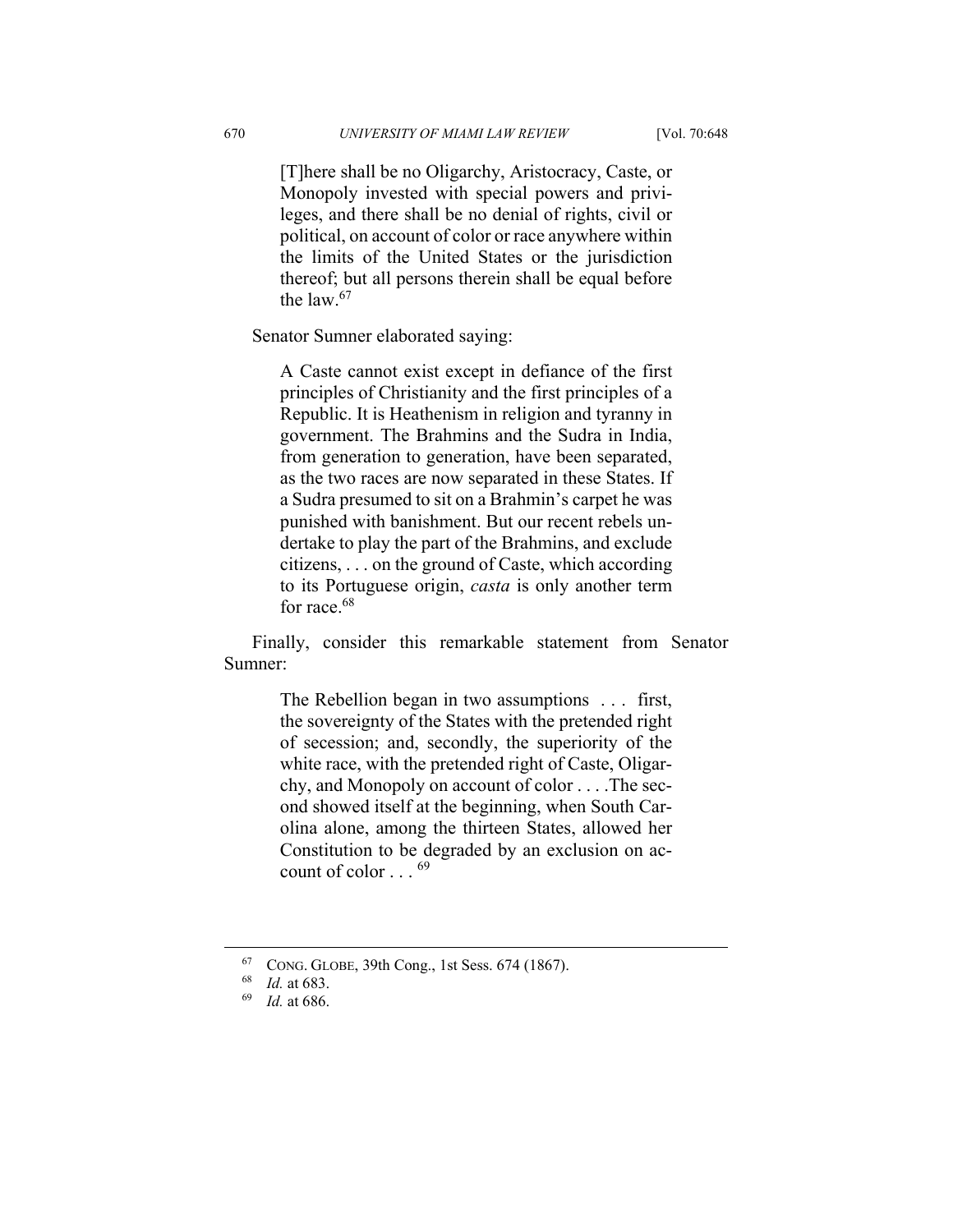During the 1860s, other members of the legislature made similar comments, echoing the sentiment of Senator Sumner. For example, Representative John F. Farnsworth said:

> As a moral being, as a man, I hate slavery in the States of this Union as I hate serfdom in Russia which, by the way, is about to be abolished in that Empire, while we quarrel over the extension of slavery in this—just as I hate caste in India; just as I hate oppression everywhere.70

Representative Norton Townshend, a Democrat from Ohio, said:

I protest against all these interpolations into the Democratic creed, and against any interpretation of Democracy as makes it the ally of slavery and oppression. Democracy and slavery are directly antagonistic. Democracy is opposed to caste, slavery creates it; Democracy is opposed to special interest groups; slavery is but the privilege specially enjoyed by one class—to use another as brute beasts and take their labor without wages; Democracy is for elevating the laboring masses to the dignity of perfect manhood; slavery grinds the laborer into the very dust . . . [S]lavery is but the extreme of class legislation . . . .[S]lavery is nothing more than the privilege some have of living out of others  $\dots$ .<sup>71</sup>

Together, we take these historical excerpts as illustrations of the Founding Era's focus on equality, as well as its condemnation of class- and caste-based legislation. We think it is clear that the Founders disliked hereditary privileges and immunities, and we think they came to be strongly opposed preferential treatment for certain groups over others based on arbitrary reasons, like family background. These equality-centric ideals came to a head in the Reconstruction Era and in the three great constitutional amendments that followed: The Thirteenth Amendment, which abolished slavery;

 <sup>70</sup> CONG. GLOBE, 36th Cong., 2d Sess. app. 119, 120 (1861). 71 CONG. GLOBE, 32d Cong., 1st Sess. app. 712, 713 (1852).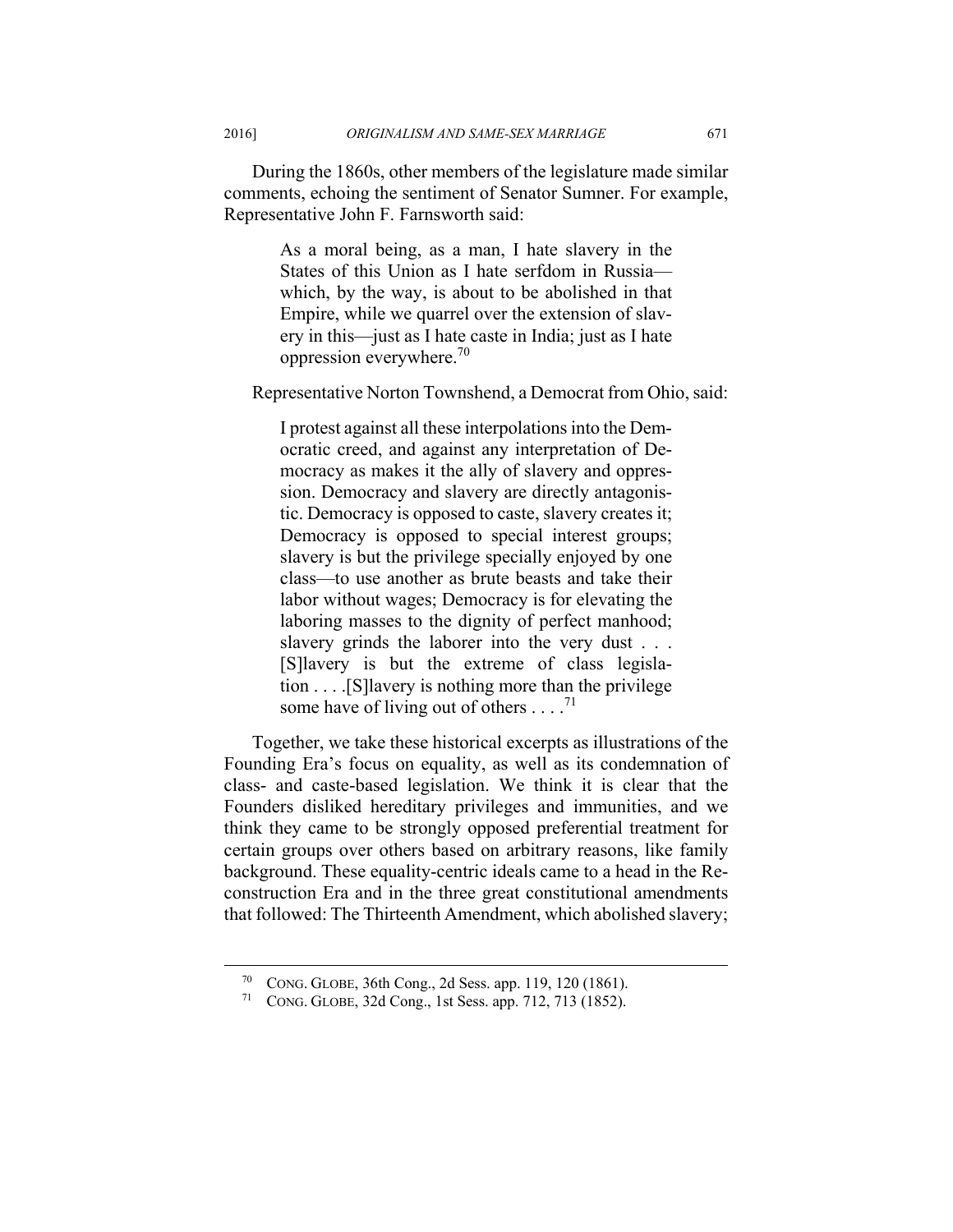the Fourteenth Amendment, which abolished all caste systems, including racial discrimination in the Southern states; and the Fifteenth Amendment, which ensured that the voting rights of African Americans would be defended against infringement. While these were great victories for those who hold Lockean equality dear, we recognize that these reforms were woefully slow and that they were also cut short by discriminatory laws like the Jim Crow laws and the Grandfather Clauses validated in *Giles v. Harris*, 189 U.S. 475 (1903). Fortunately, with the Second Reconstruction in the 1960s, the three great amendments finally gained full force in protecting all people from class- and caste-based discrimination. Finally the Reconstruction Amendments were given the strength that they deserved.

In a prior law review article with Sarah Agudo, Professor Calabresi found that in 1868—which is the year when the Fourteenth Amendment was ratified and became part of our fundamental law twenty-four of the thirty-seven state constitutions existing at that time (nearly a two-thirds majority) contained provisions guaranteeing inalienable, natural, or inherent rights of an unenumerated rights type.72 Thus, in 1868, approximately eighty-eight percent of all Americans resided in states that constitutionally protected unenumerated individual liberty rights.<sup>73</sup> Throughout this article, we use the term "Lockean Natural Rights Guarantees" (or "the Guarantees") to refer to these unenumerated individual liberty rights guarantees. The Lockean Natural Rights Guarantees almost all essentially followed the Virginia, Pennsylvania, and Massachusetts clauses from the founding which had proclaimed that: "All men are born free and equal and have certain natural and inalienable rights

 <sup>72</sup> Steven G. Calabresi & Sarah E. Agudo, *Individual Rights Under State Constitutions when the Fourteenth Amendment Was Ratified in 1868: What Rights Are Deeply Rooted in American History and Tradition?*, 87 TEX. L. REV. 7, 88 (2008). However, as this article explained, the Connecticut, Rhode Island, and Texas Guarantees were so atypical that it is not fully accurate to group them with the twenty-four true Lockean Natural Rights Guarantees. 73 *See* Calabresi & Agudo, *supra* note 72. The sixty-seven percent reflects the

population that resided in the 24 States with true Lockean Natural Rights Guarantees as of the 1870 census. This percentage was calculated from data available from the United States Census Bureau. United States Region and Divison State, *Population: 1790 to 1990*, CENSUS.GOV. (Aug. 26, 1993) http://www.census.gov/population/www/censusdata/files/table-16.pdf.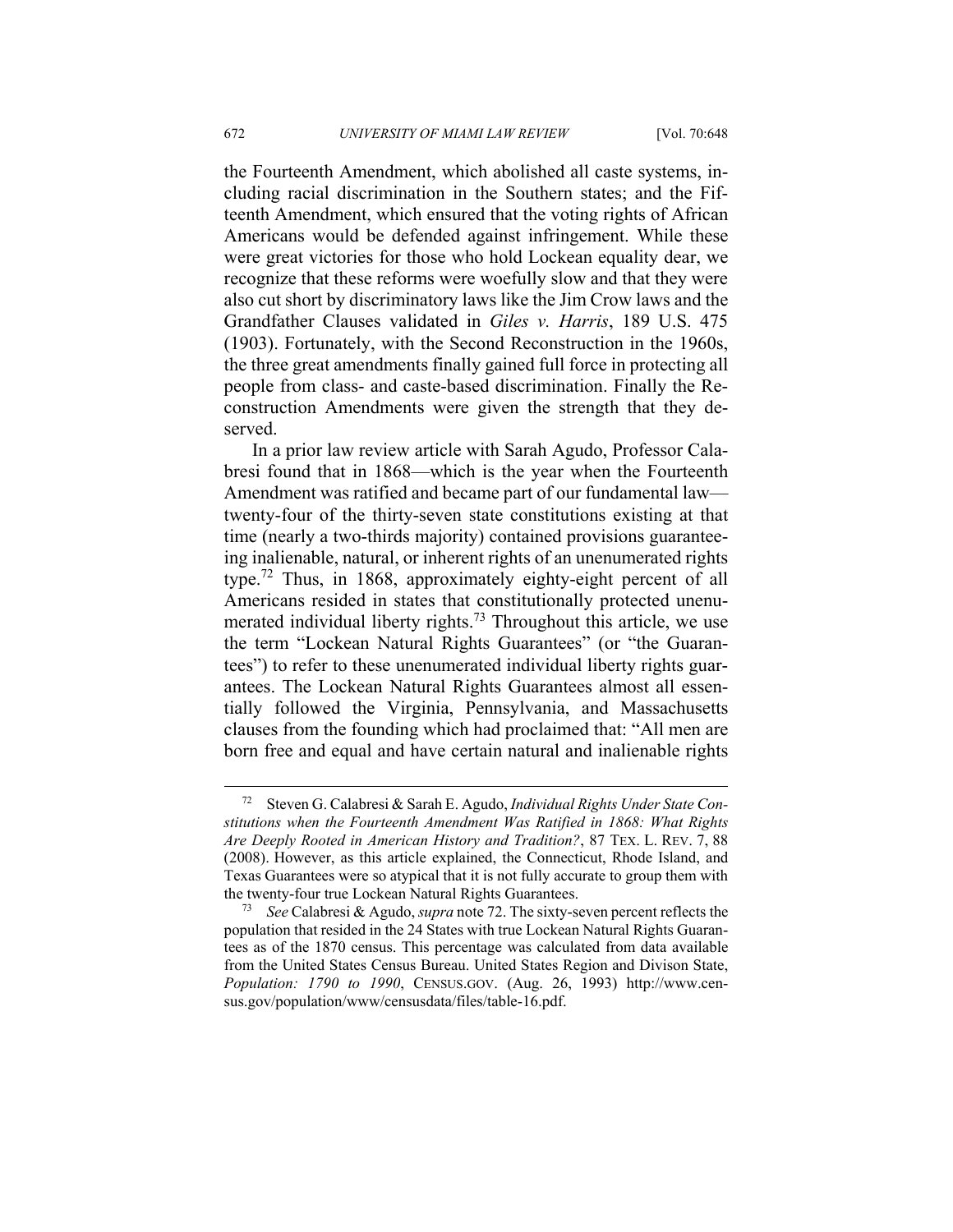among which are the right to enjoy life and liberty and to acquire, possess, and defend property."74 We cannot stress strongly enough the significance of the fact that sixty-seven percent of all Americans living in 1868, when the Fourteenth Amendment was ratified, lived in jurisdictions that emphasized that all men are born free and equal. If there is any right that is deeply rooted in American history and tradition, then, it is the right of all people to be free and equal at the time of their birth. It must be noted that the right of individuals to be free and equal at the time of their birth bars the creation of caste or class-based legislation.

Moreover, the central claim of the Second Reconstruction made by the Reverend Martin Luther King was that:

> When the architects of our Republic wrote the magnificent words of the Constitution and the Declaration of Independence, they were signing a promissory note to which every American was to fall heir. This note was a promise that all men, yes, black men as well as white men, would be guaranteed the unalienable rights *of* life, liberty and the pursuit of happiness. It is obvious today that America has defaulted on this promissory note, insofar as her citizens of color are concerned. \*\*\*

> I say to you today my friends. And so even though we face the difficulties of today and tomorrow I, still have a dream. It is a dream deeply rooted in the American dream. I have a dream that one day this nation will rise up and live out the true meaning of its creed: "We hold these truths to be self-evident, that all men are created equal."75

Martin Luther King was right, and Americans knew he was right in arguing that Americans of every race and color were created equal. This is indeed at the heart of the American creed.

 <sup>74</sup> MASS. CONST., *supra* note 38, at art. I. 75 Dr. Martin Luther King, I have a Dream, Delivered at Lincoln Memorial, Washington, D.C., (Aug. 28, 1963), http://www.americanrhetoric.com/speeches/mlkihaveadream.htm. *See also* THE DECLARATION OF INDEPENDENCE para. 2 (U.S. 1776).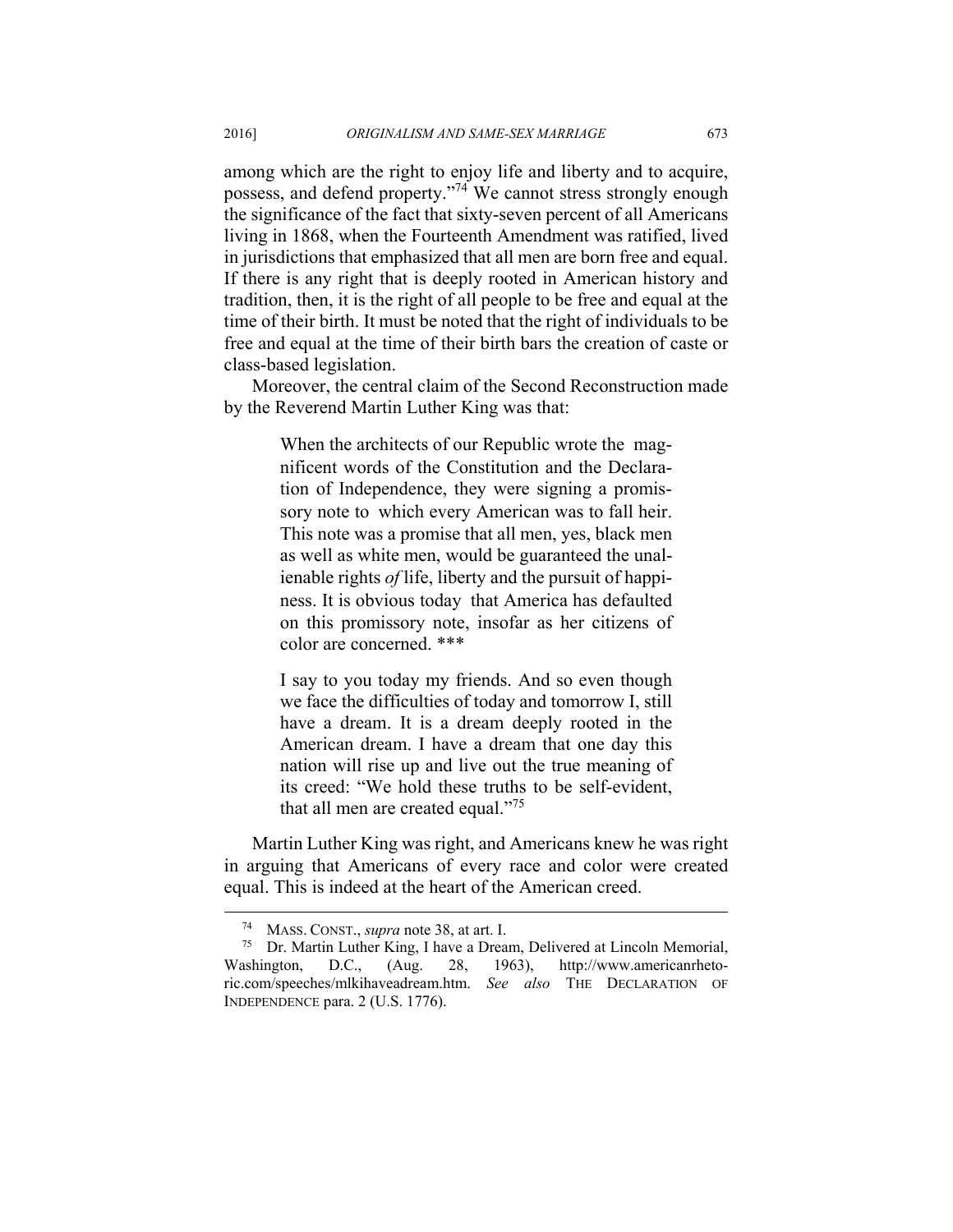Just as the Caste system of European feudalism spurred the inclusion of equality guarantees in the Declaration of Independence, and just as slavery and the Black Codes gave rise to the Reconstruction Amendment's guarantees of equality, the existence of gender roles in which women lacked basic civil and political rights enjoyed by men led to another great step toward equality, when women got the political right to vote in all federal and state elections in 1920, with the passage of the Nineteenth Amendment.

The inspiration and need for the Nineteenth Amendment to the U.S. Constitution is best expressed in the Seneca Falls Declaration of  $1848<sup>76</sup>$  which is worth quoting in full:

The Declaration of Sentiments

When, in the course of human events, it becomes necessary for one portion of the family of man to assume among the people of the earth a position different from that which they have hitherto occupied, but one to which the laws of nature and of nature's God entitle them, a decent respect to the opinions of mankind requires that they should declare the causes that impel them to such a course.

We hold these truths to be self-evident: that all men and women are created equal; that they are endowed by their Creator with certain inalienable rights; that among these are life, liberty, and the pursuit of happiness; that to secure these rights governments are instituted, deriving their just powers from the consent of the governed. Whenever any form of government becomes destructive of these ends, it is the right of those who suffer from it to refuse allegiance to it, and to insist upon the institution of a new government, laying its foundation on such principles, and organizing its powers in such form, as to them shall seem most likely to effect their safety and happiness. Prudence, indeed, will dictate that governments long

 <sup>76 1</sup> ELIZABETH CADY STANTON, <sup>A</sup> HISTORY OF WOMAN SUFFRAGE 70–71 (Fowler and Wells, 1889).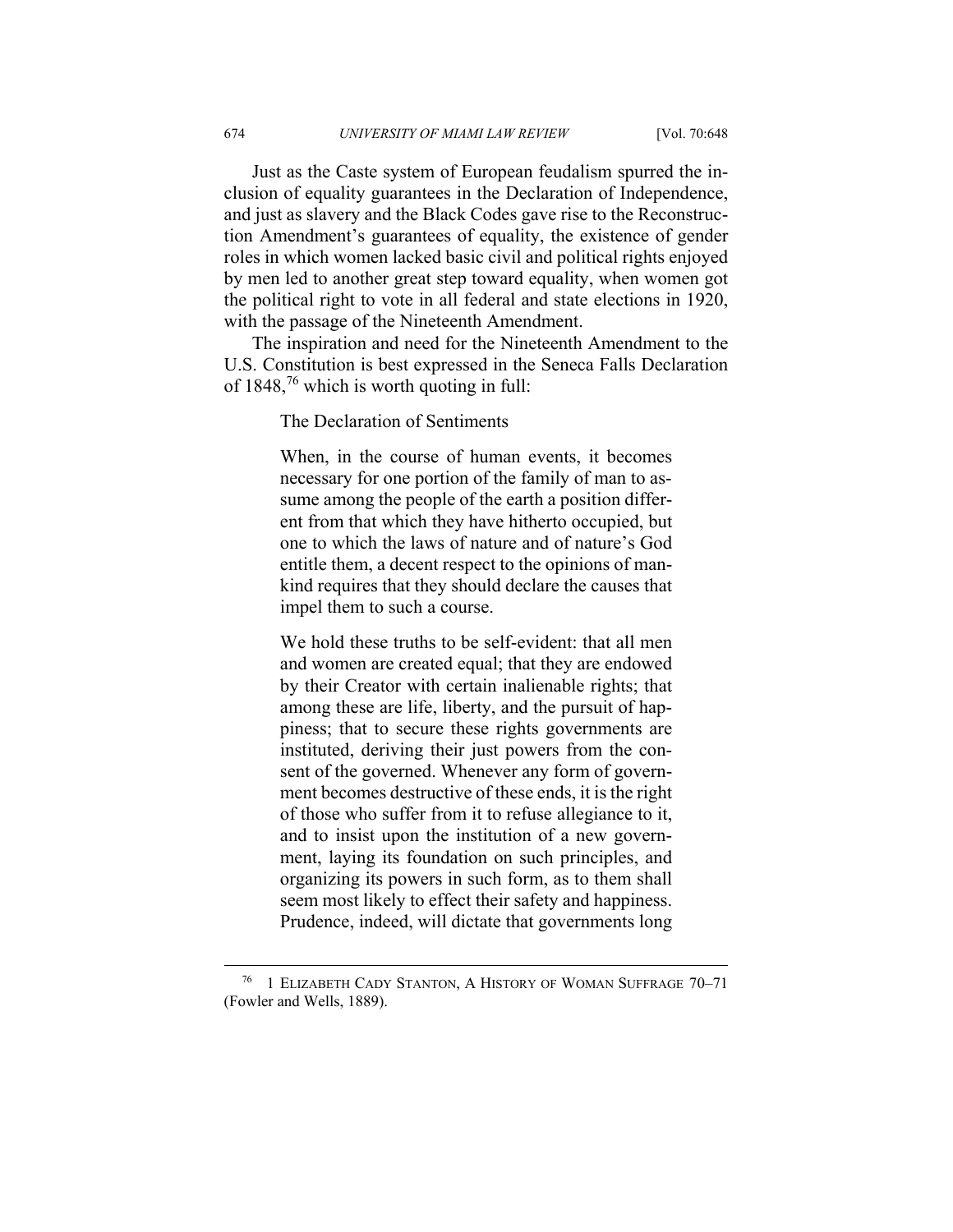established should not be changed for light and transient causes; and accordingly all experience hath shown that mankind are more disposed to suffer. [W]hile evils are sufferable, than to right themselves by abolishing the forms to which they are accustomed. But when a long train of abuses and usurpations, pursuing invariably the same object, evinces a design to reduce them under absolute despotism, it is their duty to throw off such government, and to provide new guards for their future security. Such has been the patient sufferance of the women under this government, and such is now the necessity which constrains them to demand the equal station to which they are entitled. The history of mankind is a history of repeated injuries and usurpations on the part of man toward woman, having in direct object the establishment of an absolute tyranny over her. To prove this, let facts be submitted to a candid world.

The history of mankind is a history of repeated injuries and usurpations on the part of man toward woman, having in direct object the establishment of an absolute tyrranny[*sic*] over her. To prove this, let facts be submitted to a candid world.

He has never permitted her to exercise her inalienable right to the elective franchise.

He has compelled her to submit to laws, in the formation of which she had no voice.

He has withheld from her rights which are given to the most ignorant and degraded men—both natives and foreigners.

Having deprived her of this first right of a citizedn[*sic*], the elective franchise, thereby leaving her without representation in the halls of legislation, he has oppressed her on all sides.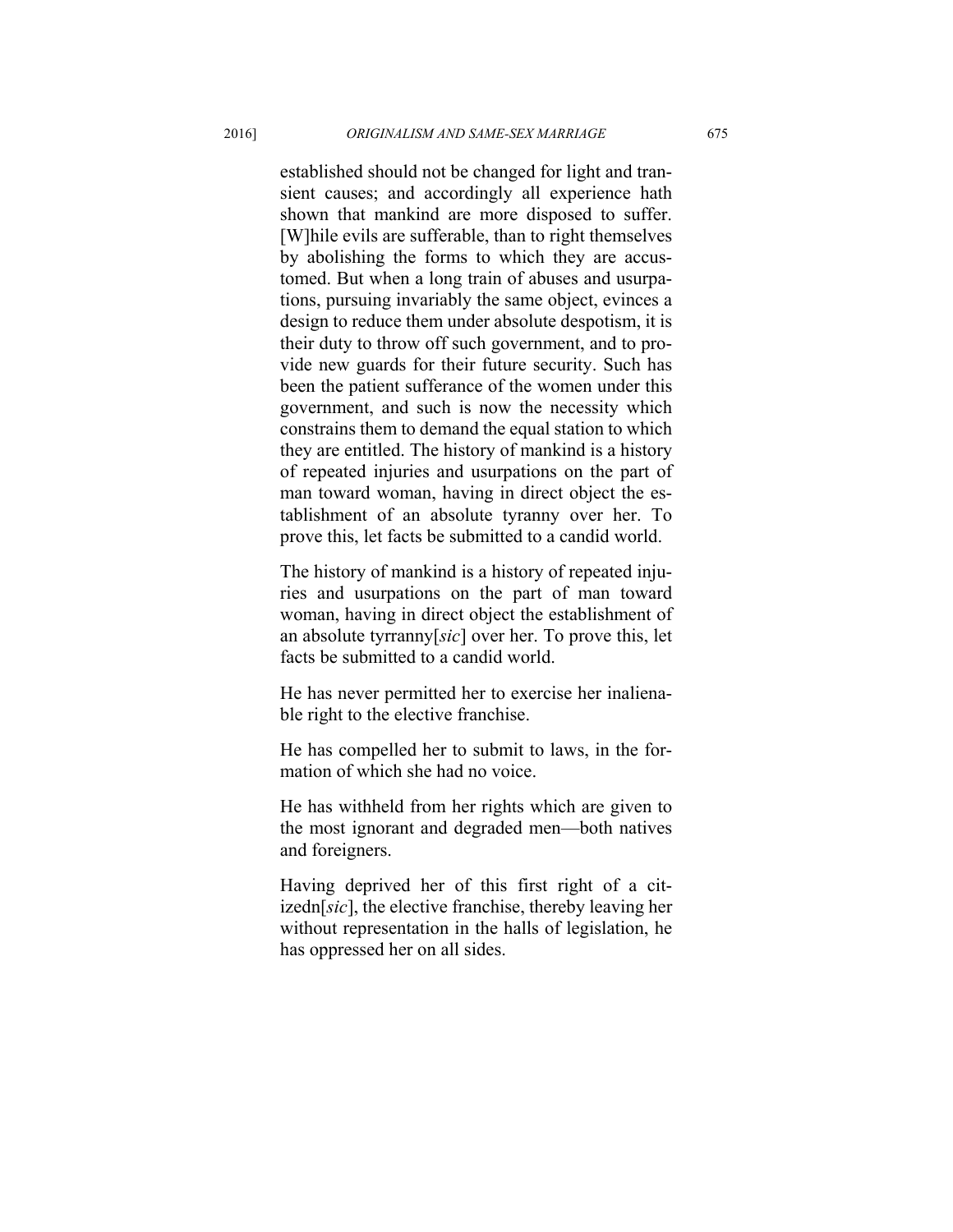He has made her, if married, in the eye of the law, civilly dead.

He has taken from her all right in property, even to the wages she earns.

He has made her, morally, an irresponsible being, as she can commit many crimes with impunity, provided they be done in the presence of her husband. In the covenant of marriage, she is compelled to promise obedience to her husband, he becoming, to all intents and purposes, her master—the law giving him power to deprive her of her liberty, and to administer chastisement.

He has so framed the laws of divorce, as to what shall be the proper causes, and in case of separation, to whom the guardianship of the children shall be given, as to be wholly regardless[*sic*] of the happiness of women—the law, in all cases, going upon a flase[*sic*] supposition of the supremacy of man, and giving all power into his hands.

After depriving her of all rights as a married woman, if single, and the owner of property, he has taxed her to support a government which recognizes her only when her property can be made profitable to it.

He has monopolized nearly all the profitable employments, and from those she is permitted to follow, she receives but a scanty remuneration. He closes against her all the avenues to wealth and distinction which he considers most homorable[*sic*] to himself. As a teacher of theology[*sic*], medicine, or law, she is not known.

He has denied her the facilities for obtaining a thorough education, all colleges being closed against her.

He allows her in church, as well as state, but a suborinate[*sic*] position, claiming apostolic authority for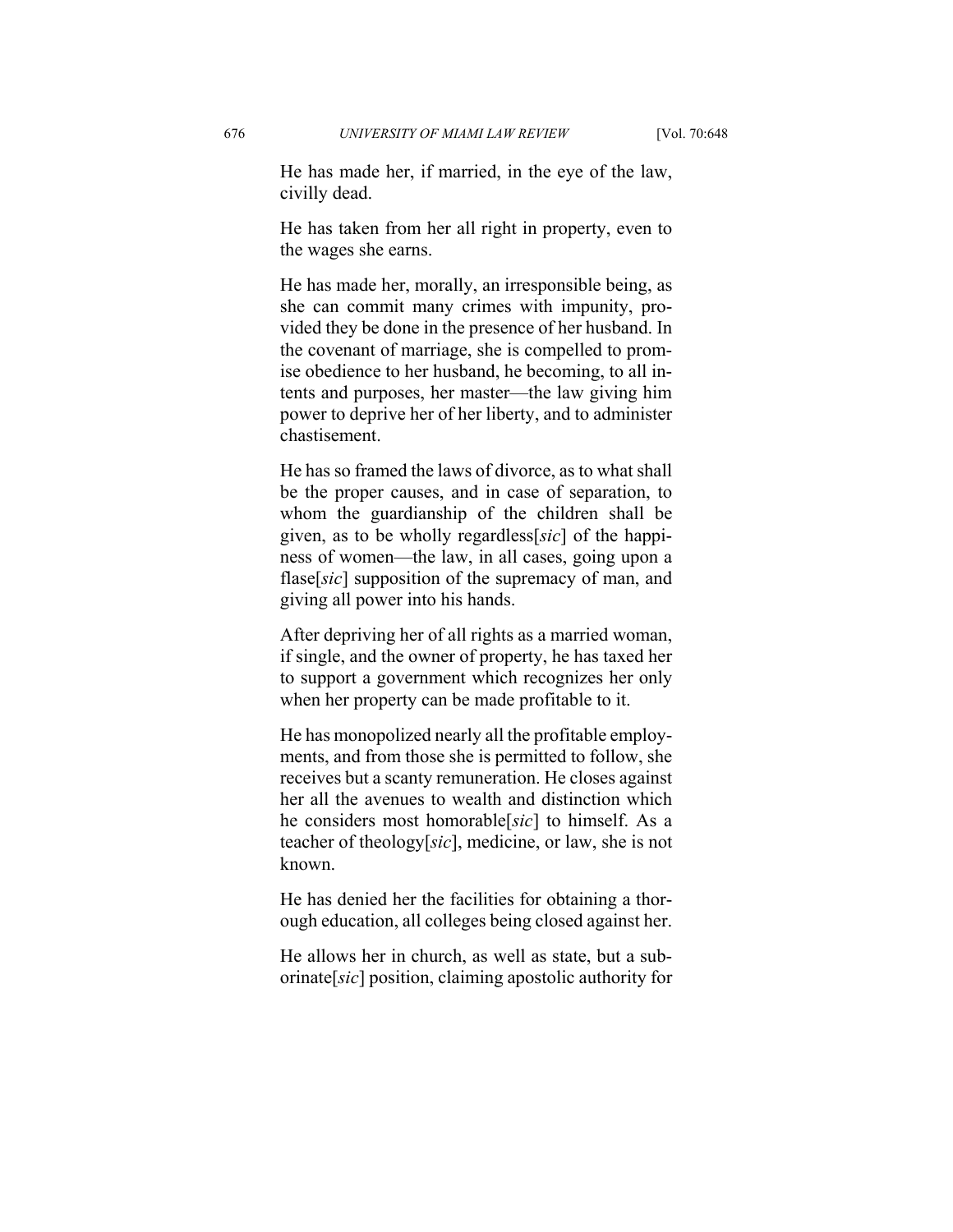her exclusion from the ministry, and, with some exceptions, from any public participation in the affairs of the church.

He has created a false public sentiment by giving to the world a different code of morals for men and women, by which moral delinquencies which exclude women from society, are not only tolerated, but deemed of little account in man.

He has usurped the prerogative of Jehovah himself, claiming it as his right to assign for her a sphere of action, when that belongs to her conscience and to her God.

He has endeavored, in every way that he could, to destroy her conficence[*sic*] in her own powers, to lessen her self-respect, and to make her willing to lead a dependent and abject life.

Now, in view of this entire disfranchisement of onehalf the people of this country, their social and religious degradation—in view of the unjust laws above mentioned, and because women do feel themselves aggrieved, oppressed, and fraudulently deprived of their most sacred rights, we insist that they have immediate admission to all the rights and privileges which belong to them as citizens of the United States.<sup>77</sup>

After decades of struggle, and in light of the Seneca Falls Declaration of Sentiments, We the People of the United States adopted the Nineteenth Amendment to the Constitution giving women equal political voting rights with men. Shortly after that momentous and transformative constitutional amendment, the U.S. Supreme Court said, in *Adkins v. Children's Hospital*78 that "[in] view of the great not to say revolutionary—changes which have taken place . . . in the contractual, political, and civil status of women, culminating in the

 <sup>77</sup> *Id.*

<sup>78</sup> Adkins v. Children's Hosp., 261 U.S. 525, 553 (1923).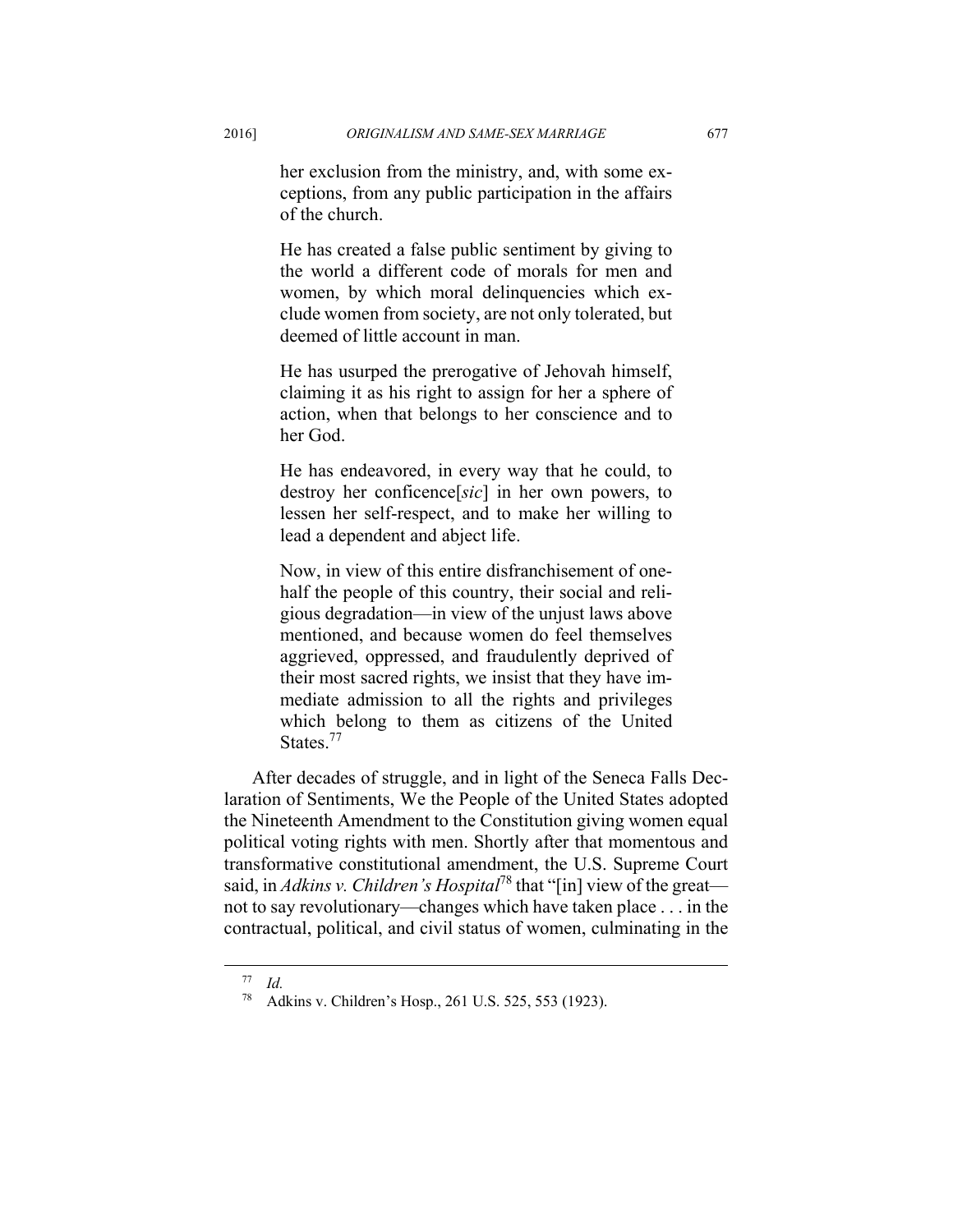Nineteenth Amendment, it is not unreasonable to say that these differences have now come almost, if not quite, to the vanishing point."79 Justice Oliver Wendell Holmes dissented in this case, arguing that our country *"*will need more than the Nineteenth Amendment to convince [him] that there are no differences between men and women, or that legislation cannot take those differences into account."80 This is the same Justice Holmes who, in the eugenics case of *Buck v. Bell,* said that:

> We have seen more than once that the public welfare may call upon the best citizens for their lives. It would be strange if it could not call upon those who already sap the strength of the State for these lesser sacrifices, often not felt to be such by those concerned, to prevent our being swamped with incompetence. It is better for all the world, if instead of waiting to execute degenerate offspring for crime, or to let them starve for their imbecility, society can prevent those who are manifestly unfit from continuing their kind. The principle that sustains compulsory vaccination is broad enough to cover cutting the Fallopian tubes. . . . Three generations of imbeciles is enough.<sup>81</sup>

In 1937, the New Deal Supreme Court overruled *Adkins v. Children's Hospital* in *West Coast Hotel v. Parrish*, a case which, in effect, held that gender classifications are reviewed under rational basis scrutiny and not the skeptical scrutiny used in *Adkins v. Children's Hospital*, which had been decided shortly after the Nineteenth Amendment was ratified and which reflected the national mood at that time.<sup>82</sup> The New Deal Supreme Court then announced (in a footnote to a case upholding an economic classification as to filled milk) that it would give rational basis scrutiny to all state social and economic legislation unless it: 1) intruded on rights secured by the federal Bill of Rights against the federal government; 2)

 <sup>79</sup> *Id.*

<sup>&</sup>lt;sup>80</sup> *Id.* at 579–60 (Holmes, J., dissenting).<br><sup>81</sup> Buck v. Bell, 274 U.S. 200, 207 (1927) (citing Jacobson v. Massachusetts, 197 U.S. 11 (1905)).<br><sup>82</sup> West Coast Hotel Co. v. Parrish, 300 U.S. 379, 400 (1936).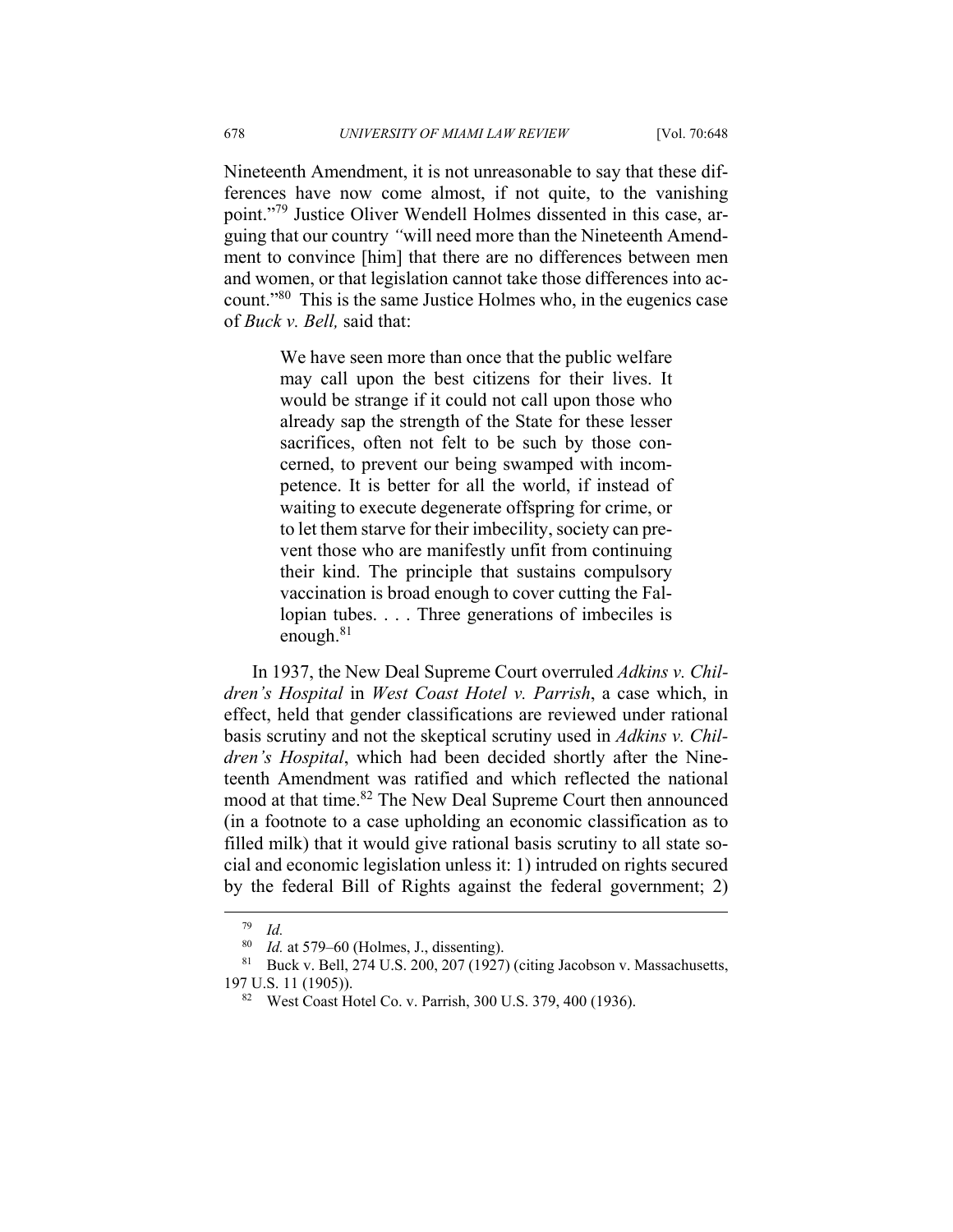closed off the political processes of change; or 3) discriminated against a discrete and insular minority.83 Since women were not a discrete and insular minority in 1938 and nor are they now, *Carolene Products* made clear at the time that sex discrimination would be upheld if there was a rational basis for it.

In *Goesaert v. Cleary*, Justice Felix Frankfurter wrote for a sixjustice majority of New Dealers, upholding as constitutional a Michigan law, which forbade women from being bartenders unless they were the wives or daughters of a bartender. $84$  Justice Frankfurter upheld this law using rational basis scrutiny, which was all the scrutiny that he thought was called for.<sup>85</sup>

In 1964, the Congress of the United States disagreed with Justice Frankfurter and forbade sex discrimination in employment in its landmark civil rights bill enacted later that year. $86$  This evidently made an impression on the Supreme Court, which in a unanimous opinion by Chief Justice Warren Burger in *Reed v. Reed*, ruled that sex discrimination in a state inheritance law violated the rational basis test. $87$  The Justices came close to giving sex classifications strict scrutiny in *Frontiero v. Richardson*, 88 but they settled for something called middle level scrutiny instead in *Craig v. Boren*. 89

Throughout this period of time, U.S. Supreme Court Justice William H. Rehnquist campaigned tirelessly for a rule of strict scrutiny for racial classifications and rational basis scrutiny of everything else.90 Justice Rehnquist used the New Deal Supreme Court decision in *Carolene Products—*the filled milk case—as his lodestar. Justice Rehnquist also notably cited to *Williamson v. Lee Optical Co.*, 91 a radical rational basis test opinion, in his dissent in *Roe v. Wade*.<sup>92</sup> Justice Rehnquist's embrace of New Deal constitutionalism did not have anything to do with the original meaning of the Fourteenth or Nineteenth Amendments. He did not in fact care about originalism

- 88 Frontiero v. Richardson, 411 U.S. 677 (1973).
- <sup>89</sup> Craig v. Boren, 429 U.S. 190 (1976).<br><sup>90</sup> See Davis, supra note 4, at 203, 207.
- <sup>90</sup> *See* Davis, supra note 4, at 293, 297. *See also* Rehnquist, *supra* note 4. 91 Williamson v. Lee Optical Co., 348 U.S. 483 (1955).
- 
- 92 Roe v. Wade, 410 U.S. 113, 173 (Rehnquist, J., dissenting).

<sup>&</sup>lt;sup>83</sup> United States v. Carolene Prods. Co., 304 U.S. 144, 152 n.4 (1938).

Goesaert v. Cleary, 335 U.S. 464 (1948).

<sup>&</sup>lt;sup>85</sup> *Id.* at 466–67.<br><sup>86</sup> Civil Rights Act of 1964, Pub. L. No. 88-352, 78 Stat. 241.<br><sup>87</sup> Peed v. Beed, 404 U.S. 71 (1971).

Reed v. Reed, 404 U.S. 71 (1971).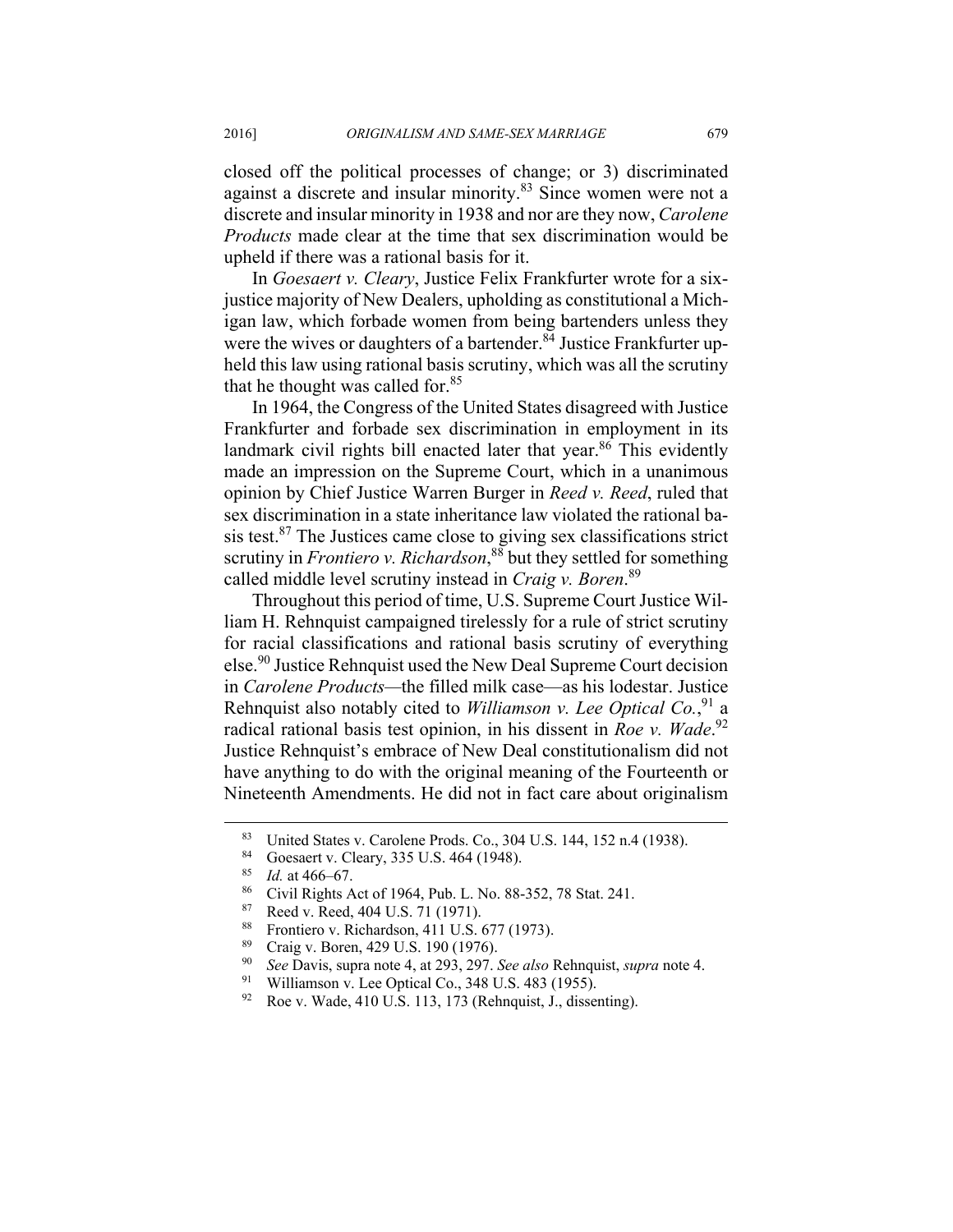or constitutionally limited government at all.<sup>93</sup> Justice Rehnquist argued for the rational basis test because he thought the Supreme Court was behaving in a judicially restrained manner when it upheld laws as being constitutional.<sup>94</sup> It should be mentioned in this regard that Justice Rehnquist, as a law clerk to Supreme Court Justice Robert Jackson, wrote a memo arguing against *Brown v. Board of Education* and in favor of *Plessy v. Ferguson* on judicial restraint grounds.95 After all, in *Plessy*, no State law was struck down so the Court was arguably judicially restrained.<sup>96</sup> Justice Rehnquist did say at his confirmation hearings that he had been asked by Justice Jackson to lay out the legal case for the losing side in *Brown* and that the views in his memo to his boss were not his own.<sup>97</sup>

In *United States v. Virginia*, the Supreme Court revisited the law of sex discrimination and held that sex discriminatory laws must have an "exceedingly persuasive justification" that survives "skeptical scrutiny."98 This brought the Supreme Court back to the view it expressed in *Adkins v. Children's Hospital,* where the Court had said that after the adoption of the Nineteenth Amendment differences in legal rights between men and women were practically at the "vanishing point."<sup>99</sup> Professor Calabresi has defended this conclusion in a law review article with Julia Rickert entitled: *Originalism and Sex Discrimination*. 100 We honestly and sincerely believe that sex discrimination violates the Fourteenth Amendment's equality guarantee, and that our view is more faithful to the original meaning of that document than is Justice Rehnquist's test of strict scrutiny for race and rational basis review for everything else. The Rehnquist

 <sup>93</sup> Davis, *supra* note 4, at 294–95. 94 *Id.*

<sup>&</sup>lt;sup>95</sup> Memorandum from William H. Rehnquist to Justice Robert H. Jackson, A Random Thought on the Segregation Cases (circa December 1952) (on file as part of Robert Houghwout Jackson Papers, Library of Congress, Manuscript Division, Box 184, Folder 5).<br><sup>96</sup> Plessy v. Ferguson, 163 U.S. 567 (1896).<br><sup>97</sup> Nomination of Justice William Hubbs Re

<sup>97</sup> *Nomination of Justice William Hubbs Rehnquist to be Chief Justice of the United States: Hearing Before the S. Comm. on the Judiciary*, 99th Cong. 135 (1986). 98 United States v. Virginia, 518 U.S. 515, 531 (1996).

<sup>99</sup> Adkins v. Children's Hospital, 261 U.S. 525, 553 (1923). 100 Calabresi & Rickert, *supra* note 17, at 93.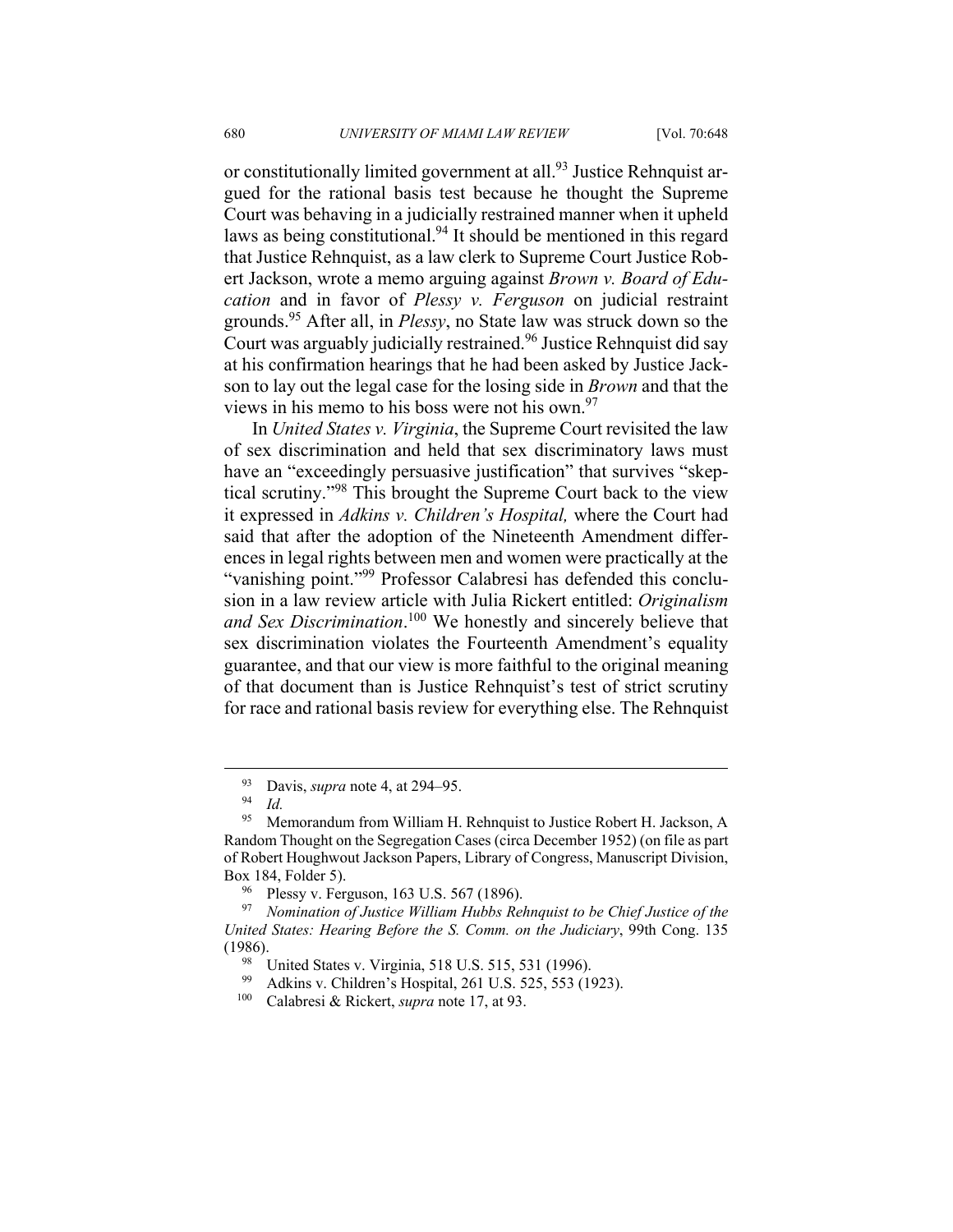view reads the word "race" into the text of the Fourteenth Amendment when it is not there, even though the exact same word appears in the Fifteenth Amendment.

Tellingly, an early draft of the Fourteenth Amendment originally did limit the scope of the Amendment to race and race-based discrimination. Later, these draft versions of the Fourteenth Amendment were scraped in favor of a broader phrasing that included guarantees for the rights of *all persons*, regardless of race. One original draft version of the Fourteenth Amendment read:

> Sec, 1. No discrimination shall be made by any state, nor by the United States, as to the civil rights of persons because of race, color, or previous condition of servitude.

> Sec. 2. From and after the fourth day of July, in the year one thousand eight hundred and seventy-six, no discrimination shall be made by any state, nor by the United States, as to the enjoyment by classes of persons of the right of suffrage, because of race, color, or previous condition of servitude.

> Sec. 3. Until the fourth day of July, one thousand eight hundred and seventy-six, no class of persons, as to the right of any of whom to suffrage discrimination shall be made by any state, because of race, color, or previous condition of servitude, shall be included in the basis of representation.<sup>101</sup>

Ultimately, the ratified version of the Fourteenth Amendment did not contain such race-based limitations.<sup>102</sup> Largely, this is because the original draft version of the Amendment was rejected by members of Congress on both the right and the left, since both parties wanted the Fourteenth Amendment to protect against a wider array of rights violations. Congress members on the left "wanted to prohibit all forms of caste" and members on the right "wanted to

<sup>&</sup>lt;sup>101</sup> BENJ. B. KENDRICK, THE JOURNAL OF THE JOINT COMMITTEE OF FIFTEEN ON RECONSTRUCTION 83–84 (Columbia Univ. 1914). 102 U.S. CONST. amend. XIV.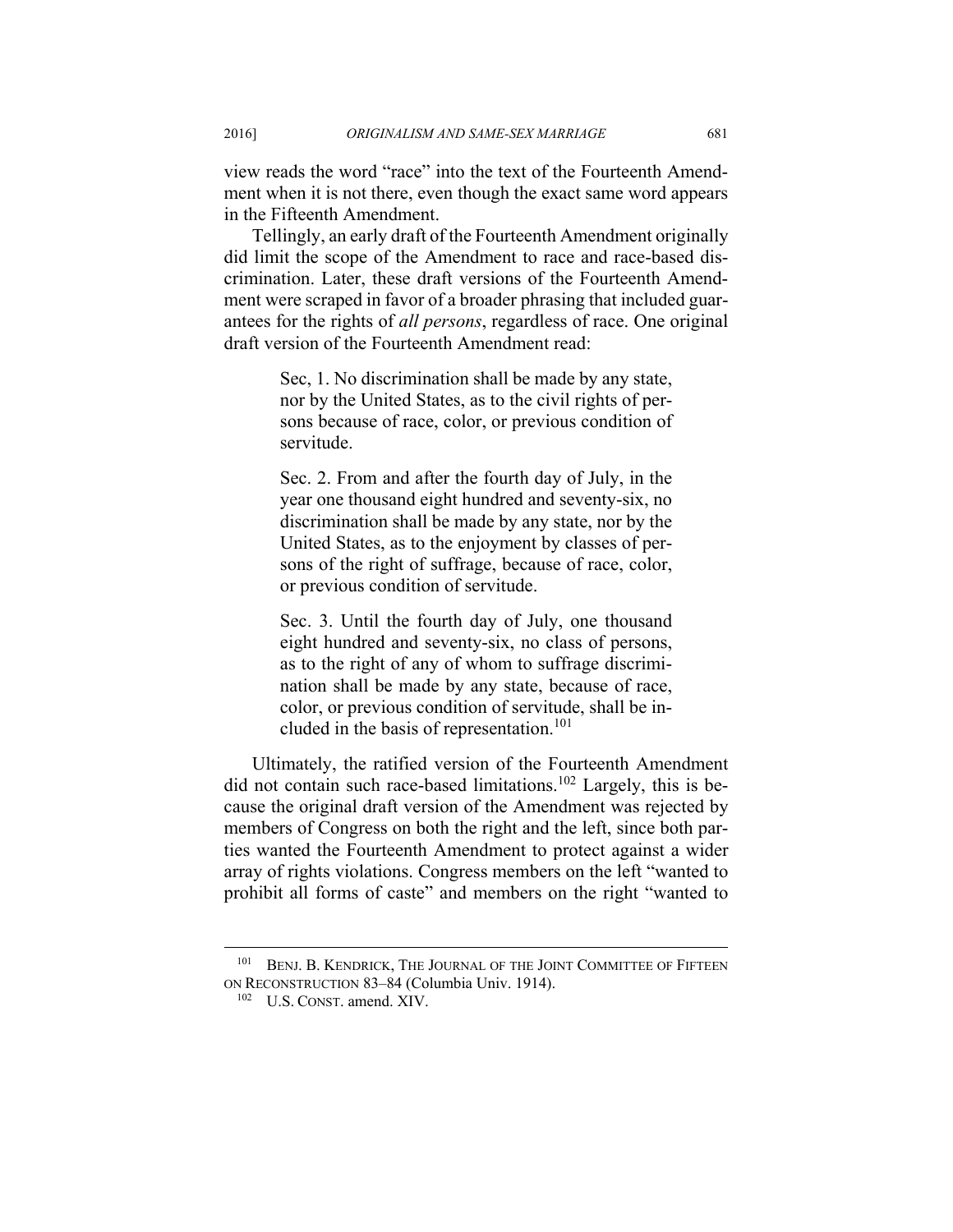protect the rights of white Unionists in the South."<sup>103</sup> In this sense, the Fourteenth Amendment was certainly intended to protect the rights of more than just black Americans.

Indeed, as the final version of Section One of the Fourteenth Amendment was introduced in Congress on May 23, 1866, Senator Howard explained that the words *race* and *color* were dropped from the Fourteenth Amendment because:

> The last two clauses of the first section of the amendment disable a State from depriving not merely a citizen of the United States, but any person, whoever he may be, of life, liberty, or property without due process of law, or from denying to him the equal protection of the laws of the State. This abolishes all class legislation in the States and does away with the injustice of subjecting one caste of persons to a code not applicable to another.104

On an earlier date, Senator Eliot explained the meaning of Section One of the Fourteenth Amendment using similar justifications:

> I support the first section because the doctrine it declares is right, and if, under the Constitution as it now stands, Congress has not the power to prohibit[] State legislation discriminating against classes of citizens or depriving any persons of life, liberty, or property without due process of law, or denying to any persons within the State the equal protection of the laws, then, in my judgment, such power should be distinctly conferred.<sup>105</sup>

This understanding of Section One as banning all caste- and class-based legislation was discussed at length in Congress,106 but it

<sup>&</sup>lt;sup>103</sup> See Calabresi & Rickert, *supra* note 17, at 32.<br><sup>104</sup> CONG. GLOBE, 39th Cong., 1st Sess. 2766 (1866).<br><sup>105</sup> *Id.* at 2511.<br>Melissa Saunders quotes Representative Hotchkiss of New York as saying that the Fourteenth Amendment was "designed to forbid a state to 'discriminate between its citizens and give one class of citizens greater rights than it confers upon another.'" Melissa L. Saunders, *Equal Protection, Class Legislation, and Colorblindness*, 96 MICH L. REV. 245, 284 (1997). She quotes Senator Jacob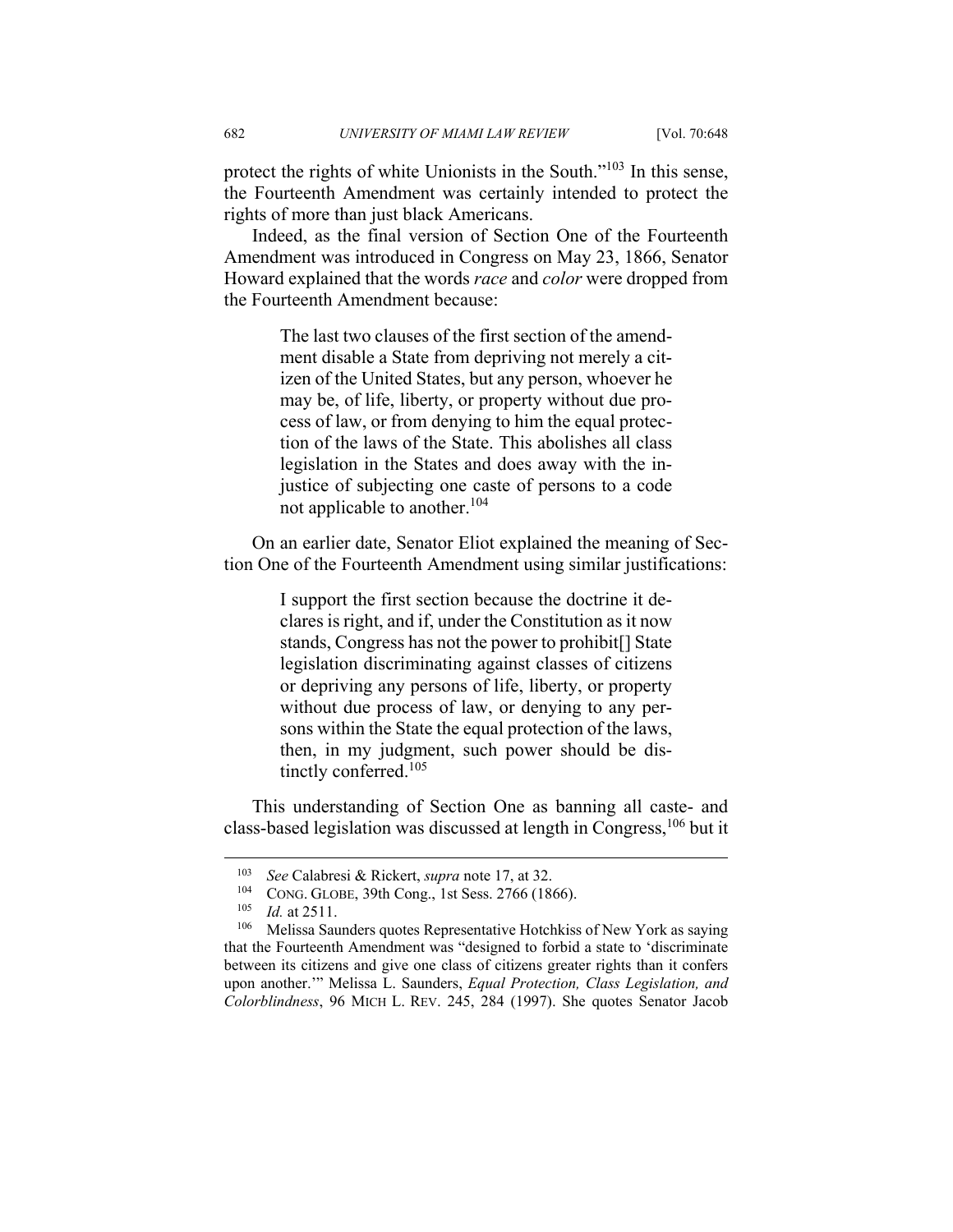2016] *ORIGINALISM AND SAME-SEX MARRIAGE* 683

was not contested.<sup>107</sup> On the other hand, suggestions that Section One only protected black people were explicitly rejected.<sup>108</sup> Indeed, those who opposed the Amendment did not dispute the idea that it prohibited caste- and class-based legislation. Instead, they expressed views that were unabashedly in favor of class legislation.<sup>109</sup> In this

CONG. GLOBE, 39th Cong., 1st Sess. 2335.<br><sup>108</sup> Senator Bingham, during the congressional debate, clarified that Section One applied to whites as well as blacks:

Mr. HALE. It is claimed that this constitutional amendment is aimed simply and purely toward the protection of "American citizens of African descent" in the States lately in rebellion. I understand that to be the whole intended practical effect of the amendment.

Mr. BINGHAM. It is due to the committee that I should say that it is proposed as well to protect the thousands and tens of thousands and hundreds of thousands of loyal white citizens of the United States whose property, by State legislation, has been wrested from them under confiscation, and protect them also against banishment.

*Id.* at 1065.

A statement made by Representative Nicholson during congressional debates exemplifies sentiment favorable to class legislation:

Now, the negro race in this country constitute such a class which is easily and well defined; and the peace and welfare of a State, especially where they are found in great numbers, demand that the radical difference between them and the white race should be recognized by legislation; and every State should be allowed to remain free and independent in providing punishments for crime, and otherwise regulating their internal affairs, so that they might properly discriminate between them, as their peace and safety might require. *Id.* at 2081.

Howard as saying that the Equal Protection Clause of the Amendment would "abolish[] all class legislation in the States and do[] away with the injustice of subjecting one caste of persons to a code not applicable to another." *Id.* at 286 (alterations in original). She quotes Senator Timothy Howe as saying the Amendment would "give the federal government 'the power to protect classes against class legislation.'" *Id.* at 287.<br><sup>107</sup> Senator Dixon, debating the content of Section One, stated:

One word in reply to the Senator from Massachusetts, with the consent of the Senate. The Senator says that I have forgotten many things, and among others the guarantees required by the four million slaves who have been emancipated. I desire to ask the Senator what guarantee those persons have in the proposition reported by the committee. The Senator exhausted all the terms of opprobrium in the English language in denouncing a resolution which was before the Senate some time since, and which contained the only guarantee for the colored race that is contained in this report.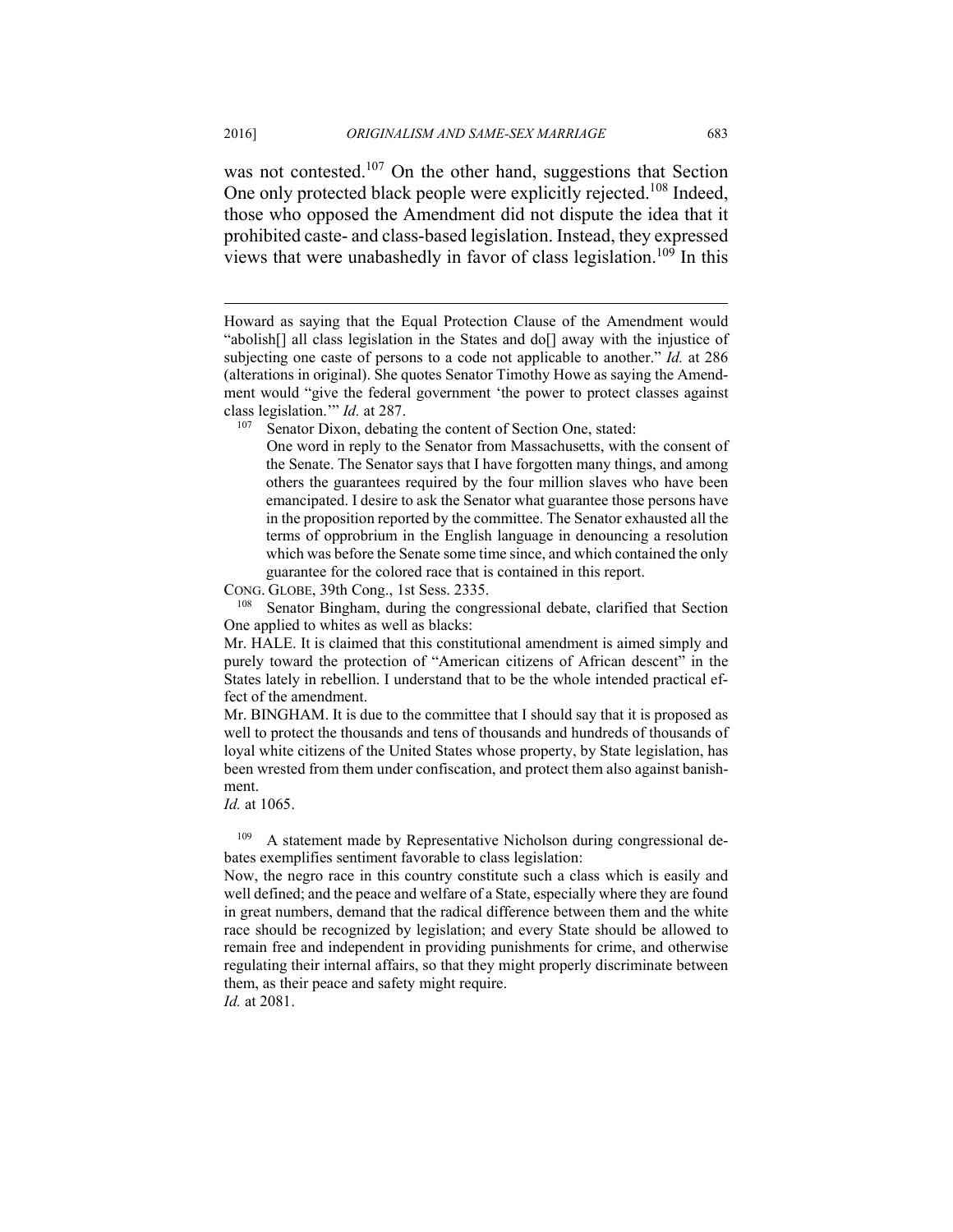sense, it is clear that the Framers of the Fourteenth Amendment intended for the Amendment to ban caste- and class-based legislation.

Around this time, Senator Charles Sumner helped to popularize the view that the Fourteenth Amendment ought to bar the creation of caste systems across the board, and his view was widely supported by other Senators, as illuminated by a discussion between Senators Howard and Clark.<sup>110</sup> Indeed, Senator Charles Sumner argued that the voting-rights provision of the Fourteenth Amendment represented a national "recognition of a caste and the disenfranchisement of a race."111 Senator Jacob Howard agreed, contending that the Fourteenth Amendment must apply "not to color or to race at all, but simply to the fact of individual exclusion" from crucial political and civil rights. $112$ 

In the end, this view became so widespread that even the Republican National Party posted bulletins explaining that the Fourteenth Amendment was meant to bar caste- and class-based discrimination.113 Published in August of 1866, the bulletin read:

> The Republicans in Congress sought by legislation and by constitutional amendment to guarantee to every citizen of the republic the equality of civil rights before the law. How much did the Democrats do toward that object?

> The Republicans in Congress sought to break up the foundations of secession and rebellion by making citizenship national and not sectional. How much did the Democrats do toward that object?

> The Republicans in Congress tried to the extent of their powers *to abolish throughout the bounds of the republic the evils of caste*, as second only to those of slavery. How much did the Democrats do toward that object?114

<sup>&</sup>lt;sup>110</sup> *See* Calabresi & Rickert, *supra* note 17, at 32–33.<br>
<sup>111</sup> CONG. GLOBE, 39th Cong., 1st Sess. 1281 (1866).<br>
<sup>112</sup> CONG. GLOBE, 39th Cong., 1st Sess. 2767 (1866).<br>
<sup>113</sup> *Who Did It*?, PHILA. N. AM. & U.S. GAZETTE,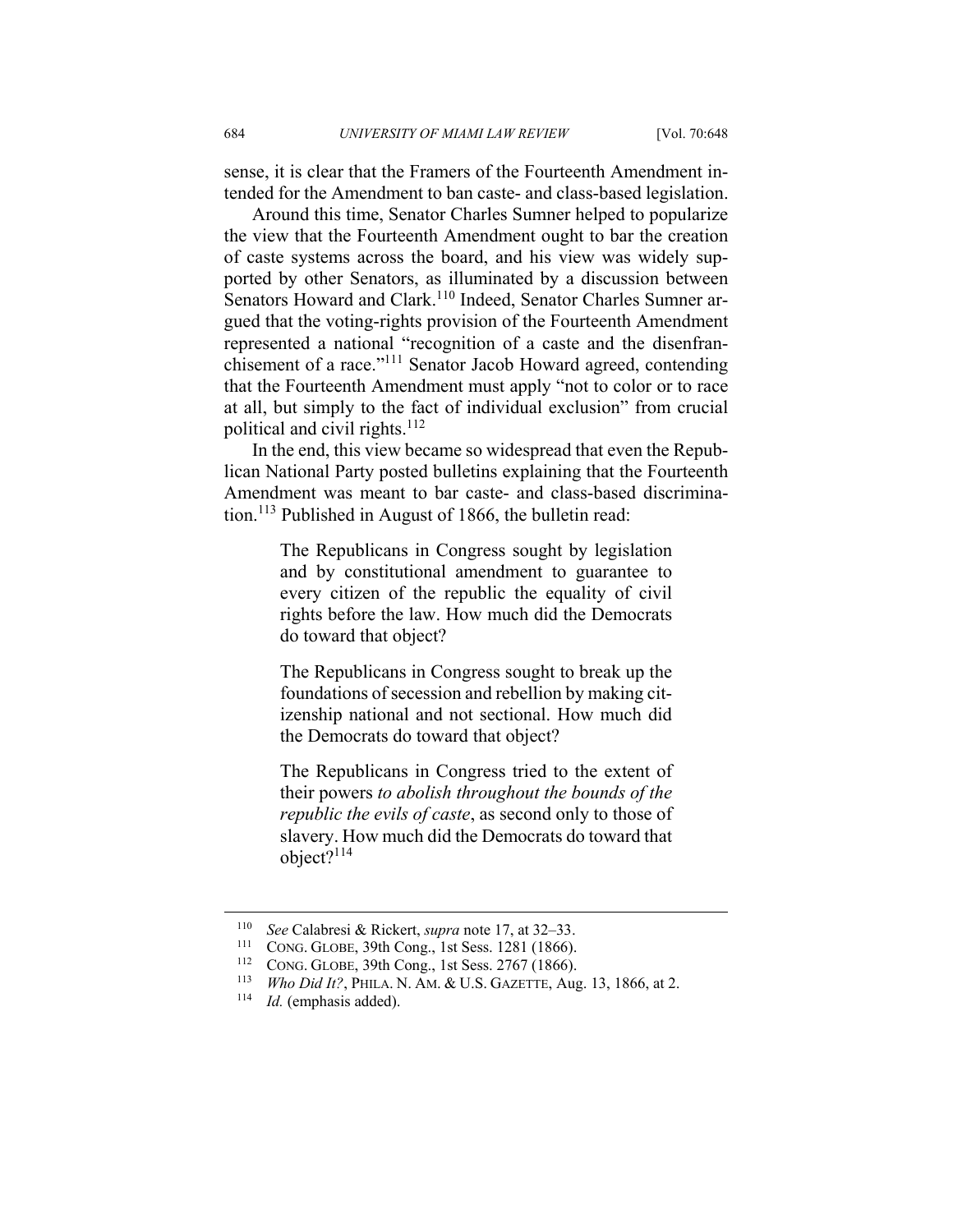Undeniably, then, the Framers of the Fourteenth Amendment gave state legislators ample notice that they understood the Amendment to prohibit caste of systems of special-interest and class-based lawmaking. This view was articulated clearly and was readily available to all who sought clarification about the Fourteenth Amendment and its meaning.

At the same time, the legislative history of the Fourteenth Amendment reveals that opposition to the Black Codes was "not because they discriminated on the basis of race," but rather "because they singled out a certain class of individuals for unique disadvantage."115 For example, Senator Lyman Trumbull—the co-sponsor of the Civil Rights Act of 1866—disliked the Black Codes because they "deprive[d] [some] citizen[s] of civil rights which are secured to other citizens," thereby violating Blackstone's maxim that "the restraints introduced by the law should be equal to all."116 In a similar line of argument, Senator William Pitt Fessenden described the Black Codes as being an unacceptable form of class legislation.<sup>117</sup> Many others noted that the Black Codes had the effect of reducing freed black men to the position of being second-class citizens.118 At the same time, President Andrew Johnson opposed the Black Codes because, "there is no room for favored classes or monopolies," since the most basic "principle of our Government is that of equal laws," which must always "accord[] 'equal and exact justice to all men,' [and] special privileges to none."<sup>119</sup>

This is relevant given the fact that some scholars who object to our interpretation of the original public meaning of the Fourteenth Amendment contend that it was merely—or at least primarily passed as a means of undermining the Black Codes.120 Insofar as the predominate objections to the Black Codes were objections to casteand class-based legislation, it seems unlikely that the Fourteenth

<sup>&</sup>lt;sup>115</sup> *See* Calabresi & Salander, *supra* note 15, at 952.<br><sup>116</sup> CONG. GLOBE, 39th Cong., 1st Sess. 474 (1866).<br><sup>117</sup> CONG. GLOBE, 39th Cong., 1st Sess. 704 (1866).<br><sup>118</sup> See Saunders, *supra* note 106, at 271–72 n.112 (c ments by members of the Thirty-ninth Congress).<br><sup>119</sup> Andrew Johnson, *First Annual Message to the Senate and House of Rep-*

*resentatives*, Dec. 4, 1865, *in* 6 A COMPILATION OF THE MESSAGES AND PAPERS OF THE PRESIDENTS 1789−1897, 361–362 (James D. Richardson, ed., 1897). 120 *See, e.g.*, Paul Finkelman, *John Bingham and the Background to the Four-*

*teenth Amendment*, 36 AKRON L. REV. 671, 679 & n.42, 681-685 (2003).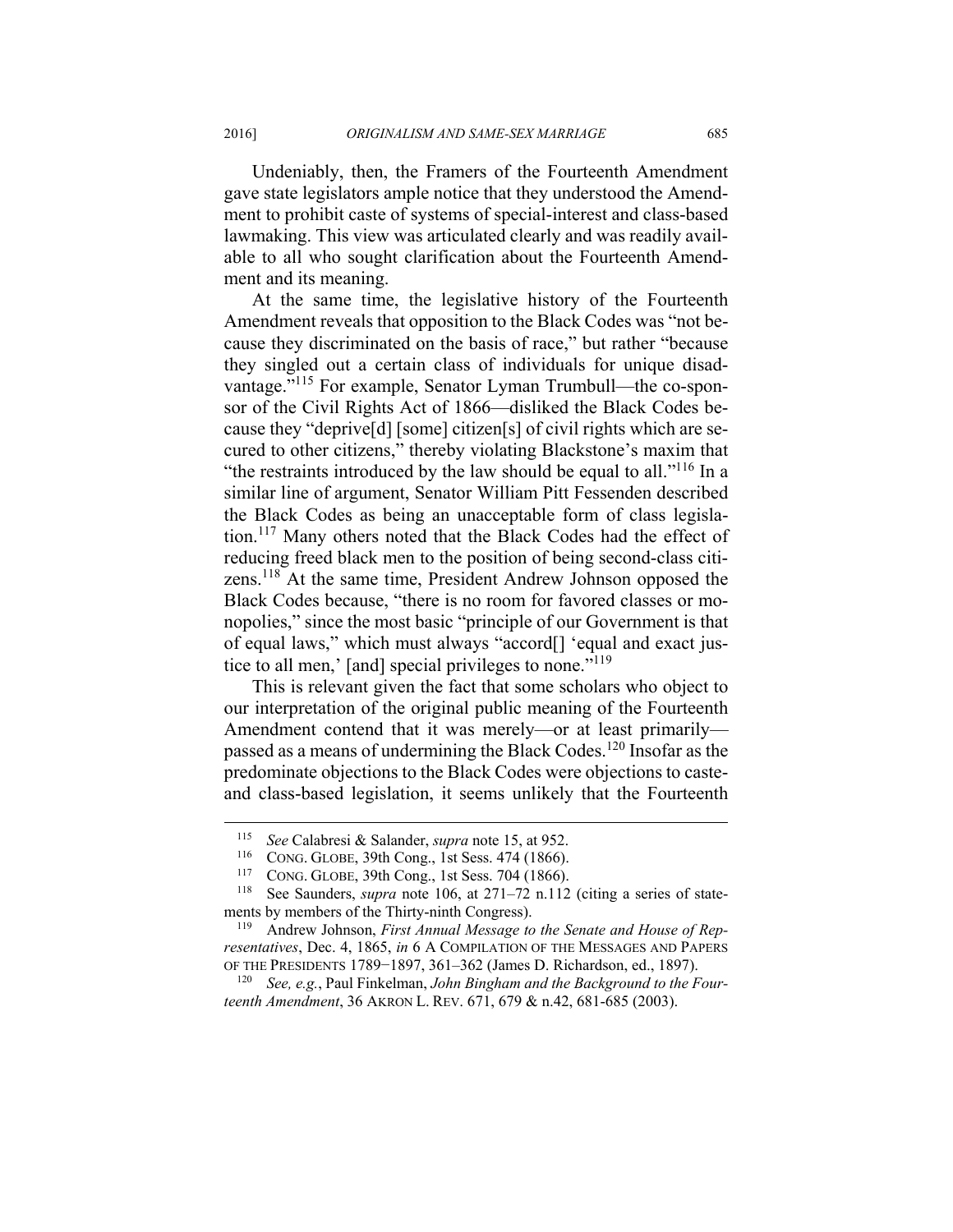Amendment was understood solely as banning discrimination of a racial nature. Coupled together, the fact that most Senators opposed to the Black Codes were appalled by its status as a piece of class legislation and the fact that the final draft of the Fourteenth Amendment was "carefully drafted" to make "no specific mention of race" means that the Fourteenth Amendment ought to be understood as "banning all systems of class and caste, and not just discrimination on the basis of race."<sup>121</sup>

Furthermore, this view is supported by the writings of former Justice Scalia, a well-known originalist who emphasized the importance of the original meaning of the constitution and of constitutional amendments.122 In his dissenting opinion in *Rutan v. Republican Party of Illinois*, <sup>123</sup> former Justice Scalia "gave a glimpse into his view of the Equal Protection Clause."<sup>124</sup> He wrote that "the Thirteenth Amendment's abolition of the institution of black slavery[] leaves no room for doubt that laws treating people differently because of their race are invalid."125 In this sense, former Justice Scalia correctly seemed to suppose that the Thirteenth Amendment banned more than just black slavery, which it does because it bans slavery altogether (just as the Fourteenth Amendment bans caste altogether), and those two Amendments do not just ban African American slavery or discrimination against only African Americans. The Fourteenth Amendment protects all persons and "was meant to apply broadly."<sup>126</sup>

It is important to be clear that this view of the Fourteenth Amendment was shared not only by the Framers of the Fourteenth Amendment, but also by the individuals who completed its ratification. Professor Calabresi has argued elsewhere that "[t]he Framers of the Fourteenth Amendment and those who contemplated its ratification said repeatedly and publicly that it forbids the imposition of caste systems and caste-based lawmaking," and "[t]hose who heard

<sup>&</sup>lt;sup>121</sup> *See* Calabresi & Salander, *supra* note 15, at 952.<br>
<sup>122</sup> Scalia, *supra* note 6, at 16–18.<br>
<sup>123</sup> Rutan v. Republican Party of II., 497 U.S. 62, 92–115 (1990).<br>
<sup>124</sup> *See* Calabresi & Rickert, *supra* note 17, a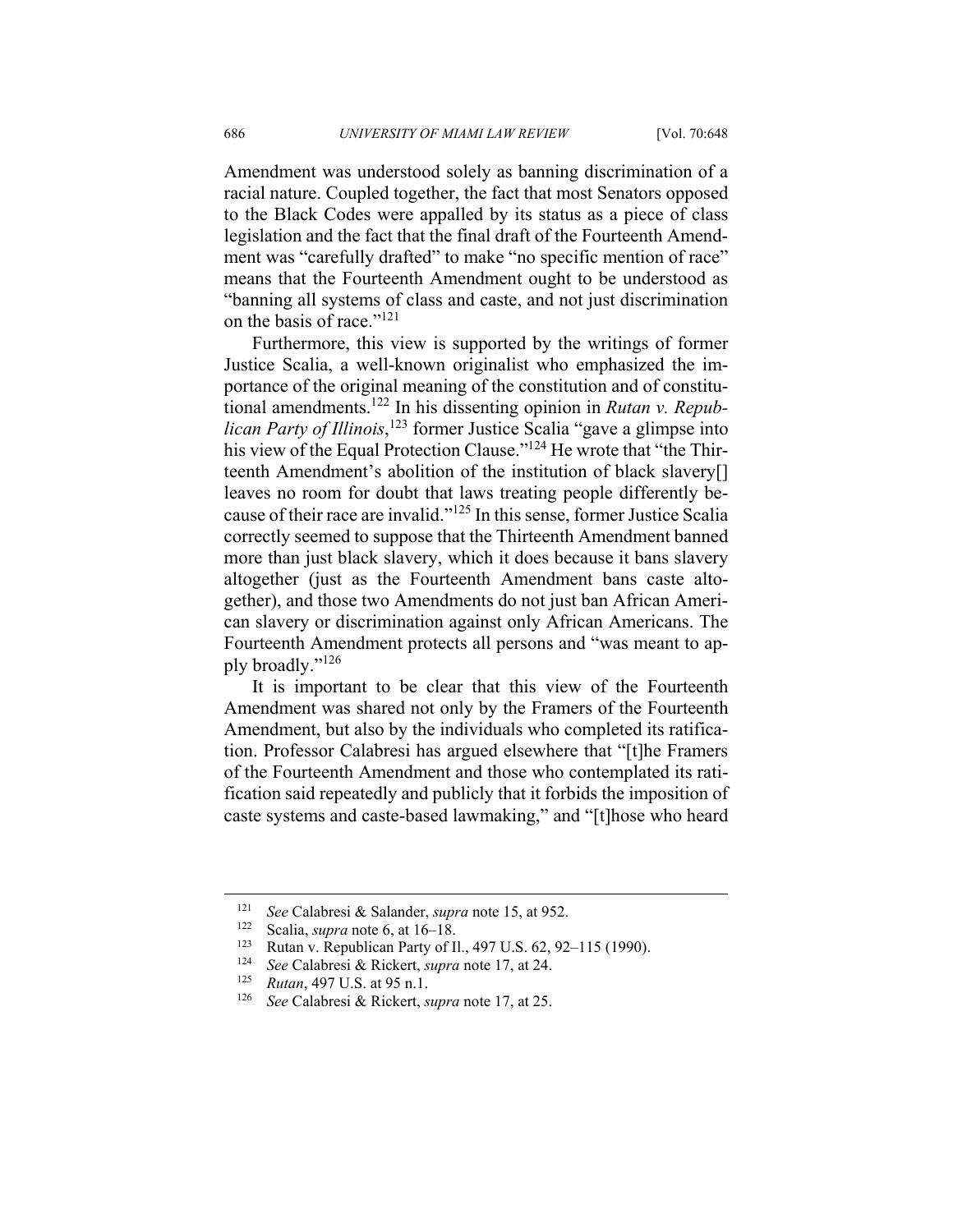[that] concurred in that understanding."<sup>127</sup> Indeed, "the Amendment's Framers and contemporary commentators frequently compared race discrimination to other forms of arbitrary, caste-creating forms of discrimination," like the imposition of a European feudal system or an Indian caste system, "to explain what the Amendment would prohibit."<sup>128</sup>

The original public meaning of the Amendment is thus that it bars all systems of caste- and class-based laws. For example, as the Fourteenth Amendment was being considered in Congress, some members of the public began demanding a constitutional amendment that would end "all forms of class legislation whatsoever for good."129 The *Chicago Tribune* published an editorial in January of 1866 representing one such appeal.130 The editorial argues that the Black Codes create a class-based system resembling European aristocracy, and ought to be banned on the basis that they allow for oppression by creating a hereditary ruling class:

> We have seen, through bitter experience, the evils of class legislation as practi[c]ed by the States, in the form of slave and black codes. We cannot but perceive the evils of the system in England, and all monarchical governments, where the laws are allowed to recognize distinctions between persons and classes. We cannot shut our eyes to the patent fact that such legislation, even when exercised for good purposes, is based upon a principle of pernicious tendencies, that ought not, if it can be avoided, to obtain a recognition in the Republic. The design and spirit of our Government is opposed to this system, and its evident intent is to render unnecessary any special enactments for the benefit or repression of any class, but to legislate for all alike. But, unhappily, there is, at present, no special clause whereby this intent can be accomplished, in cases like that under consideration. And, if the several States can practi[c]e class

<sup>127</sup> *Id.* at 6. 128 *Id.*

<sup>&</sup>lt;sup>129</sup> See id. at 29.<br><sup>130</sup> Editorial, *Class Legislation*, CHI TRIB., Jan. 12, 1866, at 2.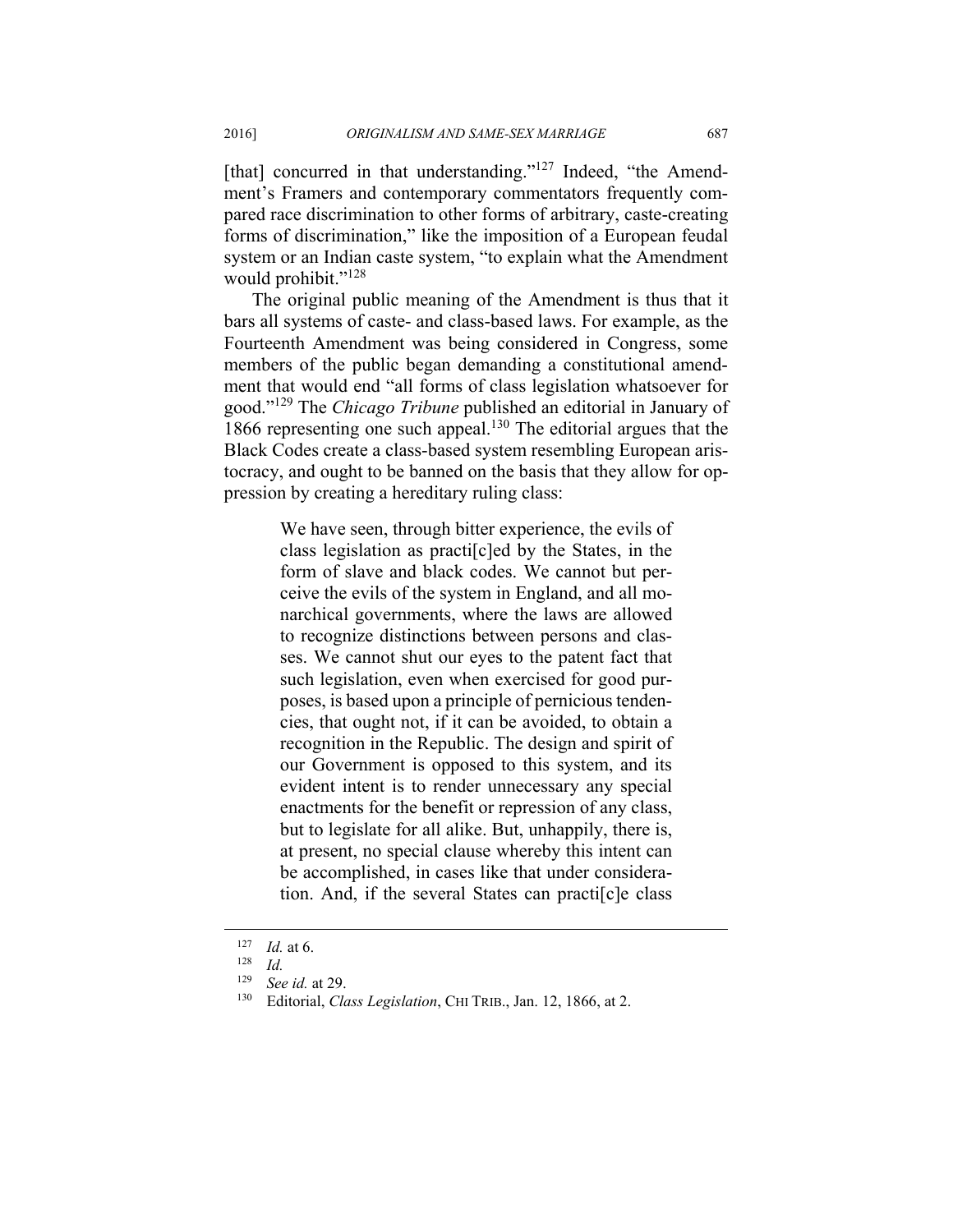legislation, as between whites and blacks, except when forbidden by counter-legislation by Congress, they can also create class distinctions in the future between native and adopted citizens, between rich and poor, or between any other divisions of society.

The most effectual way to reach the root of this matter, is to amend the Constitution so as to forbid class legislation entirely by prohibiting the enactment of laws creating or recognizing any political distinctions because of class, race or color between the inhabitants of any State or Territory, and providing that all classes shall possess the same civil rights and immunities, and be liable to the same penalties, and giving Congress the power to carry the clause into effect . . . .[W]e believe that we might as well level the evil of caste at one blow, as to fight it by driblets and sections, through another long course of years.<sup>131</sup>

The *Tribune*'s desire to create a constitutional amendment prohibiting caste-discrimination was "not echoed by all," but even those who opposed the Amendment recognized that eliminating caste-discrimination was a major component of Section One of the Fourteenth Amendment.132 Indeed, one such commentator wrote in the *Daily National Intelligencer* in January 1866, expressing fear that Congress would overstep the boundaries of abolishing slavery and "repeal God's law of caste."133 Additionally, the *Philadelphia North American Gazette* published in February 1866 that a constitutional amendment was under discussion in Congress that would "secure for the citizens of any one State the same rights as are enjoyed by the citizens of other States, thus terminating the discriminations made against sections and classes and races."134 This view of the Fourteenth Amendment, then, seems quite widespread.

<u>.</u>

 $131$  *Id.* 

<sup>132</sup> *See* Calabresi & Rickert, *supra* note 17, at 30.

<sup>133</sup> Editorial, DAILY NAT'L INTELLIGENCER, Jan. 5, 1866 at 2, col. 1. 134 Editorial, *Constitutional Amendments*, PHILA. N. AM. & U.S. GAZETTE, Feb. 15, 1866, at 2.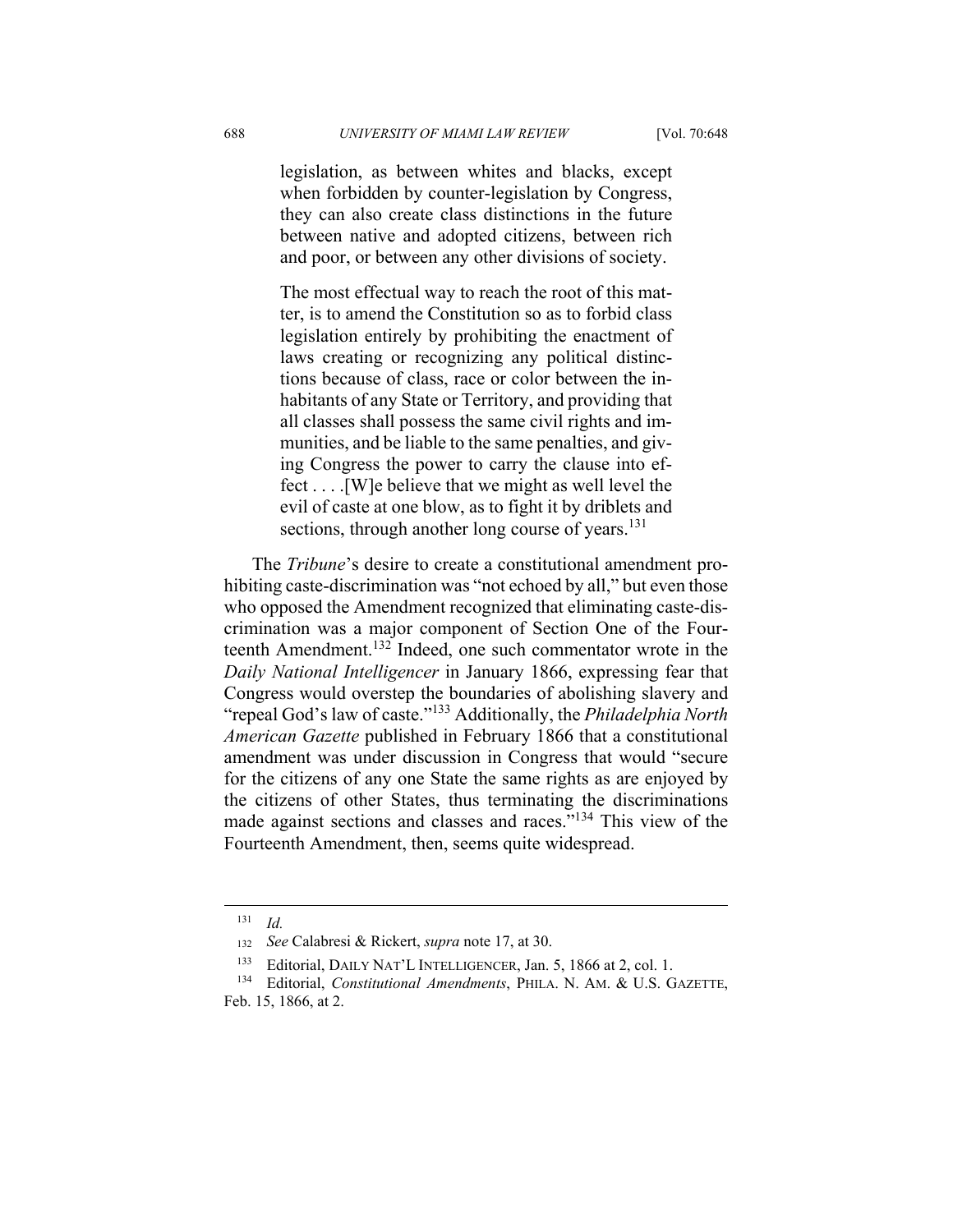Indeed, "[p]opular accounts of the Fourteenth Amendment understood it to be far-reaching," banning caste- and class-based legislation on the whole.135 The *San Francisco Daily Evening Bulletin*  characterized the Fourteenth Amendment as "an opportunity . . . for the masses to break down the domination of caste and aristocracy."136 The *Boston Daily Advertiser* described the Fourteenth Amendment's purpose as "compel[ling] the states to . . . throw the same shield over the black man as over the white, over the humble as over the powerful."137 In the same vein, the *Cincinnati Commercial* penned that the Amendment gave the Constitution a dose of "the great Democratic principle of equality before the law" and thereby invalidated any and all "legislation hostile to any one class."138 In this sense, newspaper articles dispensed at the time of the Fourteenth Amendment's ratification seemed to uniformly agree that the Amendment would bar caste- and class-based discrimination in the United States.

At the same time, there is widespread academic agreement even amongst peers that disagree with our understanding of the Fourteenth Amendment—that the Fourteenth Amendment constitutionalized the Civil Rights Act of 1866.<sup>139</sup> This is important, because newspaper editorials published while the Civil Rights Act was being considered in Congress uniformly agreed that the Act "conferr[ed] the same common law civil rights on all citizens without regard to race," while also establishing that the Civil Rights Act barred casteand class-based legislation.<sup>140</sup> Indeed, "[t]he earliest press coverage of the Civil Rights Bill . . . show that the public debate over the Civil Rights Act of 1866 began with a full realization of the fact that the

<sup>135</sup> *See* Calabresi & Leibowitz, *supra* note 63, at 1039. 136 Editorial, *Southern Sentiment*, S.F. DAILY EVENING BULL., Nov. 9, 1866, at 2, col 2. 137 Editorial, *Reconstruction*, BOS. DAILY ADVERTISER, May 24, 1866, at 1,

col. 2. 138 Editorial, *The Constitutional Amendment*, CINCINNATI COM., June 21,

<sup>1866,</sup> at 4. 139 *See* Paul Finkelman, *supra* note 120, at 685–86; *see also* RAOUL BERGER,

GOVERNMENT BY JUDICIARY: THE TRANSFORMATION OF THE FOURTEENTH AMENDMENT 23–33, 82–85 (2nd ed. 1997) (arguing that the Fourteenth Amendment protects only the rights listed in the Civil Rights Act of 1866 and not the right to a free, non-discriminatory public school education). 140 *See* Calabresi & Matthews, *supra* note 21, at 1437.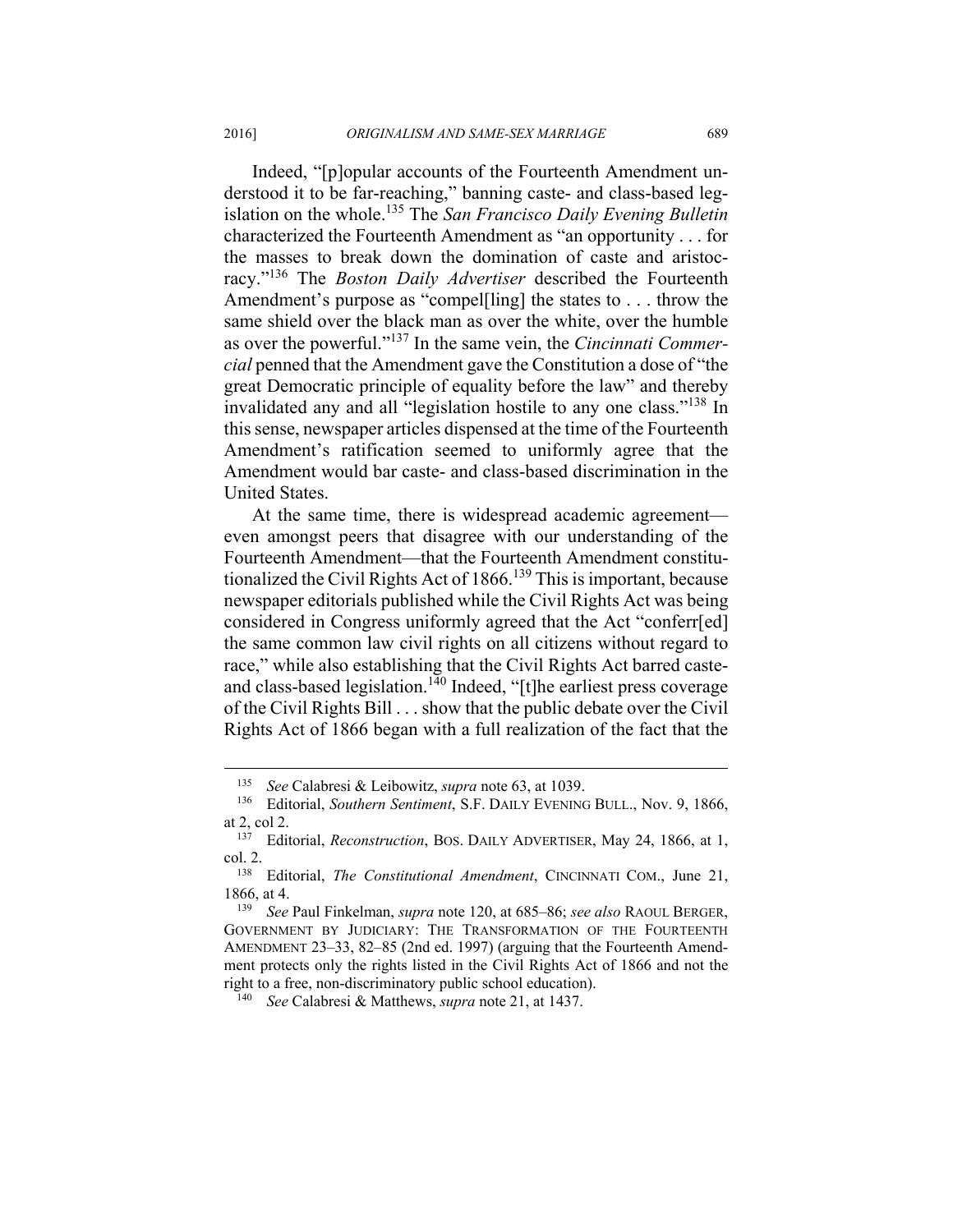law was an equalizing measure that sought the exact same rights for all citizens of the United States."141 For example, the *North American and United States Gazette* wrote on February 12, 1866, that:

> The Civil Rights bill, to which we alluded on its passage by the Senate, is properly connected with this Freedmen's Bureau bill, and taken together they will undoubtedly work great changes in the rebellious States. They must render nugatory all efforts of the dominant rebel influence to re-impose a pernicious system of caste upon the south and to deprive the freedmen of their civil rights, or of the legal means of defence.142

In this sense, newspapers regarded the Civil Rights Act of 1866 as a rejection of "the South's effort to re-impose a caste system."<sup>143</sup> This view of the Civil Rights Act of 1866 was also defended by the *Boston Daily Journal* on February 23, 1866. Therein, it was argued that "there is no substantive disagreement among loyal men respecting [African American] civil rights. We all agree that they must have the civil rights of any other class of citizens, the rights of person and property, to sue and to be sued – in short equality before the laws."<sup>144</sup> The *Philadelphia Inquirer* printed the same article—on the same day—stating that "we all agree that [African Americans] must have the civil rights of all other class of citizens."145 Here, we see general agreement that the Civil Rights Act of 1866 barred caste- and classbased legislation. Given the fact that scholars see the Fourteenth Amendment as constitutionalizing the Civil Rights Act of 1866, such scholars must also admit that the Fourteenth Amendment bars the creation or enforcement of caste- and class-based legislation. Historical newspaper accounts indisputably support this interpretation of the Fourteenth Amendment, and of the Civil Rights Act of 1866.

<sup>141</sup> *Id.* at 1437–38.<br><sup>142</sup> *The Practical Work of Reconstruction*, N. AM. & U.S. GAZETTE, Feb. 12, 1866, at 2.<br><sup>143</sup> *See* Calabresi & Matthews, *supra* note 21, at 1442.<br><sup>144</sup> *The Country in No Peril*, BOS. DAILY J., Feb. 23, 1866, at 4.<br><sup>145</sup> *Views of David Dudley Field*, PHILA. INQUIRER, Feb. 23, 1866, at 8.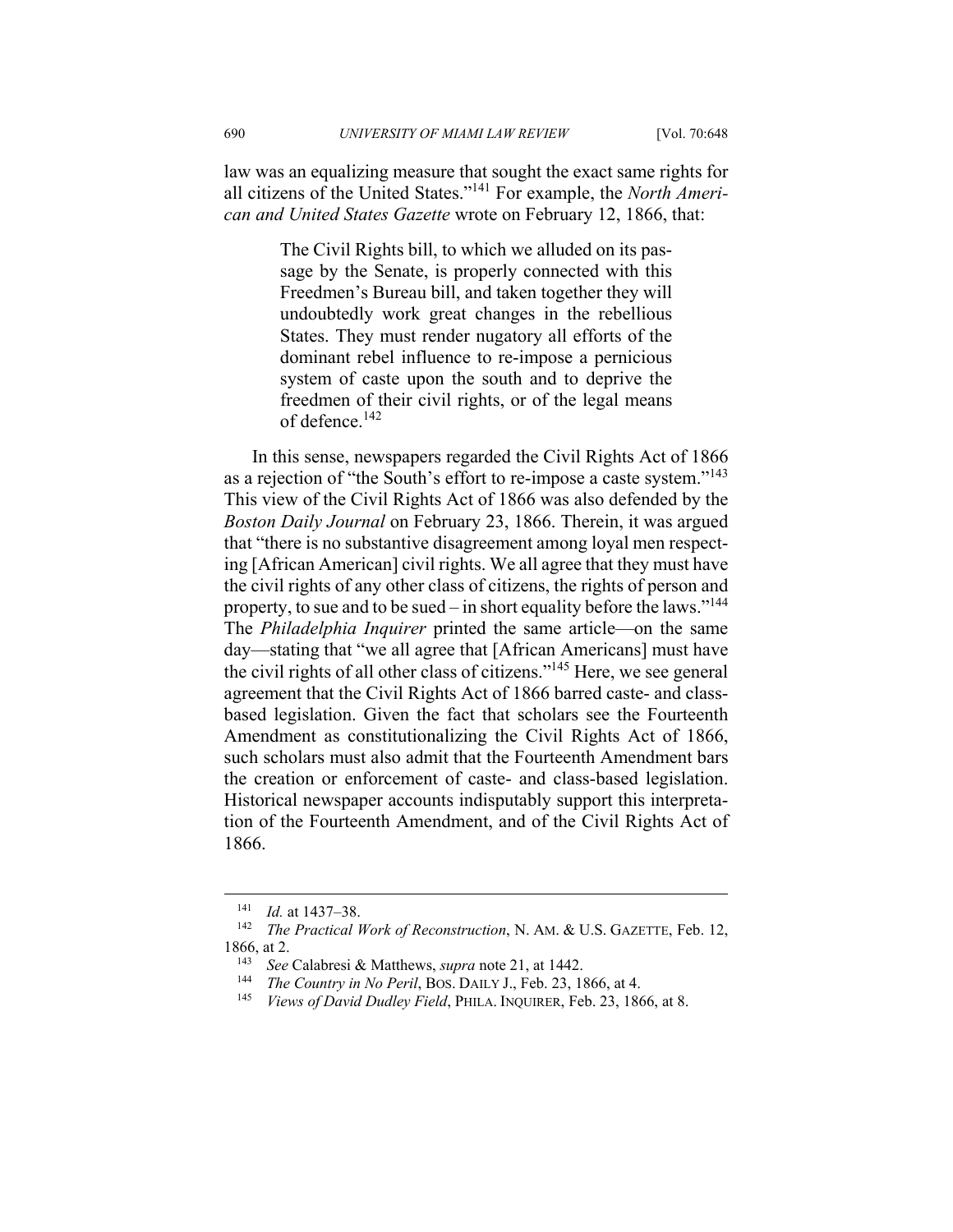Furthermore, following the ratification of the Fourteenth Amendment, the Supreme Court doled out several decisions that clearly "understood that the Fourteenth Amendment had constitutionalized the antebellum doctrine against special or partial laws."146 In the *Slaugher-House Cases,* the Court "dealt with a classic piece of antebellum class legislation: a monopoly."147 Justice Bradley's dissenting opinion "dutifully identified the state-granted slaughterhouse monopoly as class legislation and declared it unconstitutional under the Fourteenth Amendment's equality guarantee."<sup>148</sup> Specifically, Justice Bradley contended that "a law which prohibits a large class of citizens from adopting a lawful employment . . . deprives those citizens of the equal protection of the laws  $\dots$  ."<sup>149</sup> Eleven years later, in a follow-up case, Justice Bradley argued that the Fourteenth Amendment represents a "denial of the equal protection of the laws to grant to one man, or set of men, the privilege of following an ordinary calling in a large community, and to deny it to all others . . . ."150 In this sense, Justice Bradley has concurred with our understanding of the Fourteenth Amendment since the *Slaughter-House Cases*.

The Supreme Court upheld this view of the Fourteenth Amendment again in 1885 in *Barbier v. Connolly.*<sup>151</sup> Therein, Justice Field explained that the Fourteenth Amendment prohibits "[c]lass legislation, discriminating against some and favoring others."152 Crucially, the "*purpose* of the law cannot be to grant a special benefit to a particular individual or group" or to strip an individual or group of some particular benefits.153 Instead, the purpose "must be to promote an important public" aim or goal.<sup>154</sup> As a result, the Fourteenth Amendment only allows for the existence of laws that discriminate when

<sup>146</sup> *See* Calabresi & Salander, *supra* note 15, at 957. 147 *Id.*

 $\frac{148}{149}$  *Id.* 

<sup>&</sup>lt;sup>149</sup> Slaughter-House Cases, 83 U.S. 36, 122 (1873) (Bradley, J., dissenting).<br><sup>150</sup> Butchers' Union Slaughter-House & Live-Stock Landing Co. v. Crescent

City Live-Stock Landing & Slaughter-House Co., 111 U.S. 746, 766 (1884)

<sup>(</sup>Bradley, J., concurring). 151 Barbier v. Connolly, 113 U.S. 27, 31–32 (1885). 152 *Id.* at 32.

<sup>153</sup> *See* Calabresi & Leibowitz, *supra* note 63, at 1031. 154 *Id.*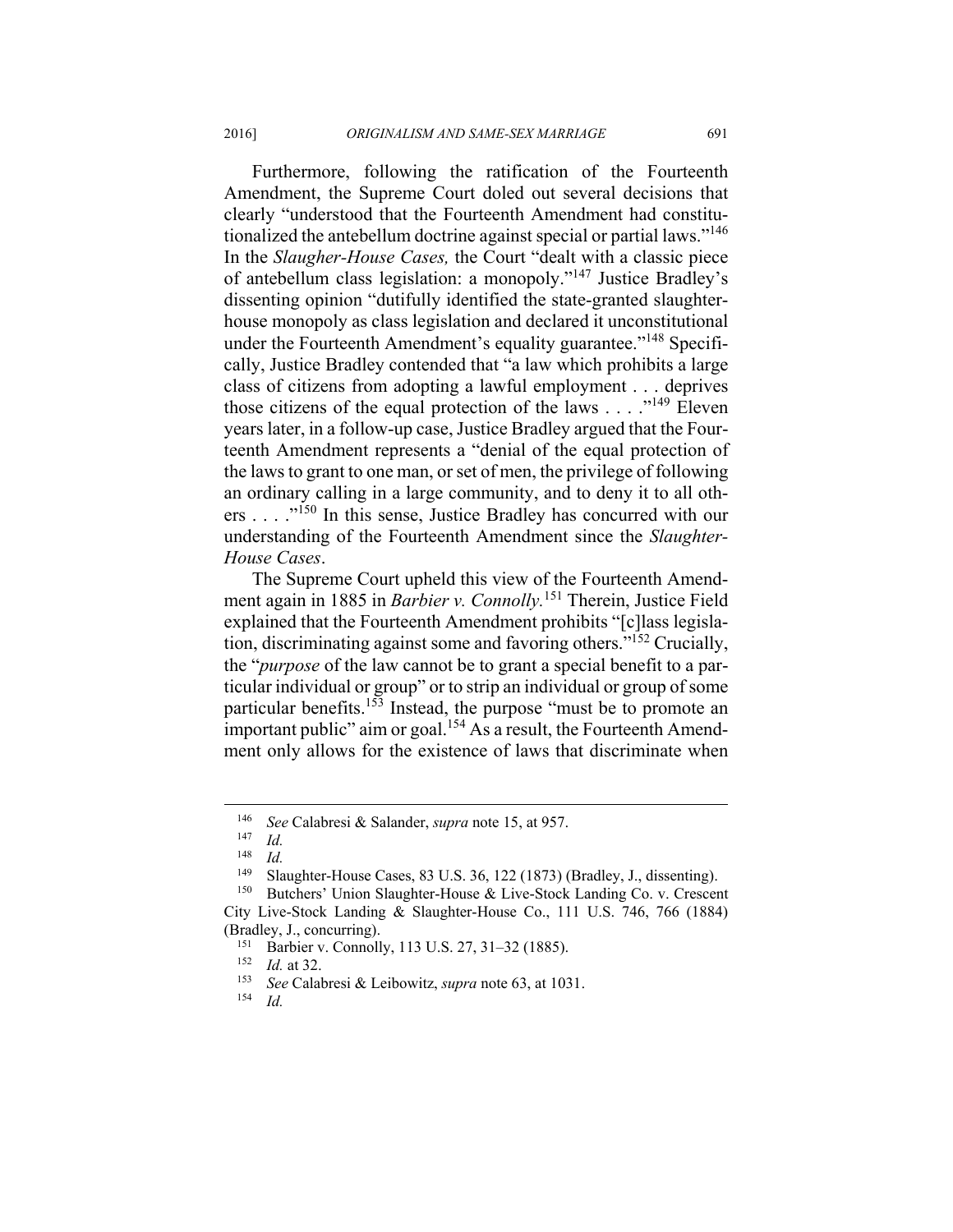those laws "are designed, not to impose unequal or unnecessary restrictions upon any one, but to promote, with as little individual inconvenience as possible*,* the general good."155 This view is also expressed in *Corfield v. Coryell*, where Justice Washington indicated that "fundamental rights could [only] be trumped by just laws enacted for the good of the whole people."156

Further, in *Gulf, C. & S.F. Ry. Co. v. Ellis,* the Supreme Court used the Fourteenth Amendment to strike down a state law that "awarded attorneys' fees to plaintiffs injured by trains because the law subjected railroad companies to a peculiar burden not placed on other corporations or individuals."157 In the majority opinion, the Court rationalized that allowing state governments to subject "certain individuals or corporations to hostile and discriminating legislation is to make the protecting clauses of the Fourteenth Amendment a mere rope of sand, in no matter restraining state action."<sup>158</sup> The Court "took it for granted that the Fourteenth Amendment banned all forms of class legislation and actually cited antebellum state cases to explain its Fourteenth Amendment jurisprudence."<sup>159</sup> On this point, "the court was unanimous."<sup>160</sup>

At the same time, the *Civil Rights Cases* also represent an instance of the Supreme Court unanimously agreeing that the Fourteenth Amendment bars caste- and class-based forms of discrimination. In the majority opinion, Justice Bradley contended that "class legislation" is "obnoxious to the prohibitions of the Fourteenth Amendment."<sup>161</sup> Justice Bradley defined class legislation as any law that "den[ies] to any person, or class of persons, the right to pursue any peaceful avocations allowed to others."162 In the dissent, Justice Harlan wrote:

> If the constitutional amendments be enforced, according to the intent with which, as I conceive, they

<sup>155</sup> *Barbier*, 113 U.S. at 31–32. 156 *See* Calabresi & Leibowitz, *supra* note 63, at 1031 (citing Corfield v. Coryell, 6 F. Cas. 546, 551–52 (1823)).<br>
<sup>157</sup> See Calabresi & Salander, *supra* note 15, at 958.<br>
<sup>158</sup> Gulf, C. & S.F. Ry. Co. v. Ellis, 165 U.S. 150, 154 (1897).<br>
<sup>159</sup> See Calabresi & Salander, *supra* note 15, at 958.

*Id.* at 23–24.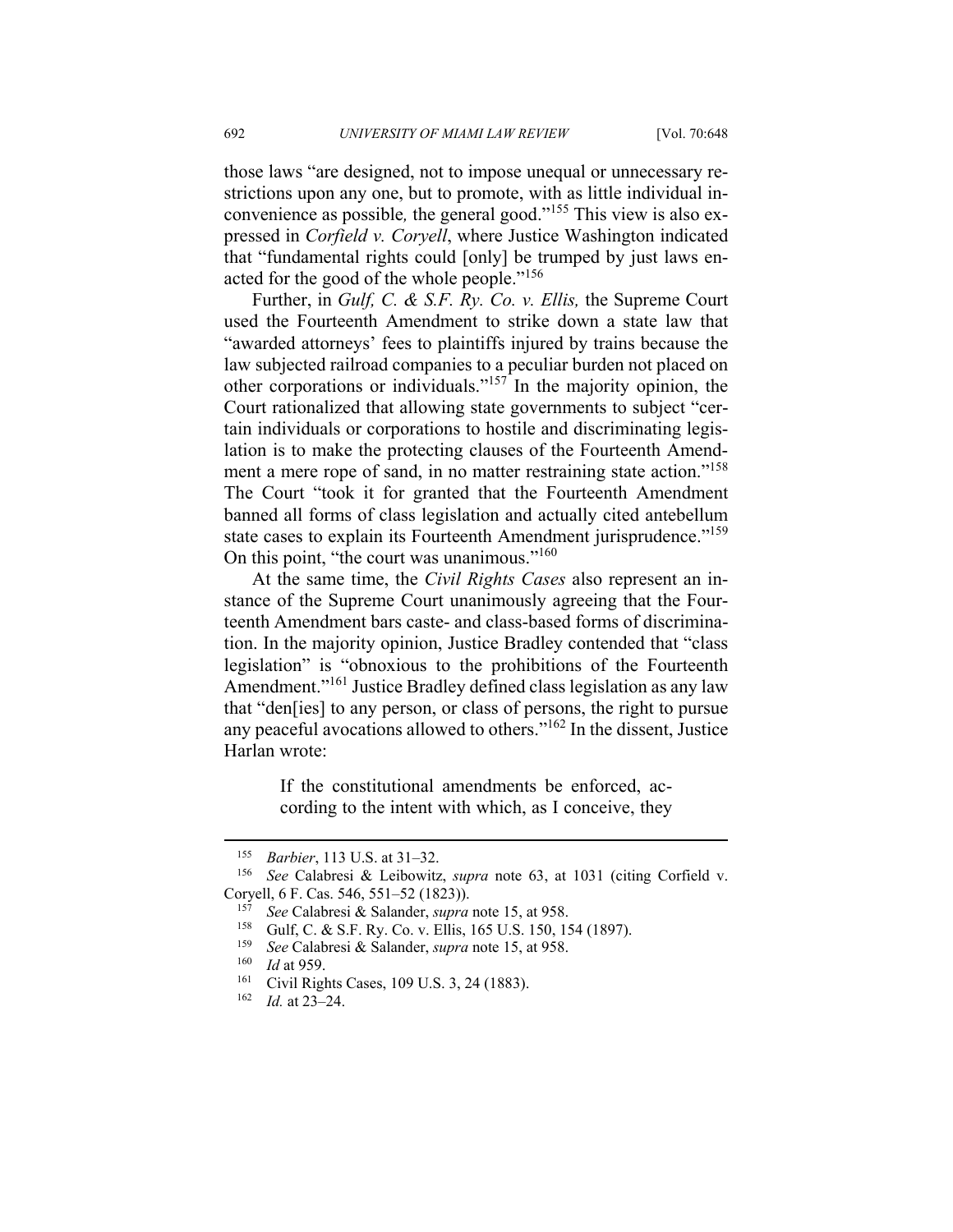were adopted, there cannot be, in this republic, any class of humans being in practical subjection to another class, with power in the latter to dole out to the former just such privileges as they may choose to grant. $163$ 

Further, *Skinner v. Oklahoma* stands out as another Supreme Court case defending our view of the Fourteenth Amendment as banning caste- and class-based legislation. Indeed, *Skinner v. Oklahoma* "stands as a nineteenth century class legislation case where a fundamental liberty – the right to procreate – was being denied to low class thieves but not to high class thieves."<sup>164</sup> In this case, "the law in question discriminated among different classes of thieves, but it did not do so to promote the general interest but did so instead to support the interests of high class thieves."<sup>165</sup> In the end, the court held that the law was unconstitutional, at least in part, on the grounds that it violated the low class thieves' right to equality under the law.166 In this sense, *Skinner* provides additional support for our argument that caste- and class-based legislation is prohibited by the Fourteenth Amendment of the United States Constitution.

Put together, all of these Supreme Court and lower court cases provide further support for our contention that American constitutional law upholds our interpretation of the Fourteenth Amendment.

Indeed, this view of the Fourteenth Amendment has continued into the modern day. The Supreme Court continues to base their opinions on the understanding that the Fourteenth Amendment bars caste- and class-based legislation. Indeed, "much of the Supreme Court's use of the Fourteenth Amendment to strike down various impermissible classifications in the 1970s, 1980s, and 1990s is also quite consistent with our view that the Fourteenth Amendment enacts a general ban on class legislation and systems of caste."167 Laws

<sup>163</sup> *Id.* at 62 (Harlan, J., dissenting). 164 *See* Calabresi & Salander, *supra* note 15, at 998 (citing Skinner v. Oklahoma ex rel. Williamson, 316 U.S. 535, 537–41 (1942)). 165 *Id.*

<sup>166</sup> *Skinner*, 316 U.S. at 541–43. 167 *See* Calabresi & Salander, *supra* note 15, at 1002.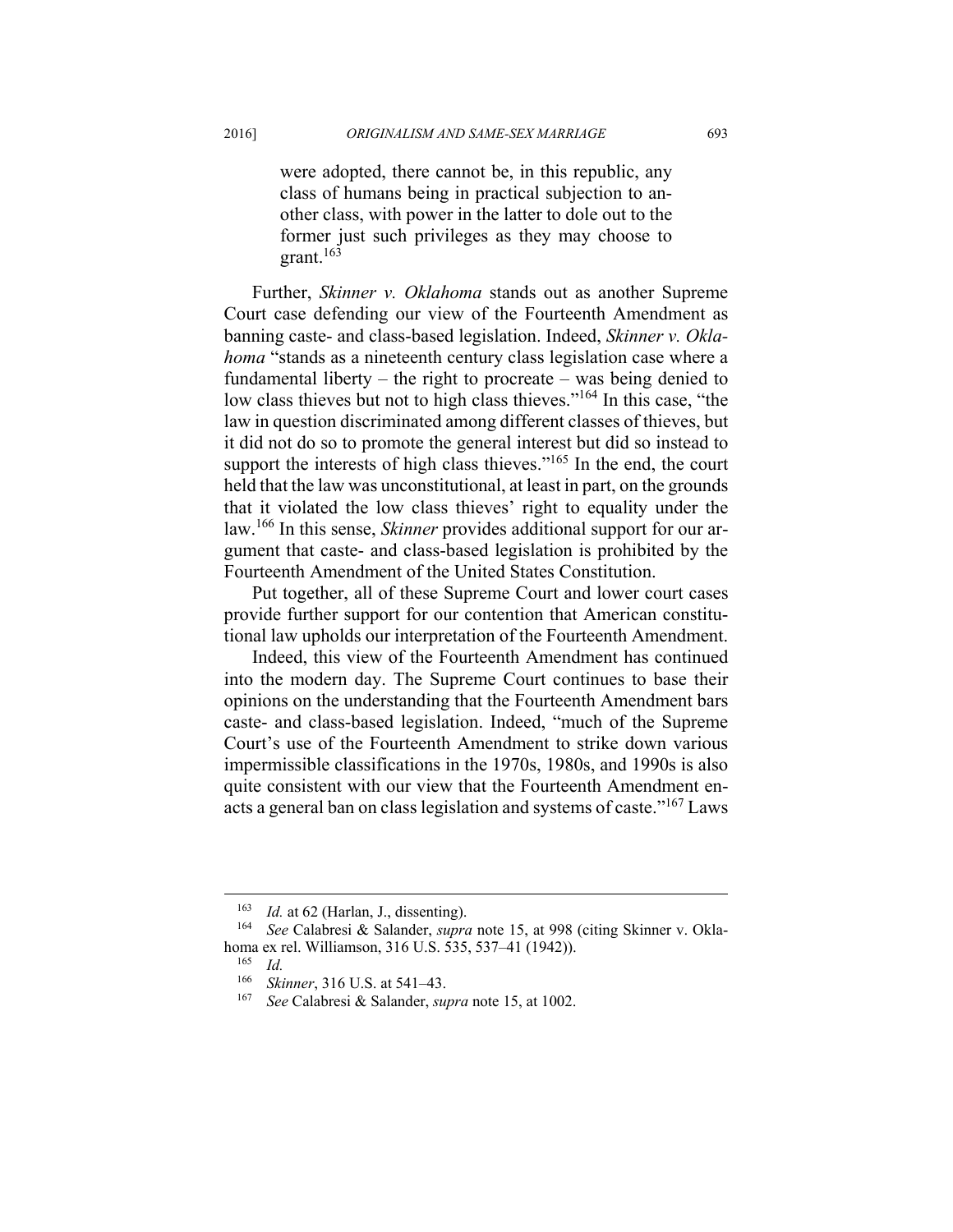that discriminate on the basis of national origin, gender,<sup>168</sup> illegitimacy,<sup>169</sup> and physical disability<sup>170</sup> "constitut[e] a caste system because these groups are defined in part by heredity or by immutable characteristics."171 Sexual orientation is another immutable characteristic.<sup>172</sup> As a result, laws that ban same-sex marriage thrust LGBTQ couples into a state of second-class citizenship, thereby undermining their Fourteenth Amendment right to be treated equally under the law.

In this sense, the Supreme Court has continuously—throughout American history—upheld the view that the Fourteenth Amendment bars caste- and class-based legislation, especially insofar as those laws explicitly or facially target certain groups.173 Given the fact that laws banning same-sex marriage do explicitly single out LGBTQ individuals, and strip them of a privilege granted to heterosexual couples, this represents a fundamental violation of their right to equality, thereby violating the Fourteenth Amendment. Supreme Court precedent supports such a view. In the end, then, relevant case law upholds our interpretation of the Fourteenth Amendment as enacting a general ban on caste- and class-based legislation.

However, "we recognize that interpreting the Fourteenth Amendment to include a broad ban on all class legislation is to adopt an approach to the Amendment's anti-discrimination clause that is

<sup>168</sup> Craig v. Boren, 429 U.S. 190, 210 (1976); Frontiero v. Richardson, 411 U.S. 677, 690–91 (1973). *See also* United States v. Virginia, 518 U.S. 515, 554– 57 (1996).<br><sup>169</sup> Trimble v. Gordon, 430 U.S. 762, 776 (1977); Gomez v. Perez, 409 U.S.

<sup>535, 537–38 (1973);</sup> Weber v. Aetna Cas. & Sur. Co., 406 U.S. 164, 175–76 (1972). 170 *See* City of Cleburne v. Cleburne Living Ctr., 473 U.S. 432, 448, 450

<sup>(1985) (</sup>holding that denial of zoning permit to home for mentally retarded individuals failed rational basis test under the Equal Protection Clause). *But see id*. at 473 (Marshall, J., dissenting in part and concurring in the judgment in part) (arguing that mentally retarded individuals should be considered a suspect class due

to history of discrimination and strict scrutiny analysis should apply).<br><sup>171</sup> *See* Calabresi & Salander, *supra* note 15, at 1002.<br><sup>172</sup> Pedersen v. Office of Pers. Mgmt., 881 F. Supp. 2d 294, 320–26 (D. Conn.<br>2012).

<sup>2012). 173</sup> *See* Calabresi & Salander, *supra* note 15, at 1002. *See also Craig*, 429 U.S. at 210; *Frontiero*, 411 U.S. at 690–91; *Virginia*, 518 U.S. at 554–57; *Trimble*, 430 U.S. at 7776 ; *Gomez*, 409 U.S. at 537–38 ; *Weber*, 406 U.S. at 175–76 ; *City of Cleburne*, 473 U.S. at 448, 450.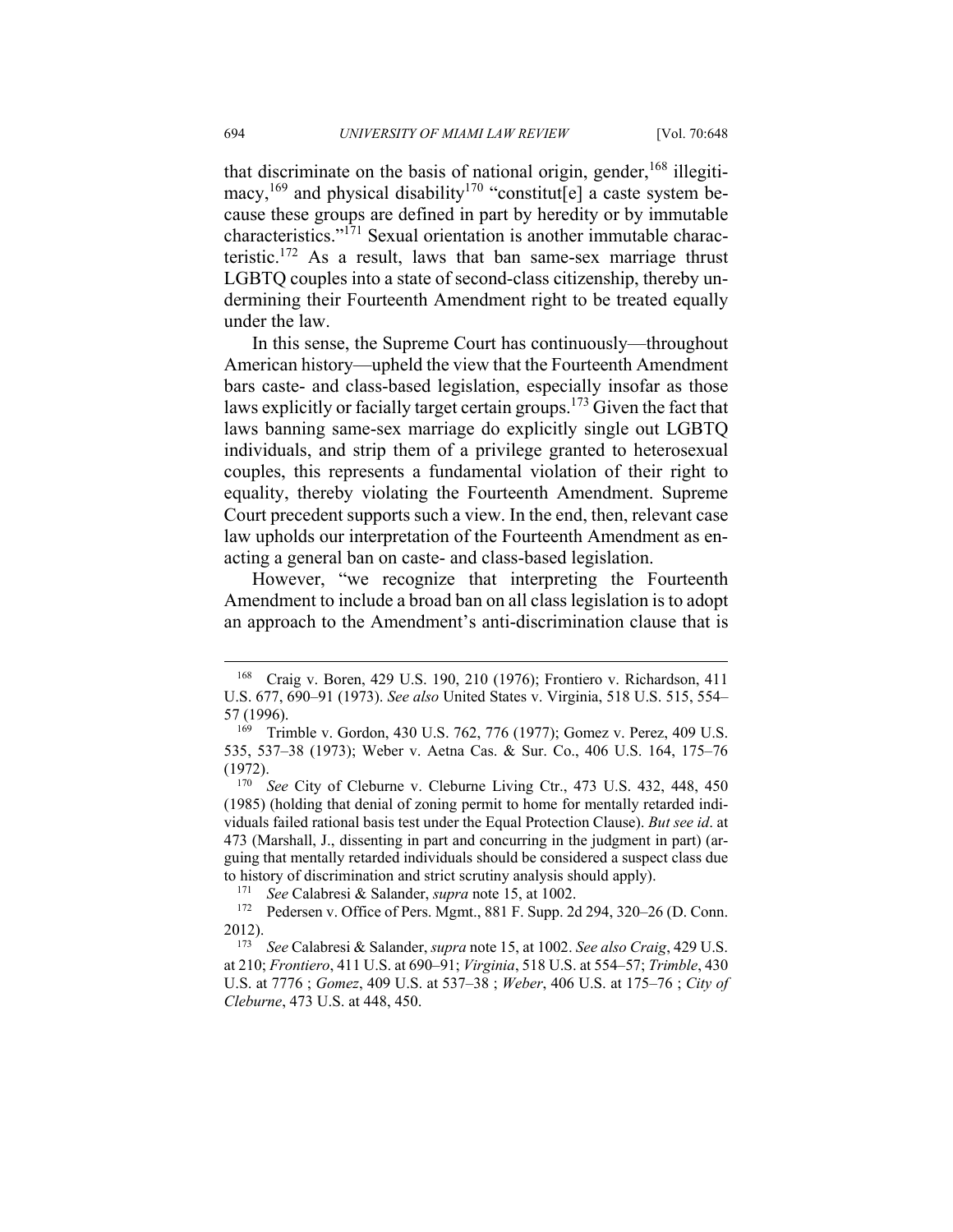inconsistent with the legendary discussion in *Carolene Products* Footnote Four*.*"174 Within that footnote, "the Supreme court indicated that the Fourteenth Amendment's anti-discrimination command"<sup>175</sup> only protects "discrete and insular minorities."<sup>176</sup> This "implies a narrow reading of the Fourteenth Amendment, under which the Amendment's anti-discrimination command would not apply to women or other majority victims of class legislation."<sup>177</sup> Notably, however, "the Supreme Court has rejected" this approach in recent years,178 and "the Court has decided many recent Fourteenth Amendment cases without even citing the *Carolene Prod* $ucts$ <sup>179</sup> discrete and insular minorities test.<sup>180</sup> In this sense, recent precedent shows the Supreme Court moving away from this limited view of the Fourteenth Amendment.

At the same time, there is no reason to think that the decision in *Carolene Products* is inconsistent with the view that the Fourteenth Amendment acts as a general ban against class legislation and systems of caste. Professor Calabresi articulated this argument well in an earlier article, wherein he argued that:

> [T]he holding in *Carolene Products* is consistent with the notion that the Fourteenth Amendment bans class legislation generally. In *Carolene Products*, Congress prohibited shipments of a certain kind of imitation milk which it found could be "injurious to the public health, and its sale constitutes a fraud on

<sup>174</sup> *See* Calabresi & Salander, *supra* note 15, at 1004. 175 *Id.*

<sup>&</sup>lt;sup>176</sup> United States v. Carolene Prods. Co., 304 U.S. 144, 152–53 n.4 (1938).<br><sup>177</sup> *See* Calabresi & Salander, *supra* note 15, at 1004.<br><sup>178</sup> *See*, *e.g.*, Ricci v. DeStefano, 557 U.S. 557, 592–93 (2009) (striking down

discrimination against whites); Parents Involved in Cmty. Sch. v. Seattle Sch. Dist. No. 1, 551 U.S. 701, 720, 747 (2007) (applying strict scrutiny to an affirmative action program and striking down the program); Gratz v. Bollinger, 539 U.S. 244, 275 (2003) (limiting an affirmative action program); Regents of Univ. of Cal. v*.* Bakke, 438 U.S. 265, 320 (1978) (striking down an affirmative action program).<br><sup>179</sup> *See* Calabresi & Salander, *supra* note 15, at 1004.<br><sup>180</sup> *See, e.g., Ricci,* 557 U.S. at 593; Romer v. Evans, 517 U.S. 620, 635

<sup>(1995);</sup> Trimble, 430 U.S. at 776; *Craig*, 29 U.S. at 208–09; Frontiero v. Richardson, 411 U.S. 677, 690–91 (1973); Reed v. Reed, 404 U.S. 71, 76–77 (1971).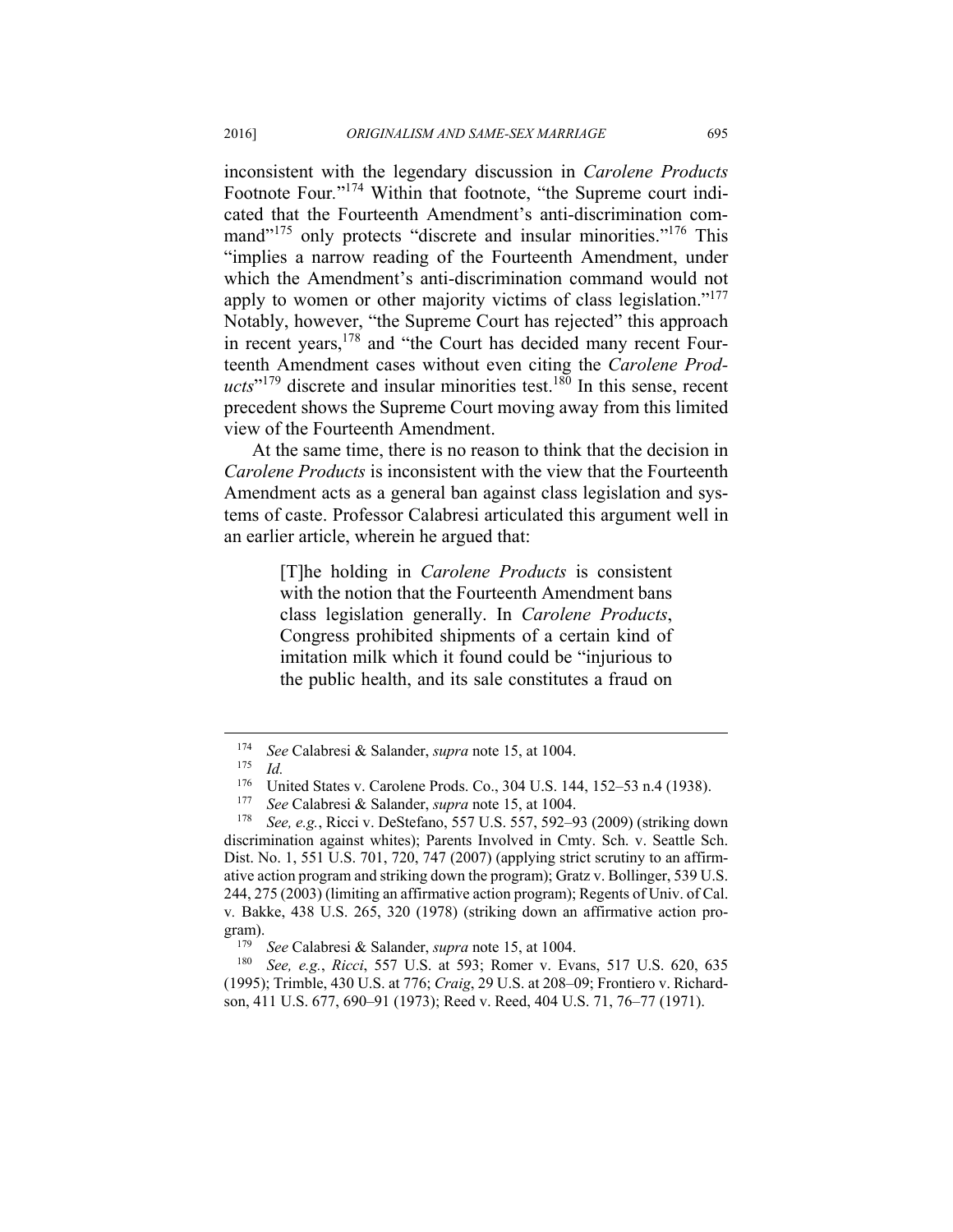the public." The law thus singled out sellers of imitation milk for a special burden, but it did so under a public purpose justification—public health concerns and protecting the public from fraud. Those are sufficient justifications for upholding the law; the Supreme Court was right in the *Carolene Products* case itself.181

In this vein, it seems that relevant Supreme Court precedent upholds our interpretation of the Fourteenth Amendment as instituting a general ban on class legislation and systems of caste in the United States.

Moreover, there is reason to believe that even if the Court was forced to apply the discrete and insular minorities test from Footnote Four of the *Carolene Products* decision, the Justices would still conclude that laws disproportionately targeting LGBTQ individuals ought to count as unconstitutional under "more exacting judicial scrutiny."<sup>182</sup> When determining whether or not a minority group counts as discrete and insular, one must assess whether or not the minority group is politically powerless or otherwise lacking in political power.<sup>183</sup> According to a judge on the Northern District Court of California, LGBTQ people "are a minority of the population in the United States" and represent a discrete and insular minority because "despite the modest successes in remediating existing discrimination, the record demonstrates that gay men and lesbians continue to suffer discrimination" that is "unlikely to be rectified by legislative means."184 As such, the Court found "that the unequivocal evidence demonstrates that, although not completely politically powerless, the gay and lesbian community lacks meaningful political power."185 As such, even if the Court were forced to utilize the discrete and insular minorities test, laws enacting bans on same-sex marriage would still count as unconstitutional because they dispro-

<sup>181</sup> *See* Calabresi & Salander, *supra* note 15, at 1004–05 (internal citations omitted).<br><sup>182</sup> *Id.* at 1005. *See also* Obergefell v. Hodges, 135 S. Ct. 2584 (2015).<br><sup>183</sup> United States v. Carolene Prods. Co., 304 U.S. 144, 152 n.4 (1938).<br><sup>184</sup> Karen Golinski v. U.S. Off. of Pers. Mgmt., 824 F. Sup

<sup>(</sup>N.D. Cal. 2012). 185 *Id.* at 989.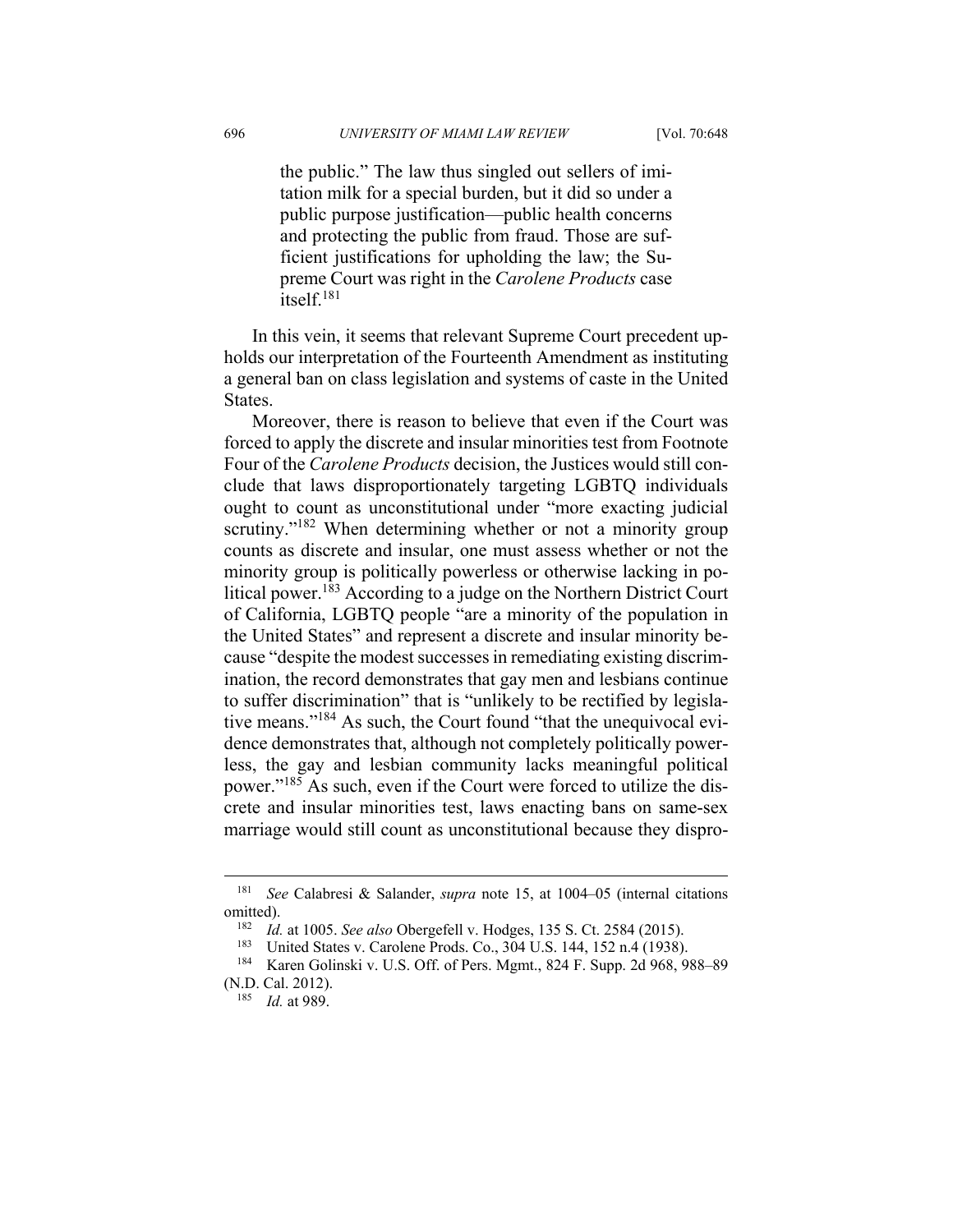portionately discriminate against gays and lesbians, a group of people that seems to clearly represent a discrete and insular minority in the United States. Thus, Supreme Court precedent backs our interpretation of the Fourteenth Amendment as barring caste- and classbased legislation.

In addition to Supreme Court precedent, "opposition to class legislation and the need for generality in lawmaking were expressed in state court decisions throughout the country in the period from the 1820s to the 1860s."186 In 1824, the Maine Supreme Court stated, "it can never be within the bounds of legitimate legislation to enact a special law . . . granting a privilege and indulgence to one man" that is not granted "to all other persons."187 Rather, laws ought to be "prescribed for the benefit and regulation of the whole community," given the fact that each and every individual has "an equal right" to his or her "protection" under the law.<sup>188</sup> In the same vein, the Pennsylvania Supreme Court argued in 1851 that "general laws are enacted, which bear . . . on the whole community," and "if they are unjust and against the spirit of the constitution, the whole community will be interested to procure their repeal."189 In this sense, state courts have also upheld the notion that the Fourteenth Amendment bars caste- and class-based legislation.

Similarly, the Tennessee Supreme Court also embraced this interpretation of the Fourteenth Amendment within its own state constitution. In 1844, the Tennessee Supreme Court "ruled that a law that allowed trustees of a particular trust to receive a donation made to an unincorporated association was void because of the constitutional requirement that legislators may not suspend a general law for the benefit of particular individuals."190 Its constitution said that:

> the legislature shall have no power to pass any law, for the benefit of individuals, inconsistent with the general laws of the land, nor to pass any law granting

<sup>186</sup> *See* Calabresi & Leibowitz, *supra* note 63, at 1031. 187 *See* Saunders, *supra* note 106, at 253 n.34 (discussing the protection of equal rights for all groups of citizens) (quoting Lewis v. Webb, 3 Me. 326, 335– 36 (1825). 188 *Id.* at 253–54. 189 *Id* at 255 (quoting Ervine's Appeal, 16 Pa. 256, 268 (1851)) (showing how

general laws are used to safeguard people against oppression). 190 *See* Calabresi & Leibowitz, *supra* note 63, at 1032.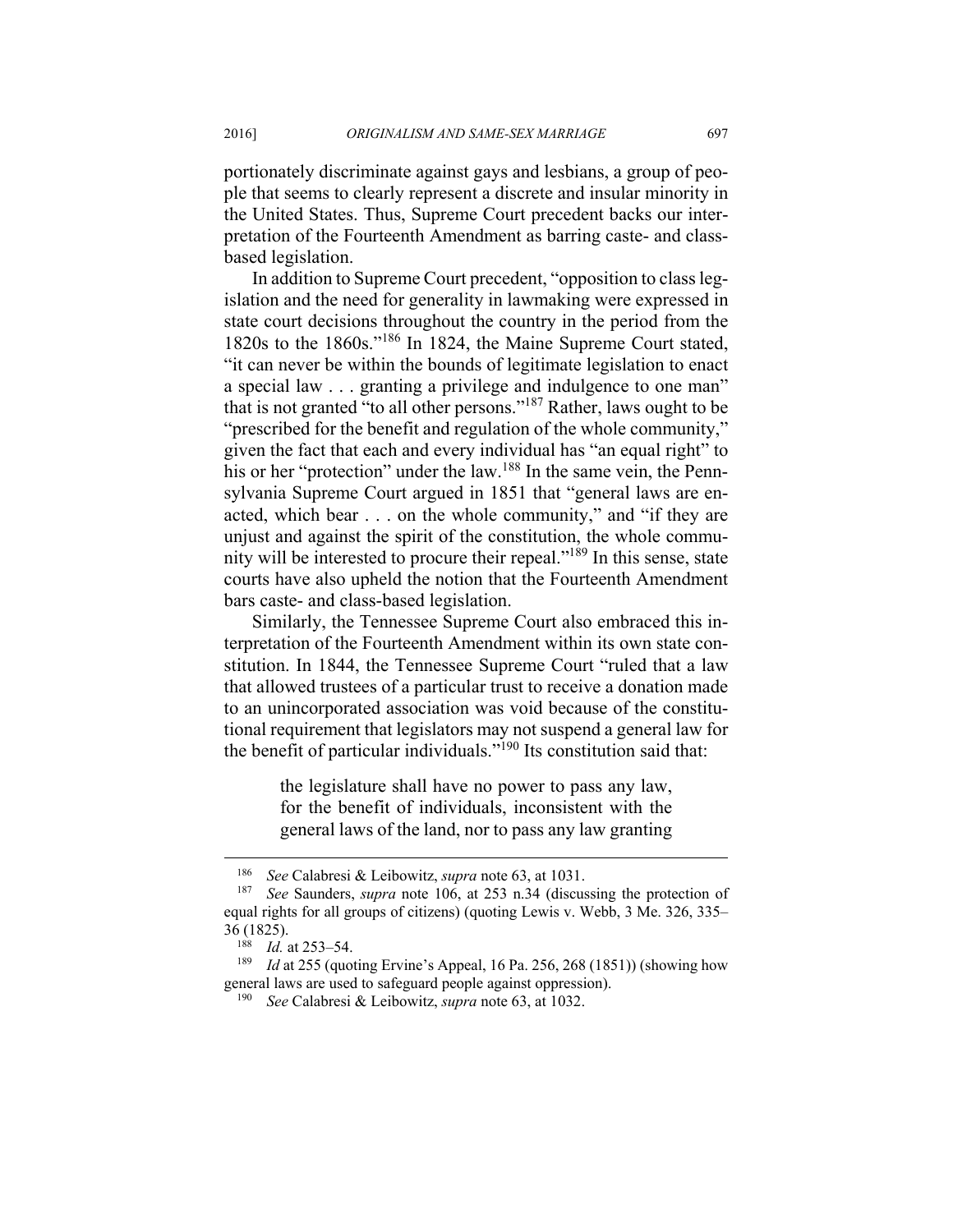to any individuals rights, privileges, immunities, or exemptions other than such as may be by the same law extended to any member of the community who may be able to bring himself within the provisions of this law.<sup>191</sup>

This case, based on the underlying tenets of the Fourteenth Amendment, upholds the idea that laws ought not to target certain groups and strip them of privileges and benefits doled out to the rest of society. In this sense, the Tennessee Supreme Court upheld the view of the Fourteenth Amendment espoused within this piece.

Likewise, in an 1859 Ohio Supreme Court case, the dissent argued against a law that established "separate schools for colored children."192 On the subject of caste-based legislation, the dissent argued that it is:

> [T]he inveterate vice of absolute governments, and is inconsistent with the theory and spirit of a free and popular government like ours; asserting in its bill of rights the equality of all men. A free government like ours must be presumed, so far as practicable, to avoid class legislation; and rather to trust and favor the natural liberty and right of individuals to form and regulate their own social circles and classification according to their respective predilections and prejudices.193

Ultimately, the judge concluded that "it seems to me alike unwise and wholly out of character with the progress, the general intelligence, and liberality of the age at this time—more than ten years after the repeal of the 'black laws,' . . . to give an extent and effect to those disabling statutes."194 Here, we see another example of judges at the state level upholding the concept that the laws ought to apply fairly to everyone and that they ought not strip certain groups of benefits that the rest of the community enjoys. In the end then,

<sup>191</sup> *Id.*; TENN. CONST. art. XI, § 7.<br>
<sup>192</sup> ENOS Van Camp v. Bd. of Educ. of the Inc. Vill. of Logan, 9 Ohio St. 406, 416 (1859) (Sutliff, J., dissenting). 193 *Id.* at 415. 194 *See* Calabresi & Leibowitz, *supra* note 63, at 1033.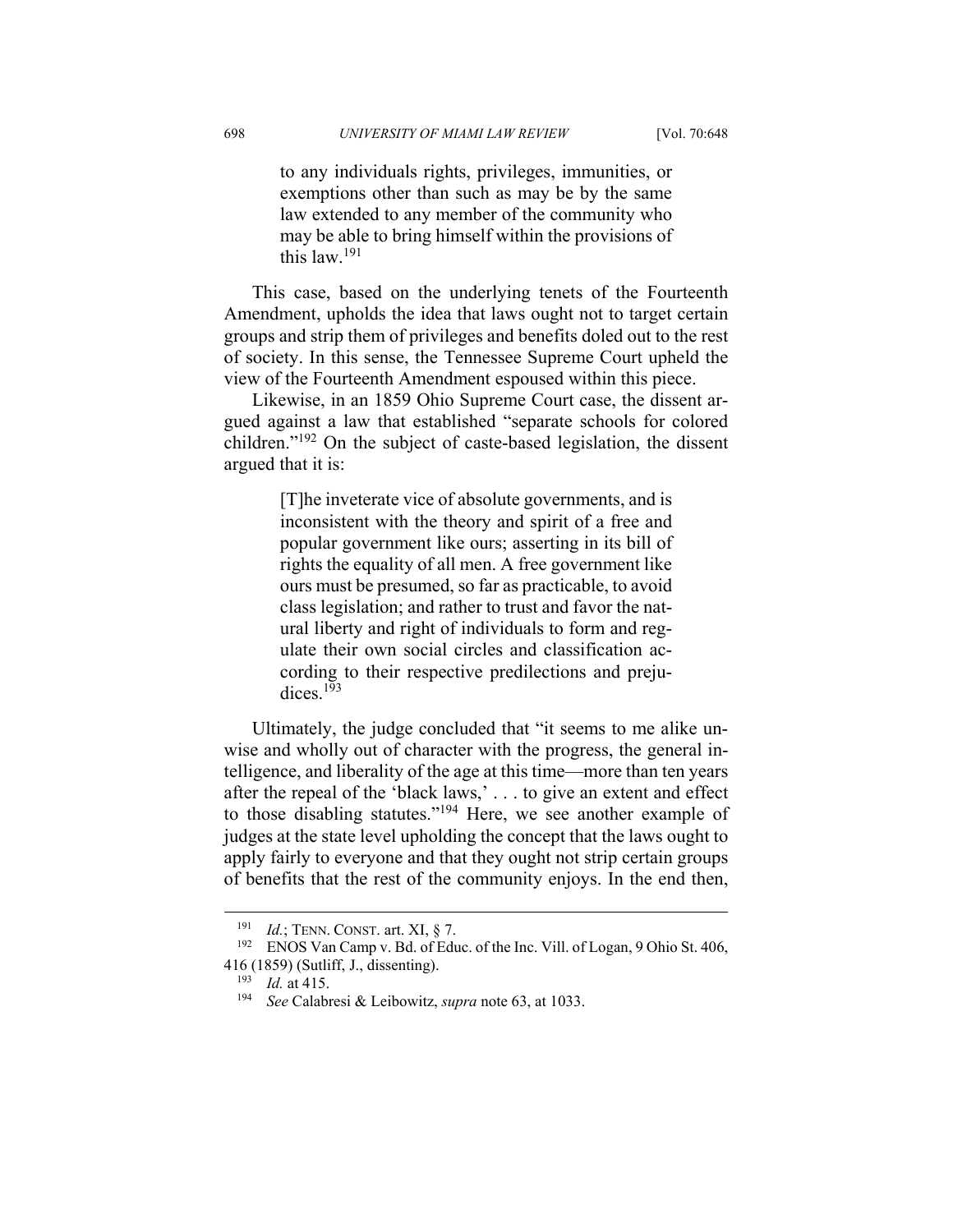this view of the Fourteenth Amendment was widespread at the time of the passage of the Fourteenth Amendment, at both the state and national levels.

Finally, the Fourteenth Amendment not only guarantees all "persons" the equal protection of the laws, but it also guarantees all "persons" due process of the law. No one thinks that the word "person" in the Due Process Clause applies only to racial minorities and not to women, as well as to white men, so why would not the very same word—"person"—mean the same thing in the Equal Protection context? Nor would those of us who would resurrect the Privileges or Immunities Clause of the Fourteenth Amendment think that women, as well as men, are not citizens of the United States.<sup>195</sup>

Once we examine the original meaning of the Fourteenth and Nineteenth Amendments in relation to each other, then we are led ineluctably to the conclusion that the Fourteenth Amendment bans not only the Black Codes, but also other similar systems of caste- or class-based legislation. When the Nineteenth Amendment was ratified in 1920, any logical synthesis of these two Amendments required that laws that discriminate on the basis of sex be seen as generally forbidden. The arc of American history has egalitarian roots that go back to seventeenth century England and New England, and the U.S. concern with improving its record as to equality has had a global reach.

#### II. SEXUAL ORIENTATION

The Supreme Court was right to hold in *Loving v. Virginia* that laws against interracial marriage violated the Fourteenth Amendment. Professor Calabresi has made this argument previously in a law review article co-authored with Andrea Matthews, the article entitled *Originalism and Loving v. Virginia*. 196 If a white person has a right to marry another white person, then under the Civil Rights Act of 1866 and the Fourteenth Amendment, citizens of every race and color have the same right. Laws that allow white people only to marry white people and African Americans only to marry African

1

<sup>195</sup> U.S. CONST. amend. XIV, § 1. 196 *See* Calabresi & Matthews, *supra* note 21, at 1394 (arguing that *Loving* was "one of the great human rights triumphs of the last fifty years" and that it changed originalist thinking).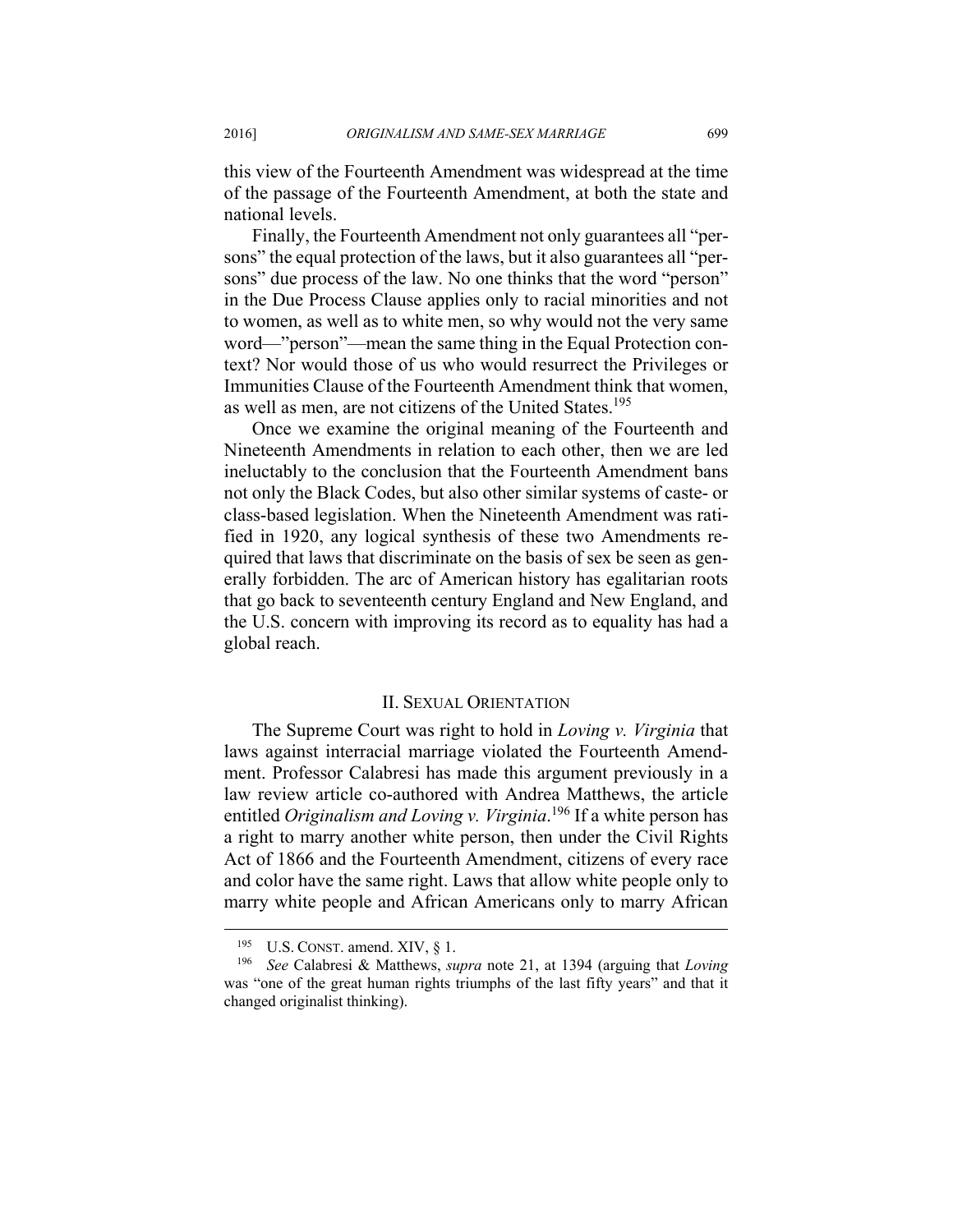Americans discriminate on the basis of race by telling an individual of one race that he cannot marry an individual of another race.<sup>197</sup> This is, as a formal matter, race discrimination if we look at it—as we must—through the lens of an individual picking a spouse to marry.

State laws that ban same-sex marriage formally discriminate on the basis of sex in the same way that State laws that banned interracial marriage discriminated on the basis of race. Same-sex marriage laws allow a man to marry a woman, but not another man. This is, again as a formal matter, sex discrimination—plain and simple.

This argument was first made by Professor Andrew Koppelman in the New York University Law Review.198 According to Professor Koppelman, the sex discrimination argument garnered new weight and was popularized following the Hawaiian Supreme Court decision in *Baehr v. Lewin*.<sup>199</sup> This case—decided in May of 1993—held that "a law restricting marriage to opposite-sex couples came within the scope of the prohibition on sex discrimination in the equal protection clause of the state constitution."200 In other words, the Hawaiian Supreme Court was the first court to hold that prohibitions on same-sex marriage constitute a form of sex discrimination, because the laws bar an individual from marrying his or her partner on the basis of sex alone.

Professor Koppelman contends that "as a matter of definition, if the same conduct is prohibited or stigmatized when engaged in by a person of one sex, while it is tolerated when engaged in by a person of the other sex, then the party imposing the prohibition or stigma is discriminating on the basis of sex."<sup>201</sup> In other words, "if Lucy is permitted to marry Fred, but Ricky may not marry Fred, then (assuming that Fred would be a desirable spouse for either) Ricky is

1

<sup>&</sup>lt;sup>197</sup> *Id.* at 1404.<br><sup>198</sup> Andrew Koppelman, *Why Discrimination Against Lesbians and Gay Men is Sex Discrimination*, 69 N.Y.U. L. REV. 197, 198–204 (1994) (arguing that lesbians and gay men "have suffered persecution and discrimination in much the same way blacks have" and that it is a form of oppression).<br><sup>199</sup> Id. at 201 (discussing Baehr v. Lewin, 852 P.2d 44, 74 (Haw. 1993), which

required a compelling state interest to avoid the abridgement of constitutional rights).<br> $^{200}$  *Id.* 

<sup>201</sup> *Id.* at 208.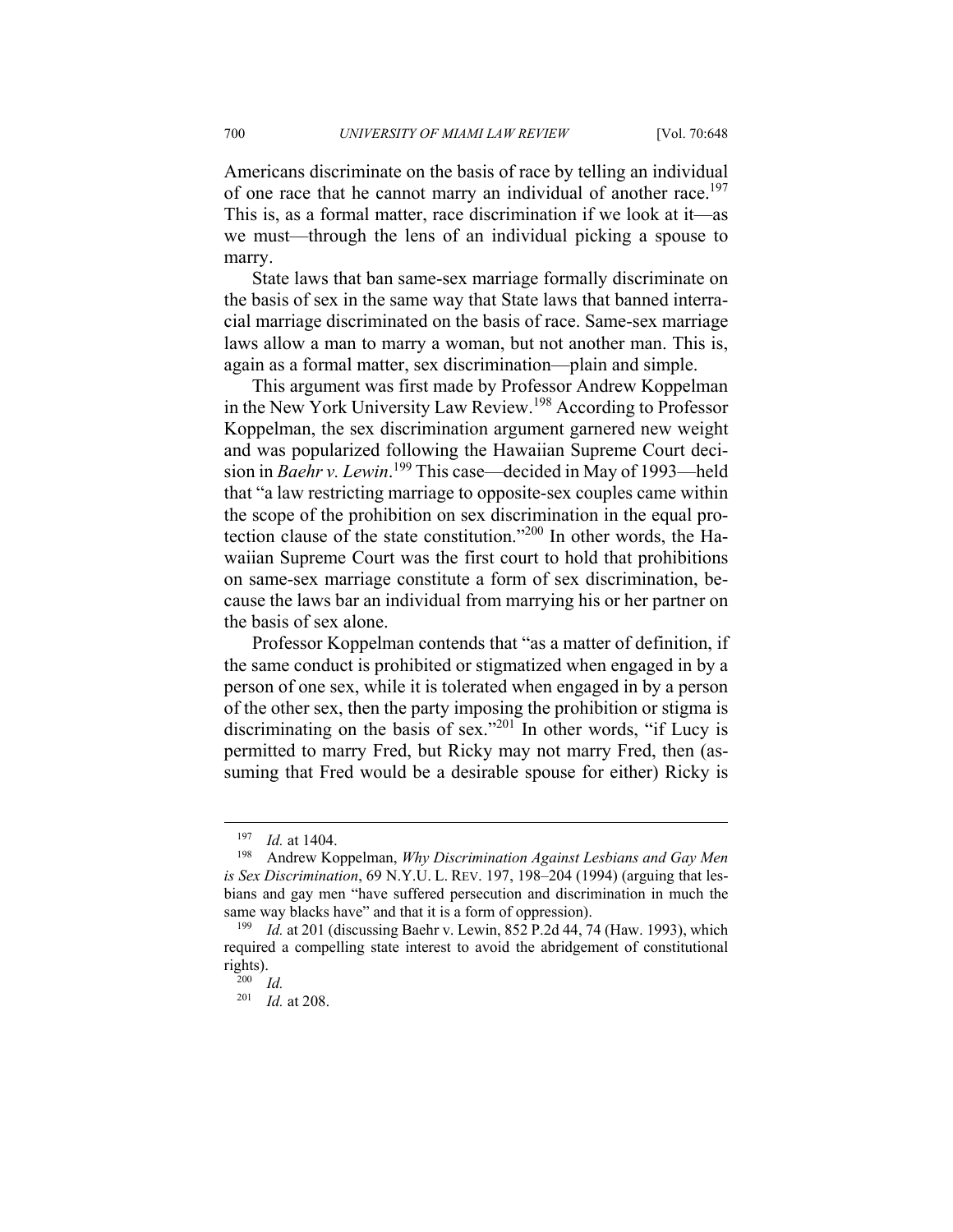being discriminated against because of his sex."<sup>202</sup> In this sense, it seems virtually incontrovertible that bans on same-sex marriage do not constitute a form of sex discrimination.

Sex discrimination is only permitted under *United States v. Virginia* or *Adkins v. Children's Hospital* if the State can proffer an "exceedingly persuasive justification" for the discrimination in question, which must survive "skeptical scrutiny."203 Given the historic roots of our national commitment to birth equality discussed in this article, State laws which ban same-sex marriage cannot meet this burden. In other words, the originalist justifications for protecting a right to same-sex marriage discussed above—namely, that anything less is a form of class or caste-based discrimination—weakens these arguments because they cannot overcome skeptical scrutiny in the face of such consistent historical opposition. In saying this, Professor Calabresi is not going to criticize the motives or the rationality of his many friends who are opposed in good faith to same-sex marriage or to a constitutional right to same-sex marriage. He understands and appreciates the arguments that some opponents of same-sex marriage have made, such as those made in the article, *What is Marriage?* authored by Sherif Girgis, Robert George, and Ryan Anderson.204

We approach this question after deeply studying the history of this country, the Declaration of Independence, the first state bill of rights, the Articles of Confederation, the U.S. Constitution of 1787, and, critically, the Fourteenth and Nineteenth Amendments. Professor Calabresi has had many friends, some of whom are deeply opposed to same-sex marriage and others of whom are gay and are married. Suffice it to say that we have yet to hear an exceedingly persuasive argument which will survive skeptical scrutiny as to why same-sex marriage is more threatening to heterosexual marriage

 $\frac{202}{203}$  *Id.* 

*Id.* at 215. *See also* United States v. Virginia, 518 U.S. 515, 531 (1996) (noting today's skeptical scrutiny of "action denying rights" to individuals based on their sex); Adkins v. Children's Hosp., 261 U.S. 525, 544 (1923) (noting the exercise of judicial power involved in administering justice and discussing the rational basis test versus individual constitutional rights). 204 Sherif Girgis, Robert P. George & Ryan T. Anderson, *What is Marriage?*,

<sup>34</sup> HARV. J. L. & PUB. POL'Y REV. 245, 250–51 (2011) (arguing that marriage is not "just a contract" and that the state has legitimate interests in recognizing only certain unions as legal marriages).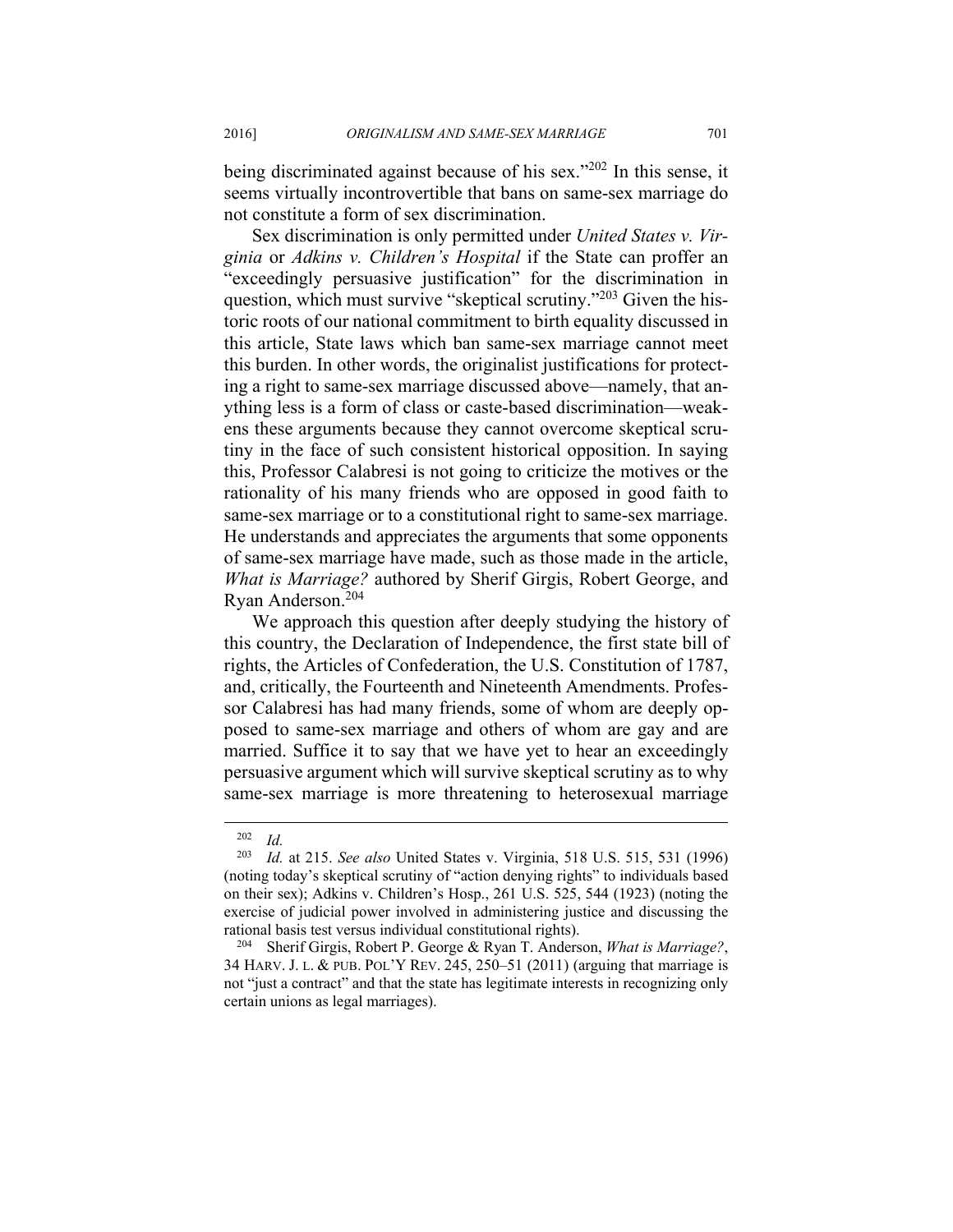than it is to the current legal regime which allows for LGBTQ and heterosexual promiscuity, serial monogamy, polygamy, and easy, no-fault divorce. Serial monogamy, by the way, is the institution by which many Americans marry and divorce, and then they remarry, always remaining faithful at all times to those to whom they are then married. It goes without saying, we should think, that in some respects, serial monogamy is a lot like polygamy, which Professor Calabresi opposes because it arguably leads to sex discrimination.

Even aside from the fact that sexual orientation discrimination is a form of sex discrimination, it is also itself a creature of caste, which is forbidden by the Fourteenth Amendment. As discussed above, any legislation that treats one group as inherently lesser or inferior to other groups is suspect under the Fourteenth Amendment, because the Fourteenth Amendment calls for equality between groups. We argue that discrimination against gay people, lesbians, and transgender people leads to members of these groups being treated as outcasts. For example, a mark of caste is limits on intermarriage, which is why the bans on same-sex marriage are suspect and unconstitutional.

Insofar as the Fourteenth Amendment bars the creation of casteor class-based legislation, then it also bars the creation of anti-LGBTQ legislation that aims to limit the rights of gay and lesbian couples from marrying one another. Indeed, LGBTQ rights organizations often decry policies limiting gay and lesbian marriage, against the opposition of religious groups, on the basis that these policies create a form of "second-class citizenship."205 Indeed, "these advocates for same-sex marriage also argue that lack of access to marriage constitutes unequal status as citizens, and that this denial of full citizenship is tantamount to denigration of gay, lesbian, and bisexual [and transgender] identity."206

In our view, there are several reasons as to why denying LGBTQ couples the right to marry forces them into a state of second-rate citizenships, thereby violating the Fourteenth Amendment. This can

<sup>205</sup> Kyle Luebke, *Gay Groups Make Religious Individuals Feel Like 'Second Class Citizens*,*'* LGBTQ NATION (Aug. 28, 2011), http://www.lgbtqnation.com/2011/08/gay-groups-make-religious-individuals-feel-like-second-classcitizens/. 206 Jyi Josephson, *Citizenship, Same-Sex Marriage, and Feminist Critiques of* 

*Marriage,* 3 PERS. ON POL. 269, 273 (2005).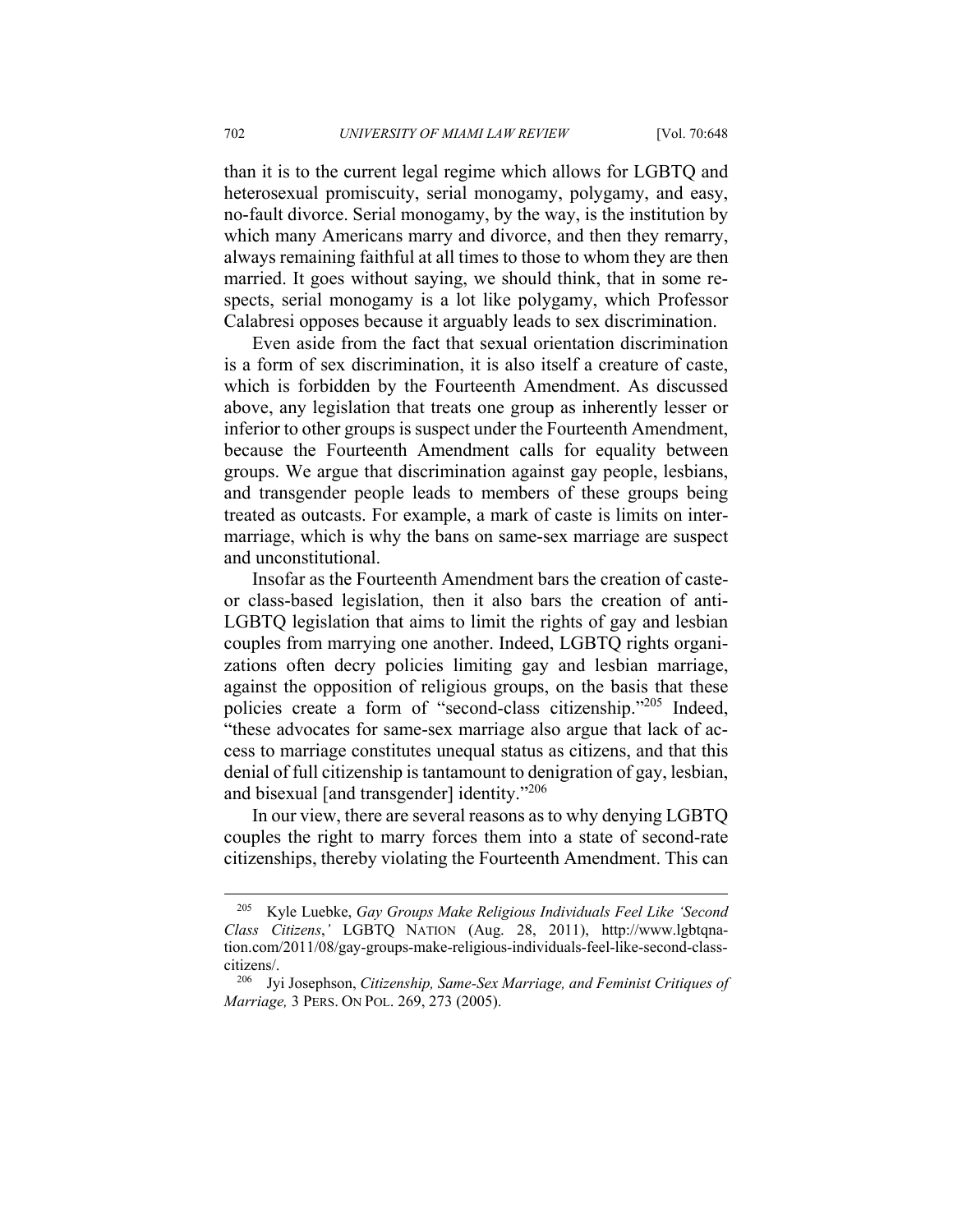be seen, first and most simply, in the practical benefits of marriage that are denied to LGBTQ people. First, and most simply, marriage extends to couples a considerable assortment of benefits. Married couples can file their taxes jointly and have a combined income, which can help reduce the couple's tax burden in any given fiscal year and makes the couple more appealable to lenders.<sup>207</sup> Married couples also qualify for an estate tax marital deduction and a gift tax marital deduction, offering married couples significant financial savings year after year.<sup>208</sup> On top of that, married couples can receive survivor's benefits from their deceased partner's pension plan, can receive spousal Social Security, Medicare, or disability benefits, and can receive veterans' and military benefits from their spouses, such as benefits for education or medical care.<sup>209</sup> Moreover, one spouse can inherit a share of the other spouse's estate when he or she passes away, and he or she can receive an exemption from both estate taxes and gift taxes for all property that is left to the surviving spouse.<sup>210</sup> In this sense, there are a plethora of economic benefits that an individual garners when entering into a marriage.

There are also health benefits to marriage. Numerous psychological and sociological studies have proven that married couples tend to have better health outcomes, both mentally and physically, than their unmarried peers.<sup>211</sup> Indeed, a "large body of research links" marriage with a lower risk of developing cancer, having a heart attack and being diagnosed with dementia and various diseases."<sup>212</sup> It seems, then, that marriage not only grants individuals significant economic benefits, but also is capable of improving their overall health —both emotionally and physically.

<sup>207</sup> Kate Ashford, *11 Things You Never Thought Of When You Decided Not To Get Married* (Sep. 26, 2014), http://www.forbes.com/sites/kateashford/2014/09/26/deciding-not-to-get-married/. 208 *Id.*

*Id.*; Lina Guillen, *Marriage Rights and Benefits*, NOLO LAW FOR ALL (2015), http://www.nolo.com/legal-encyclopedia/marriage-rights-benefits-

<sup>&</sup>lt;sup>210</sup> Ashford, *supra* note 207.<br><sup>211</sup> Shelley Emling, *A Happy Marriage Leads To Better Health, Study Finds*, THE HUFFINGTON POST (Feb. 20, 2013), http://www.huffingtonpost.com/2013/02/14/married-couples-healthier-than-singlesstudy\_n\_2686051.html. 212 *Id.*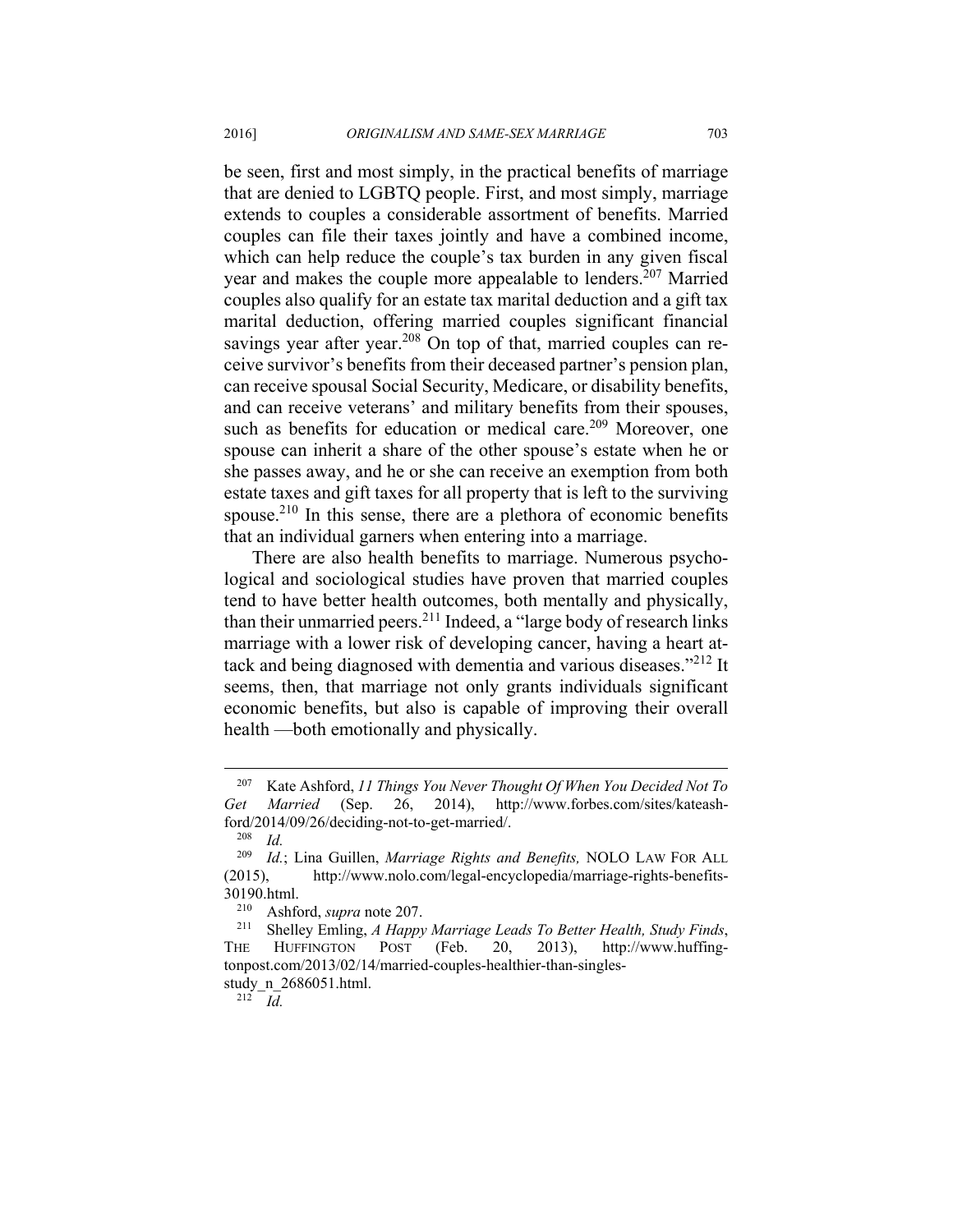Moreover, the institution of marriage affords married couples rights that are not extended to non-married couples. Namely, "[m]arriage establishes the right to a realm of privacy – a right not accorded to those who do not or may not marry."213 For instance, marriage "creates a right to private sexual relations" while also extending to married couples the right to keep their conversations private, even from the court of law.<sup>214</sup> Thus, laws banning same-sex marriage deny same-sex couples the privacy rights that are afforded to opposite-sex couples.

Denying these benefits to LGBTQ couples definitionally forces them into a form of second-class citizenship. As stated above, LGBTQ couples lose out on the economic benefits, health benefits, and legal benefits that straight couples can acquire, simply by virtue of the fact that they share the same sex. On face, it seems that excluding LGBTQ people from garnering these benefits shows that they are treated as lesser citizens than traditional heterosexual couples, inherently subjugating them into a lower class of citizenship. Indeed, "these harms create legal and social instability for sexualminority families in nearly every aspect of daily living, and they are central reasons LGBT families seek the legal recognition of marriage."215 As such, we argue that laws barring LGBTQ couples from entering into marriage are unconstitutional, as they violate the Fourteenth Amendment by creating a form of caste.

Additionally, gay and lesbian couples often feel stigmatized and socially relegated to a lesser, second-class form of citizenship as a direct result of the bans against same-sex marriage.<sup>216</sup> Marriage can often be a transformative event in one's life, and has been treated as a major and valuable life experience for humans throughout time. Children are often raised to perceive marriage as an important landmark in their life that they ought to look forward to. Not unlike their straight counterparts, LGBTQ couples often place value on the tradition of marriage, and these people likely grew up envisioning the moment in which they would walk down the aisle and marry the love of their life. Denying same-sex couples the right to engage in this culturally-valued tradition inherently treats them as lesser, and

<sup>213</sup> Josephson, *supra* note 206, at 270. 214 *Id.*

<sup>215</sup> *Id.* at 273. 216 *See* Luebke, *supra* note 205.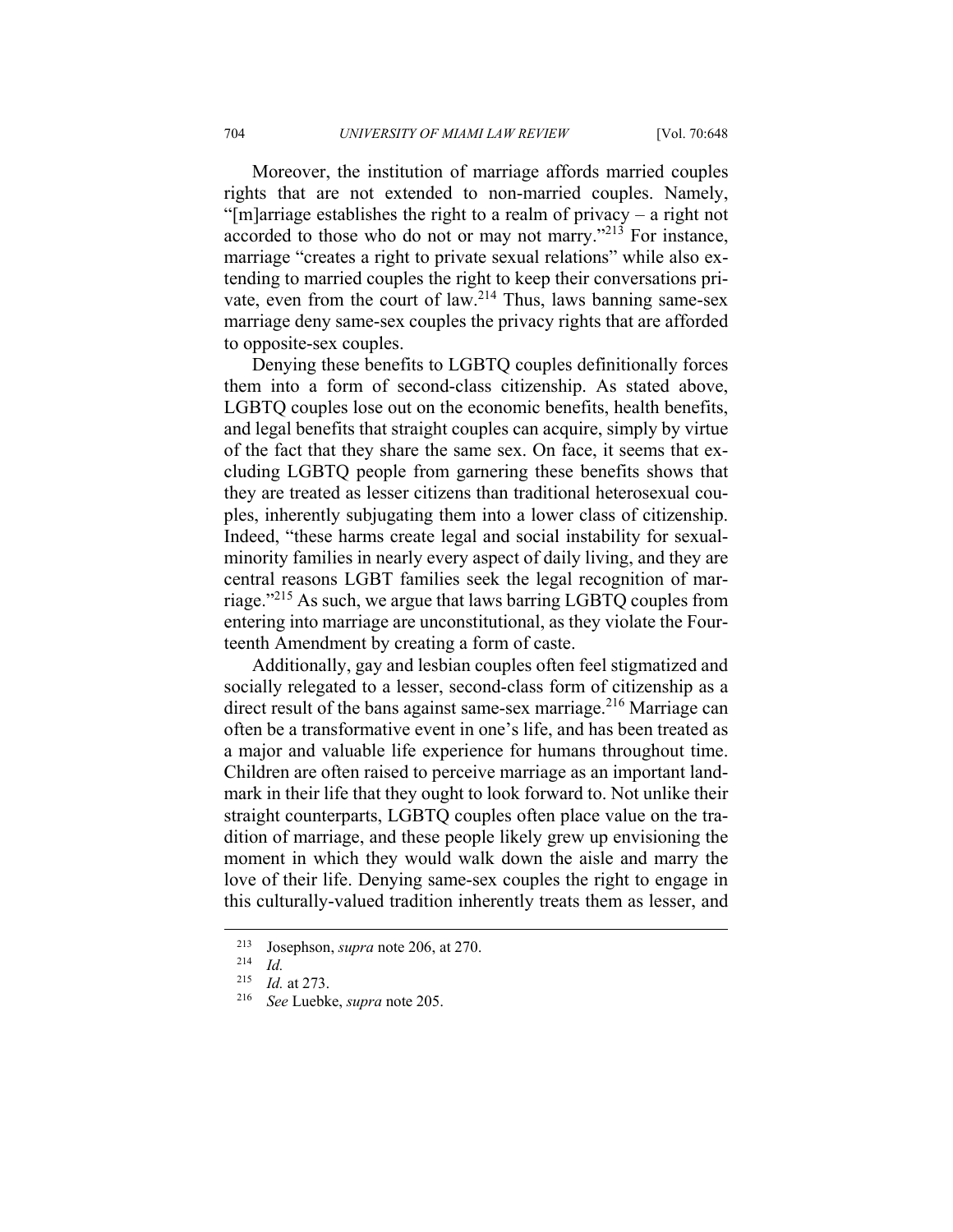banishes them to a form of second-class citizenship. Here, bans on same-sex marriage not only violate the Fourteenth Amendment because they deny same-sex couples access to economic and health benefits, but they also deny same-sex couples access to an important, transformative life event. The quest for marriage rights, then, represents "an effort" on the part of LGBTQ activists "to secure the social conditions of human flourishing on equal terms with straight citizens."<sup>217</sup>

At the same time, laws banning same-sex marriage appear to "enlist" LGBTQ persons "in the enterprise" of relegating themselves to a form of second-class citizenship.<sup>218</sup> For example, Professor Dorf contends that:

> Questions of marital status arise not only in interactions with the government but in social settings: registering children for school, bringing a partner to the hospital, at professional gatherings, and so forth. Every time the members of a same-sex couple that wish to be married but are denied that opportunity under state law answer "no" to the question of whether they are married, they participate in their own oppression. Even apart from the tangible consequences that may result, such denials must surely sting - all the worse so because the wounds will be experienced as partly self-inflicted.<sup>219</sup>

In this sense, laws that ban same-sex marriage not only oppress LGBTQ individuals by forcing them into a form of second-class citizenship through the denial of benefits, but they also force LGBTQ persons to participate in their own oppression. Clearly, then, laws banning same-sex marriage violate the original public meaning of the Fourteenth Amendment.

Further, this view of the relationship between marriage and citizenship has been utilized in recent court decisions. For example, the

1

<sup>217</sup> Josephson, *supra* note 206, at 273. 218 Michael C. Dorf, *Same-Sex Marriage, Second-Class Citizenship, and Law's Social Meanings*, 97 VA. L. REV. 1267, 1308 (2011). 219 *Id.* at 1308–09.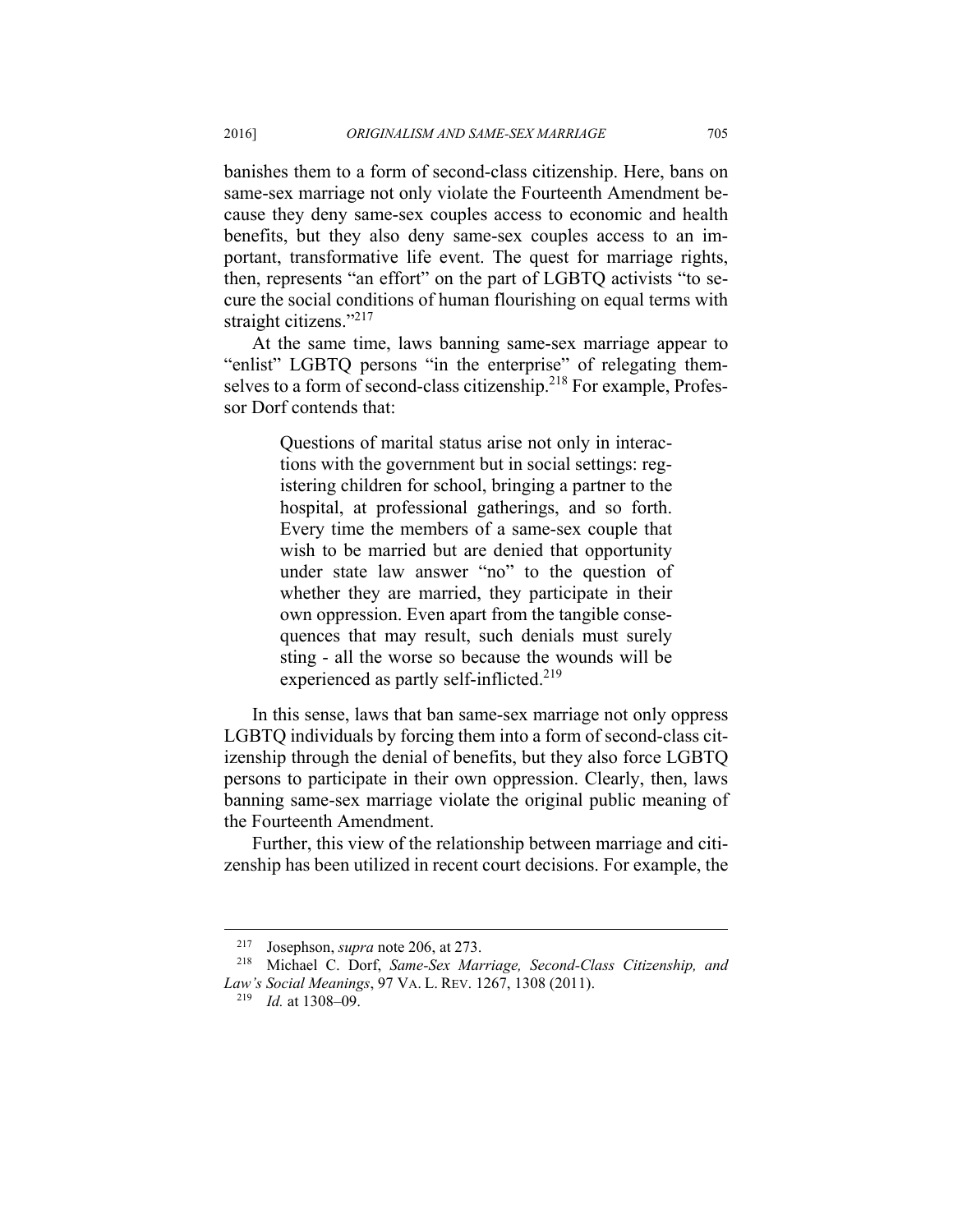2003 majority opinion of the Massachusetts Supreme Court explicitly "made this connection between marriage and citizenship." $^{220}$  arguing that

> [t]he Massachusetts Constitution affirms the dignity and equality of all individuals. It forbids the creation of second-class citizens . . . [t]he dissimilitude between the terms 'civil marriage' and 'civil union' is not innocuous . . . It is a considered choice of language that reflects a demonstrable assigning of samesex, largely homosexual, couples to second-class status.<sup>221</sup>

By extension, precedent supports the view that laws banning same-sex marriage violate the Fourteenth Amendment by forcing LGBTQ persons into a form of second-class citizenship.

In sum, the Fourteenth Amendment—when read in combination with the Nineteenth Amendment—bars the creation of caste- and class-based legislation and bars sex discrimination.

On both counts, an originalist reading of the Fourteenth Amendment would secure a right to same-sex marriage. This is because bans on same-sex marriage represent a form of sex discrimination, and bans on same-sex marriage banish LGBTQ individuals into a form of second-class citizenship, where these people are stripped of valuable benefits and are forced into a lower class of society. In this sense, an originalist reading of the Fourteenth Amendment would require the Supreme Court to defend a right to same-sex marriage. In this sense, *Obergefell* was rightly decided—though on admittedly weak originalist footing in the majority opinion—because laws that ban same-sex marriage inherently relegate same-sex couples to a lower class in society. Thus, same-sex couples deserve equal access to the right to marry, as seen within the rich history behind the Fourteenth Amendment and behind equality jurisprudence in the United States.

In the end, even aside from the equal protection doctrine, all of us are born free and equal, and with that freedom comes the right to

<sup>220</sup> Josephson, *supra* note 206, at 270. 221 *Id. See also* Goodridge v. Dep't of Pub. Health, 798 N.E. 2d. 941, 948 (Mass. 2003).